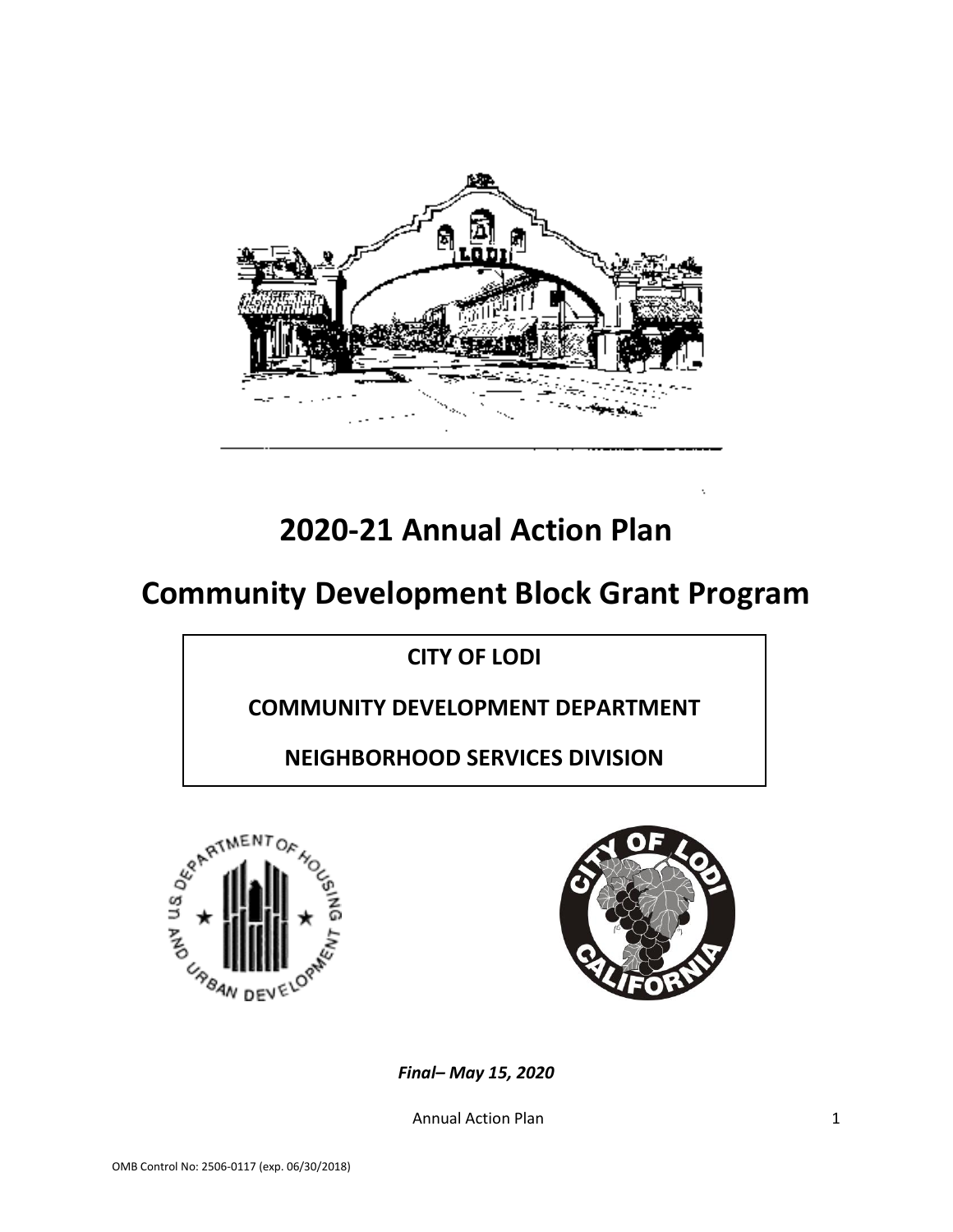## **Executive Summary**

### **AP-05 Executive Summary - 24 CFR 91.200(c), 91.220(b)**

### **1. Introduction**

The City of Lodi's (City) mission is to enhance the quality of life for all Lodi residents. Through the propagation and implementation of the Community Development Block Grant (CDBG) program, the City has been able to further uphold and actualize this mission. The overall goal of the CDBG program is to develop viable urban communities by providing decent and affordable housing, providing a suitable living environment, and expanding economic opportunities. This goal is realized by directing funds that are received from the US Department of Housing and Urban Development (HUD) to programs, policies, and goals that primarily serve extremely low-, very low-, low-, and moderate-income persons.

To effectively direct and allocate the CDBG funds received by HUD in the most useful and efficient ways possible, the City is required to create the five-year Consolidated Plan and subsequent Annual Action Plan for submission to HUD. This document, the 2020-2021 Annual Action Plan, serves as:

- 1. A planning document for the City of Lodi, which is created on a community-oriented participatory process.
- 2. An application for federal funds under HUD's CDBG formula grants programs.
- 3. A strategy to be followed in carrying out HUD's programs.
- 4. An outline of specific projects, programs, and expectations to be undergone during the 2020- 2021 CDBG program year.

#### *Annual Action Plan Time Frame*

The 2020‐2021 Annual Action Plan covers the time frame from July 1, 2020, to June 30, 2021, which is the length of one complete CDBG program year. All projects and programs funded during this period will be expected to complete their projects by June 30, 2021.

#### **2. Summarize the objectives and outcomes identified in the Plan**

*This could be a restatement of items or a table listed elsewhere in the plan or a reference to another location. It may also contain any essential items from the housing and homeless needs assessment, the housing market analysis or the strategic plan.*

The goal of the 2020-21 Annual Action Plan is to provide a one-year plan that implements the City's fiveyear strategic plan goals. The plan further identifies the activities and funding allocations for the next 2020-2021 program year. The CDBG program works to support affordable housing, social services, and community development initiatives within the City, and lays out data-driven, community-based investment decisions to facilitate the most sustainable and comprehensive future for the City's housing,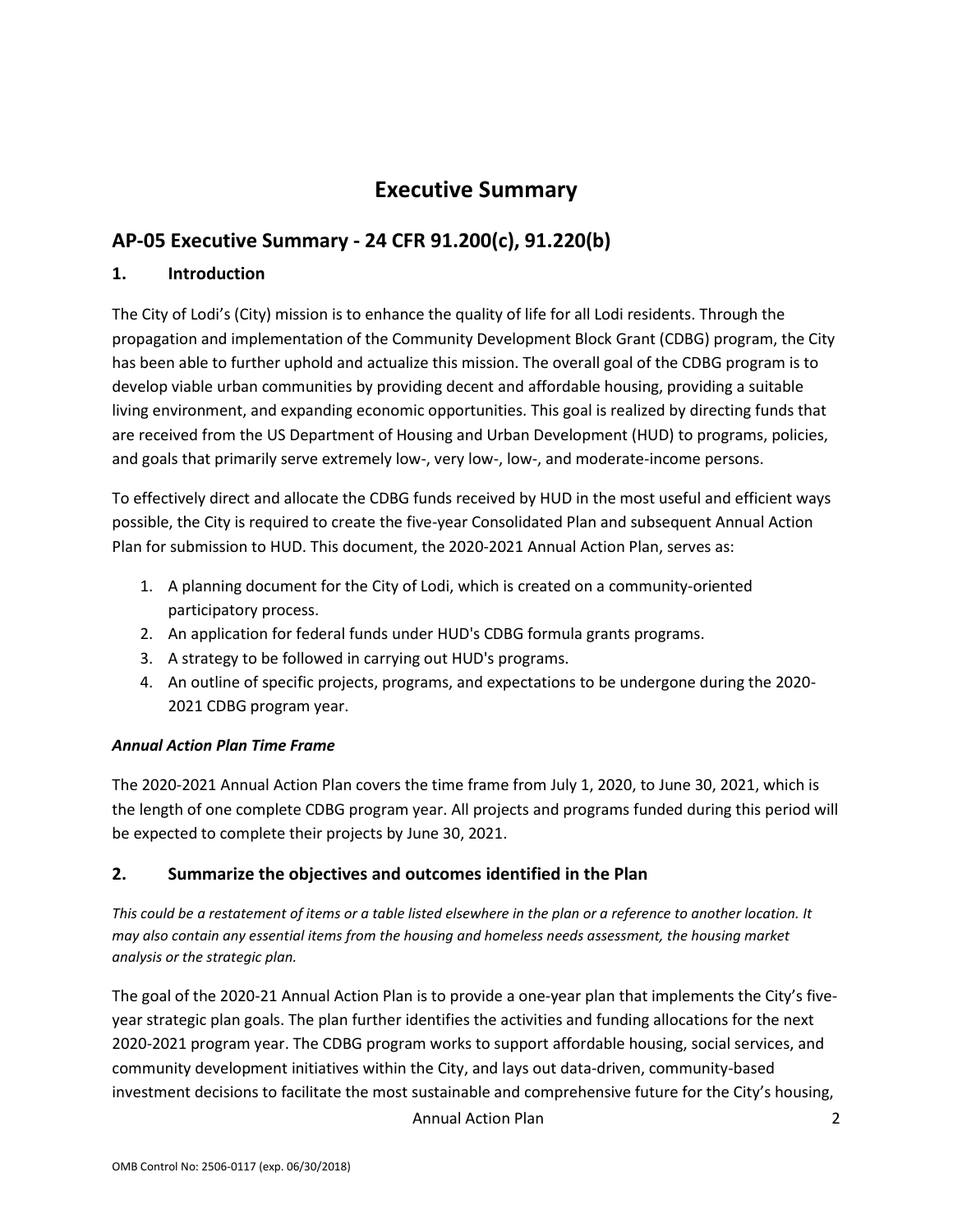community, environmental, infrastructural, and economic progression. Through data collection, outreach, and analysis presented in this plan, a clear outline of the 2020-21 CDBG program year is formed.

At the direction of HUD, the City recently completed a substantial amendment to the 2019-23 Consolidated Plan. The original 2019-23 Consolidated Plan was submitted to HUD in May 2019 and approved in September 2019. Subsequently, City Council approved an amendment (2019-2023 Consolidated Plan Amendment #1) to the plan in January 2020. The amendment focused on changes to the City's identified priority needs and goals, as listed in the Strategic Plan section of the Consolidated Plan. In preparation of this amendment, the City engaged in multiple efforts to solicit community feedback, which focused on narrowing down what the City's priority populations are, as well as their priority needs. This community engagement was then compiled and updated in the Needs Assessment section of the Consolidated Plan.

The Needs Assessment is essentially a guide for what the needs of the community will be in the years to come. During the time frame of the Consolidated Plan, the City will implement, facilitate, and fund projects and programs intended to benefit and address each target population mentioned, as well as consider the development of projects that help to improve the quality of life of all residents in the community. As explained in further detail in the Needs Assessment section of the Consolidated Plan, the main target populations to be assisted in Lodi are:

- Very low-income persons, specifically children, youth, single-parent families, individuals, seniors, and persons with disabilities
- Extremely low-income persons, specifically children, youth, single-parent families, individuals, seniors, and persons with disabilities

The Needs Assessment section also identified several priority public service programs and projects that are needed in the community based on responses from community members. Examples of these priority projects and programs include:

- Youth programs
- Gang prevention and crime reduction programs
- Meal and emergency food services
- Mental health services
- Homeless services and prevention

Multiple projects and programs in support of the provision of affordable housing were also identified as priorities according to feedback. Affordable housing projects and programs to be prioritized include:

• Fair housing services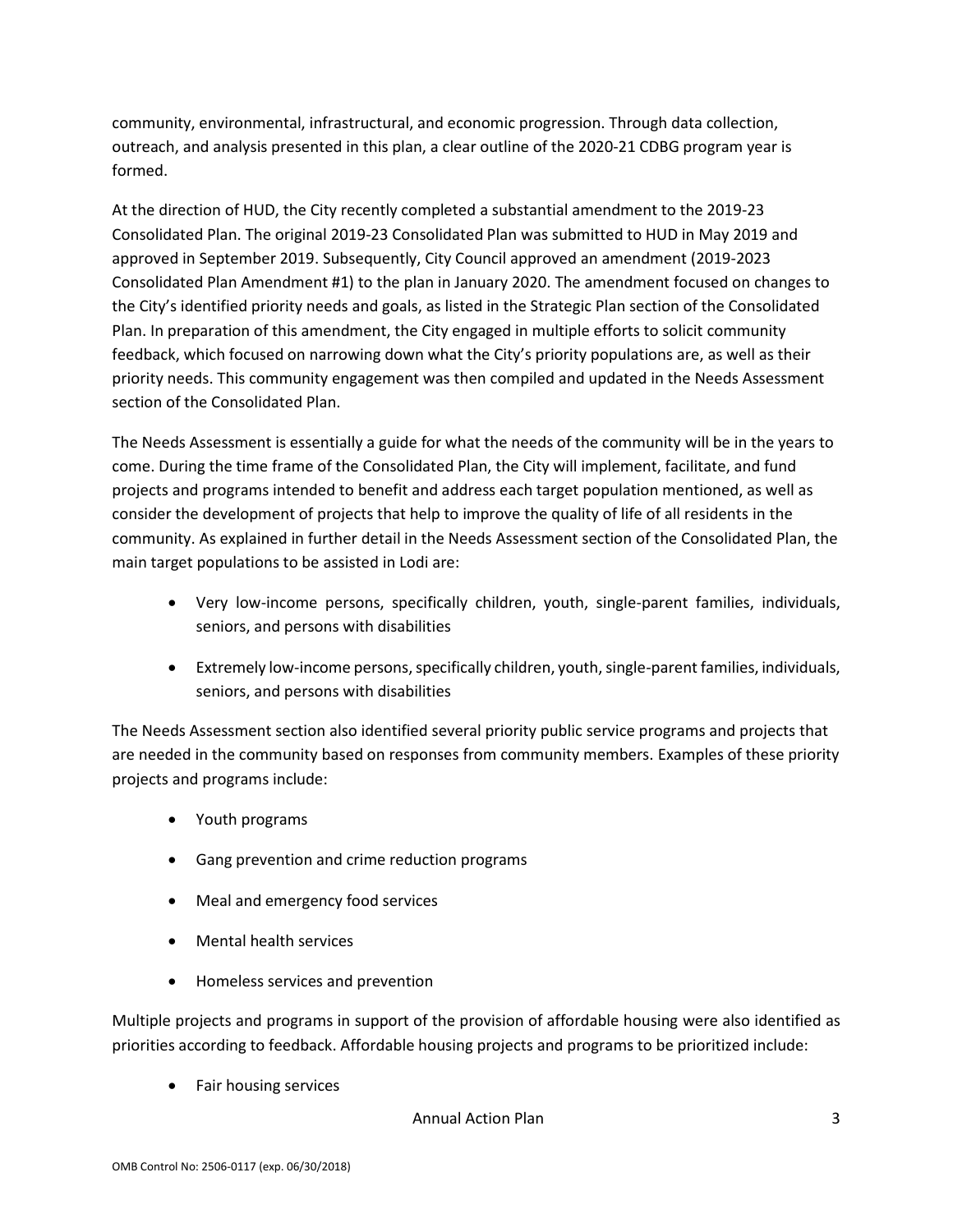- Creation of new transitional, emergency, supportive, and permanent units
- Housing rehabilitation
- First-time homebuyer programs

Additionally, the Needs Assessment section included public opinion on the need for public facilities and improvements to public infrastructure in the City, such as:

- Improvement of street surfaces and alleyways
- Park cleanups and improvements
- Streetlighting improvements
- Street sweeping and addressing blight in the City
- Americans with Disabilities Act (ADA) improvement projects

This plan lays out specific projects that will be supported during the 2020–21 program year; details on these projects and the needs and goals that they support can be found in section AP-35. The following is a general list of projects and programs to be supported in the 2020–21 program year:

- Mental health services and family supportive services
- Youth programs and gang prevention
- Meal and emergency food services for seniors and low-income individuals
- Homeless services and prevention
- Immigration services
- Alley improvements in low-income neighborhoods
- Fair housing services
- Capital improvements for homeless and at-risk homeless individuals

Given the City's relatively small CDBG allocation, funds for affordable housing or other large capital improvement projects will need to come from other sources such as the State HOME Program and HUD's Section 108 Loan Guarantee Program.

On April 2, 2020 the City of Lodi received \$380,772 in CDBG-CV funds to prepare for, respond to, and prevent the Coronavirus. On September 11, 2020 the City received \$415,636 in additional CDBG-CV funds. As such, the following activities are supported during the 2020-2021 program year:

- **•** Emergency Rental Assistance
- **Basic Needs Assistance**
- **•** Small Business Assistance
- **•** Technology Improvements for Non-Profits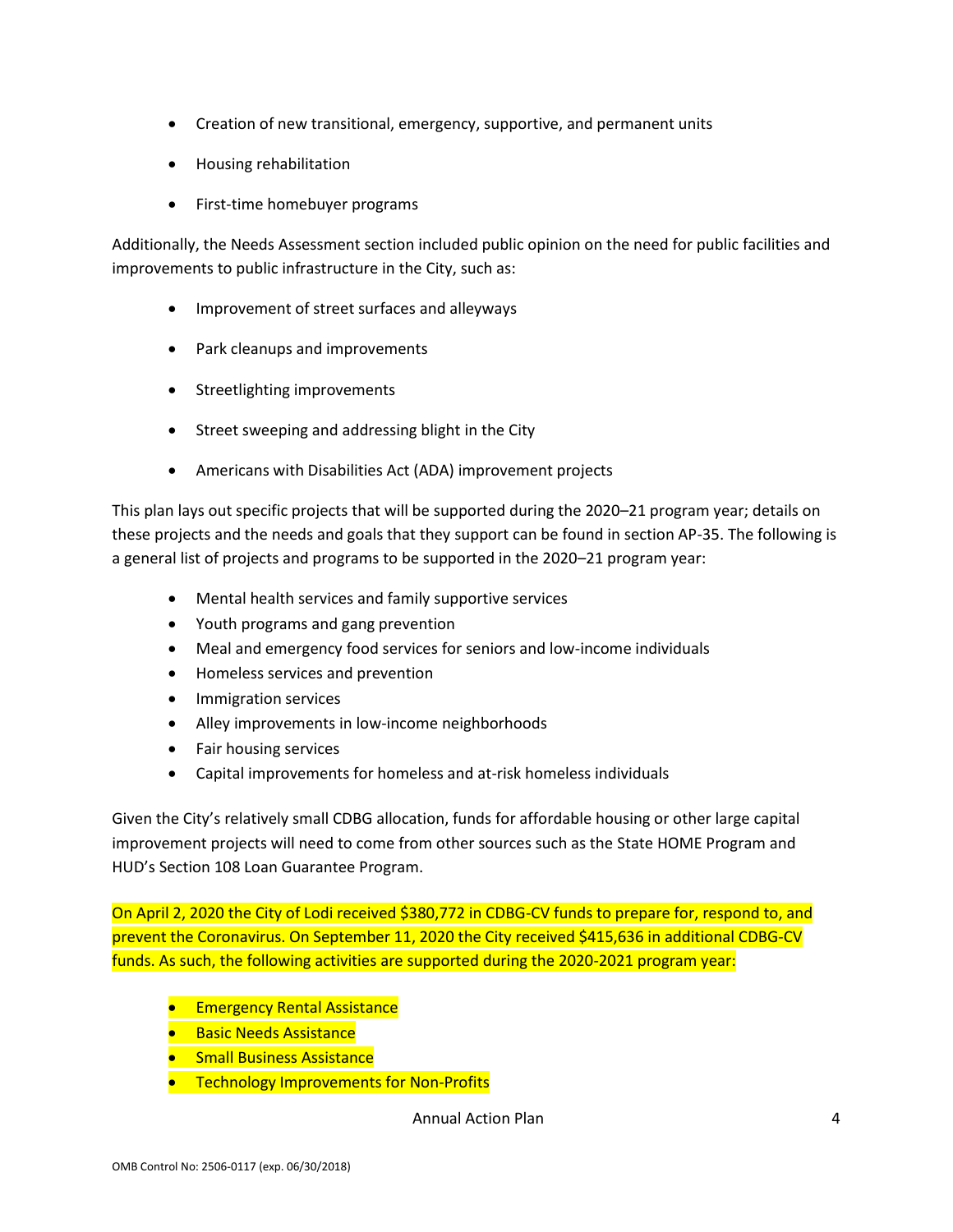- Landlord-Tenant Mediation Services
- CDBG-CV Program Marketing

### **3. Evaluation of past performance**

*This is an evaluation of past performance that helped lead the grantee to choose its goals or projects.*

The 2019–20 Consolidated Annual Performance Evaluation Report (CAPER) is still in progress; it will be available for review in September 2020. To date, the service providers have reported meeting outcomes and progressing in their goals. The 2018–19 CAPER was accepted by HUD as adequate and is available on the City's website [\(https://www.lodi.gov/DocumentCenter/View/2800/2018-19-CDBG-Draft-CAPER-for-](https://www.lodi.gov/DocumentCenter/View/2800/2018-19-CDBG-Draft-CAPER-for-Public-Review-PDF)[Public-Review-PDF\)](https://www.lodi.gov/DocumentCenter/View/2800/2018-19-CDBG-Draft-CAPER-for-Public-Review-PDF).

The City has successfully completed monitoring according to its desk-monitoring and on-site monitoring policies. In 2019–20, the City updated its policy based on HUD recommendations. As for desk monitoring, the City reviews each subrecipient's grant performance and financial documentation on a quarterly basis, at minimum. Subrecipients are selected for more in-depth on-site monitoring based on certain criteria.

#### **4. Summary of Citizen Participation Process and consultation process**

Summary from citizen participation section of plan.

The City of Lodi offered several opportunities for participation and comment through the Annual Action Plan and Consolidated Plan amendment processes. Because these processes sought the same outcome, which was to gather input from the community on community needs and strategies to address those needs, citizen participation processes for both were combined into one collaborative effort. A summary of the opportunities for public participation and comment are as follows:

- On November 6, 2019, staff held a community outreach meeting with 2019–20 program year CDBG subrecipients to receive feedback on community needs.
- On November 23, 2019, staff posted a legal notice at City Hall, on the City website, and in the Lodi *News Sentinel* newspaper to notify the public of the upcoming release of funding availability for the CDBG program and to invite public comment.
- On December 10, 2019, staff released a Notice of Funding Availability (NOFA) to the public and held a workshop with the Lodi Improvement Committee (LIC) and interested CDBG applicants to review scoring criteria and receive feedback on community needs.
- On December 14, 2019, staff attended the Boys and Girls Club Winter Wonderland Fair to receive public feedback regarding community needs.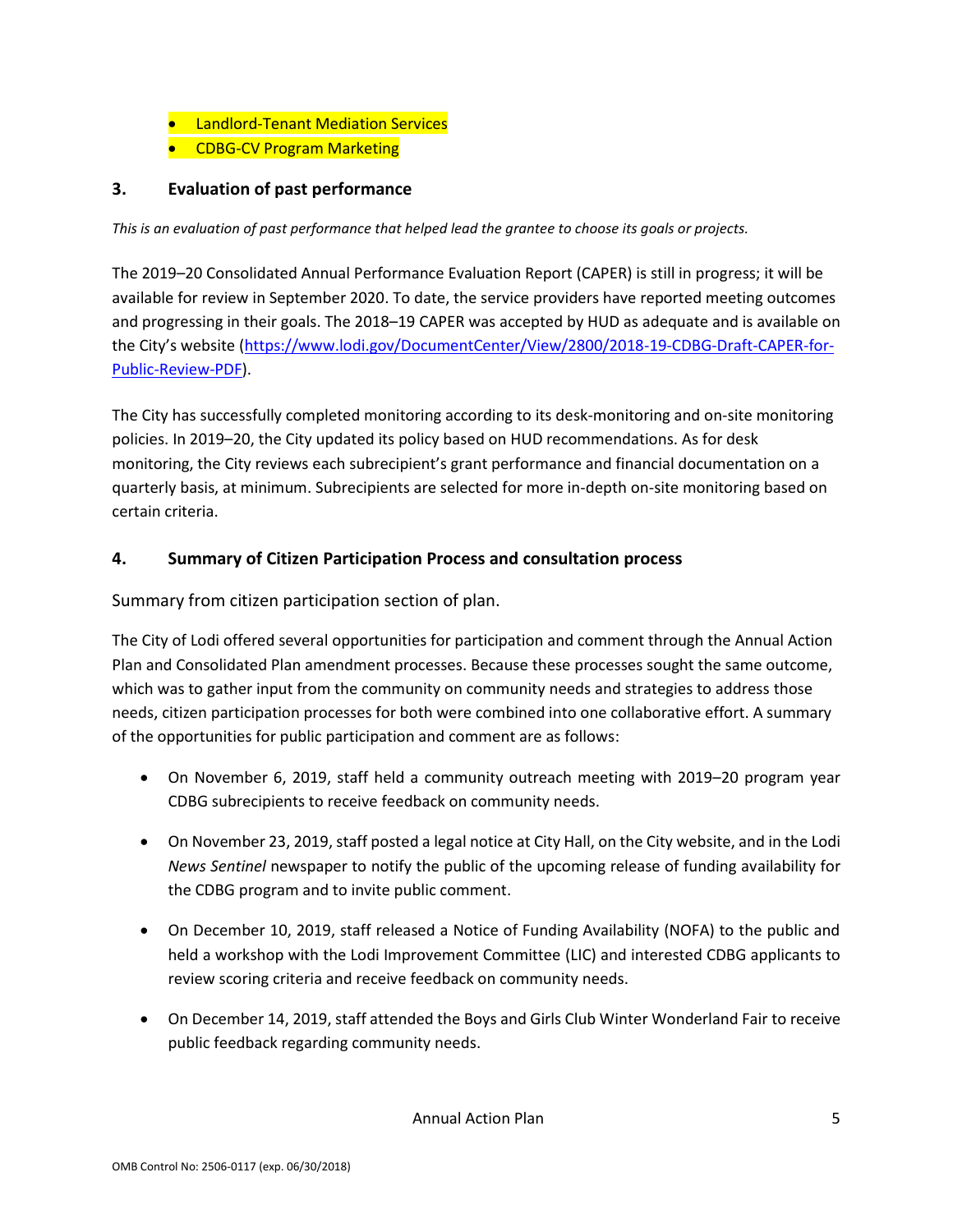- On January 14, 2020, staff facilitated CDBG applicant presentations for the 2020–21 CDBG program year at a regularly scheduled Lodi Improvement Committee meeting.
- From January 24, 2020, to February 14, 2020, staff conducted consultations with local stakeholders and service providers with the help of Lodi Improvement Committee members.
- On March 10, 2020, at a regularly scheduled Lodi Improvement Committee meeting, staff facilitated a Lodi Improvement Committee meeting to vote on final applicant scores for the 2020– 21 CDBG program year applicants and offered an opportunity for public comment and applicant presentations.
- On March 17, 2020, staff released the draft 2020–21 Annual Action Plan document for a 30-day public review period by posting the plan on the City website and making it available for review at City Hall.
- On April 15, 2020, staff attended a public hearing for approval of the draft 2020–21 Annual Action Plan by City Council.
- On May 6, 2020, staff attended a public hearing for the approval of the final 2020–21 Annual Action Plan.
- On November 4, 2020, Lodi City Council held a virtual public hearing for the approval of the 2020- 21 Annual Action Plan Amendment No .1
- On December 22, 2020, Lodi City Council will hold a virtual public hearing for the approval of the 2020-21 Annual Action Plan Amendment No .2 as it related to the CDBG-CV funding allocation.

#### **5. Summary of public comments**

*This could be a brief narrative summary or reference an attached document from the Citizen Participation section of the Con Plan.*

Please see summary of public comments contained in Sections AP-10 Table 2 and AP-12 Table 4 below. Please refer to Attachment A for public meeting minutes and comments (Attachment A is not included in this Amendment No 2. Version of the plan).

#### **6. Summary of comments or views not accepted and the reasons for not accepting them**

As of writing of this document, all comments were accepted.

#### **7. Summary**

This 2020–21 CDBG Annual Action Plan is a conglomeration of community participatory feedback, areafocused demographic data collection and analysis, community stakeholder involvement, consideration of city-wide goals and policies, and City staff's coordination and communication with community entities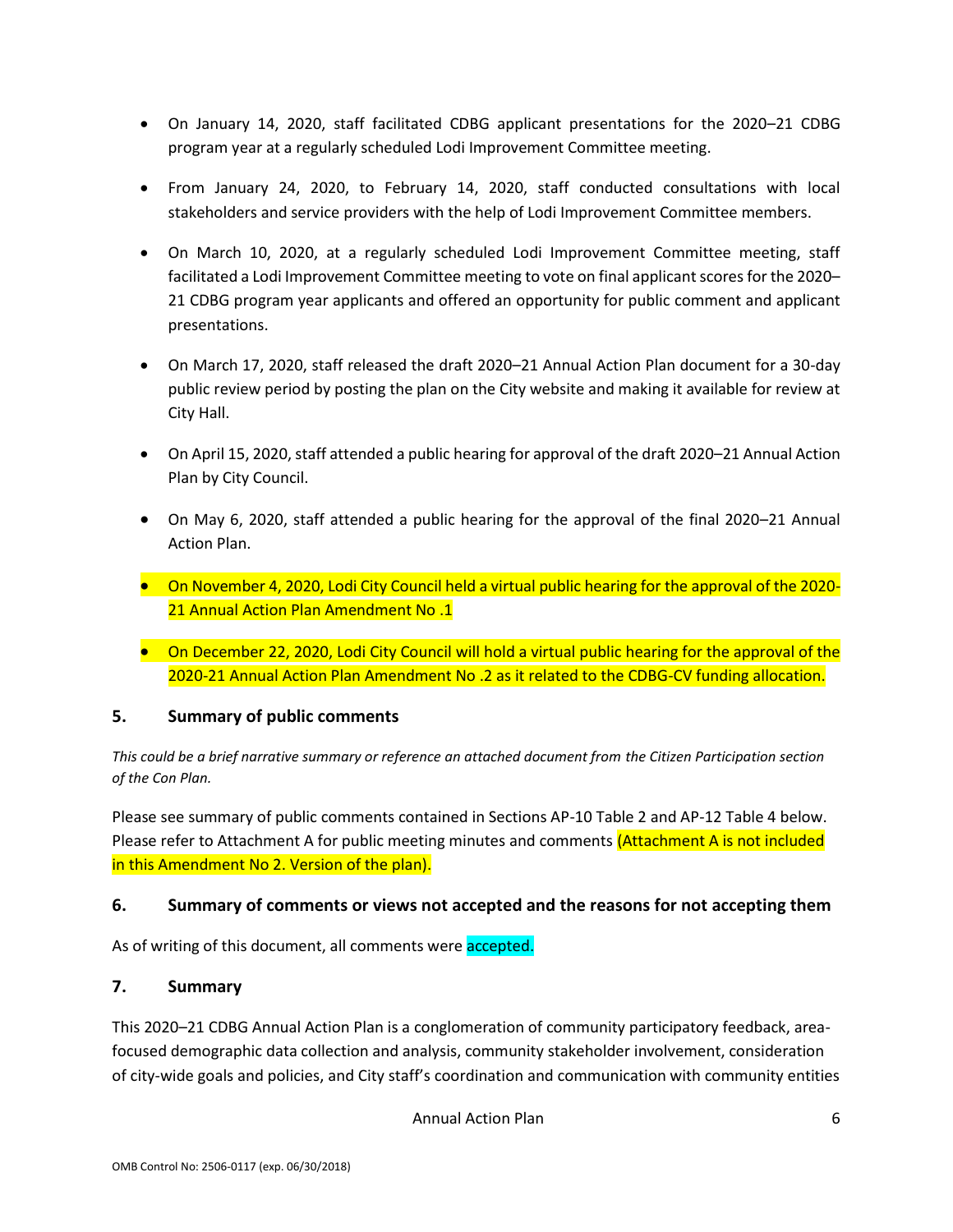and resources. The plan utilized each of these factors to accurately depict the most effective strategic approaches to the allocation of CDBG funds for the program year.

In the 2020–21-time frame, CDBG funds will focus on promoting safer neighborhoods, completing infrastructure and facility improvements, building capacity in low-income neighborhoods, supporting public services programs that benefit priority populations, affirmatively furthering fair housing, and supporting programs and projects that reduce and prevent homelessness.

Lodi's City Council reviewed and approved of the 2020–21 Annual Action Plan on April 15, 2020, after a 30-day public comment period concluded (March 17, 2020, to April 15, 2020). City Council then reviewed and approved the final Annual Action Plan on May 6, 2020.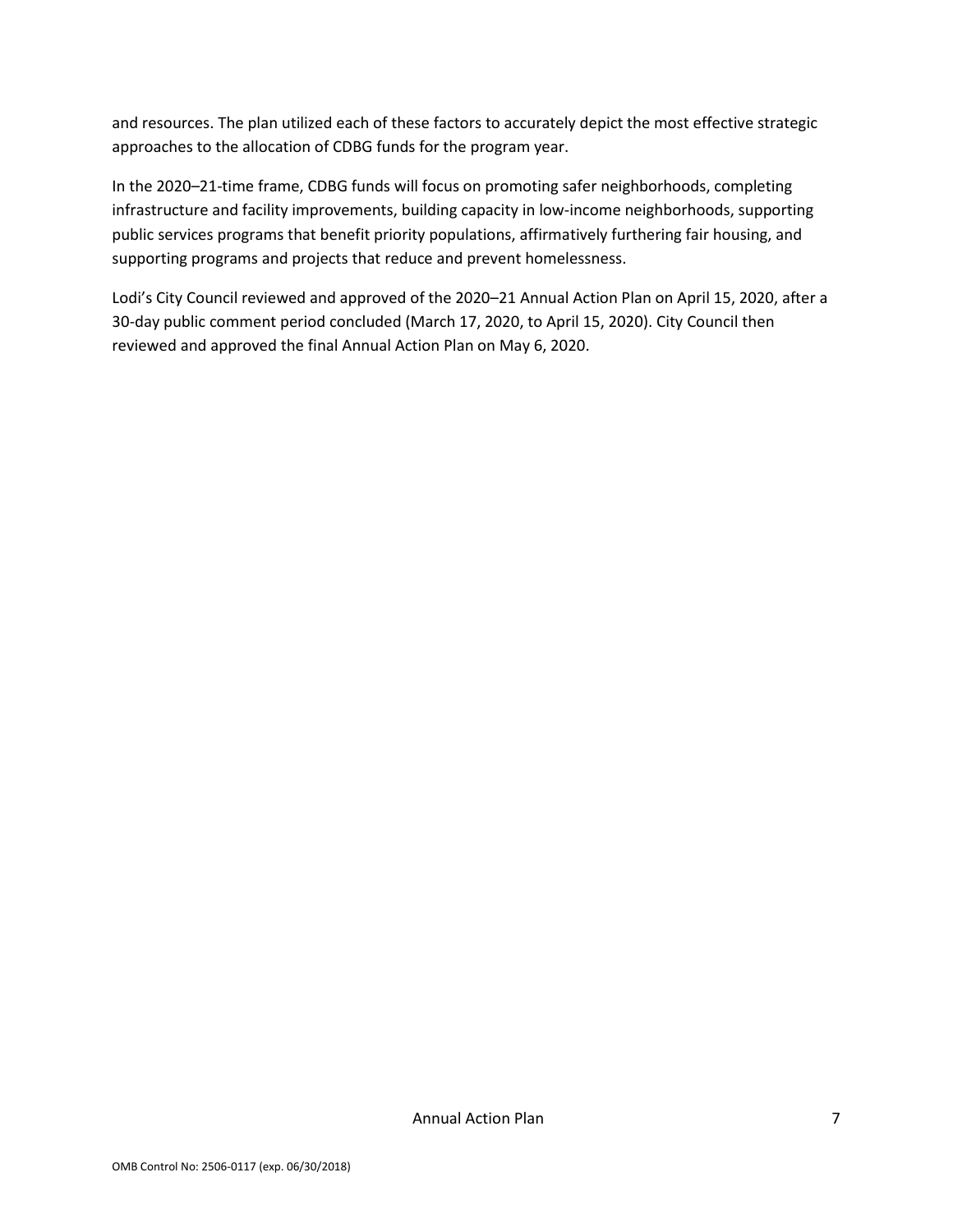### **PR-05 Lead & Responsible Agencies – 91.200(b)**

### **1. Agency/entity responsible for preparing/administering the Consolidated Plan**

Describe the agency/entity responsible for preparing the Consolidated Plan and those responsible for administration of each grant program and funding source.

| <b>Agency Role</b>        | <b>Name</b>  | <b>Department/Agency</b>                |  |
|---------------------------|--------------|-----------------------------------------|--|
|                           |              |                                         |  |
| <b>CDBG Administrator</b> | City of Lodi | <b>Community Development Department</b> |  |

**Table 1 – Responsible Agencies**

#### **Narrative (optional)**

The Community Development Department – Neighborhood Services Division is responsible for overseeing the administration of the City's CDBG funding, including the preparation of the Consolidated Plan, the Annual Action Plans, and CAPERs. The CDBG Program Specialist – Consultant operates the day‐to‐day administration of the CDBG program, and the City Manager Office oversees these operations.

#### **Consolidated Plan Public Contact Information**

City of Lodi 221 West Pine Street P.O. Box 3006 Lodi CA, 95241-1910 Tel: 209-333-6800 E: pclemons@lodi.gov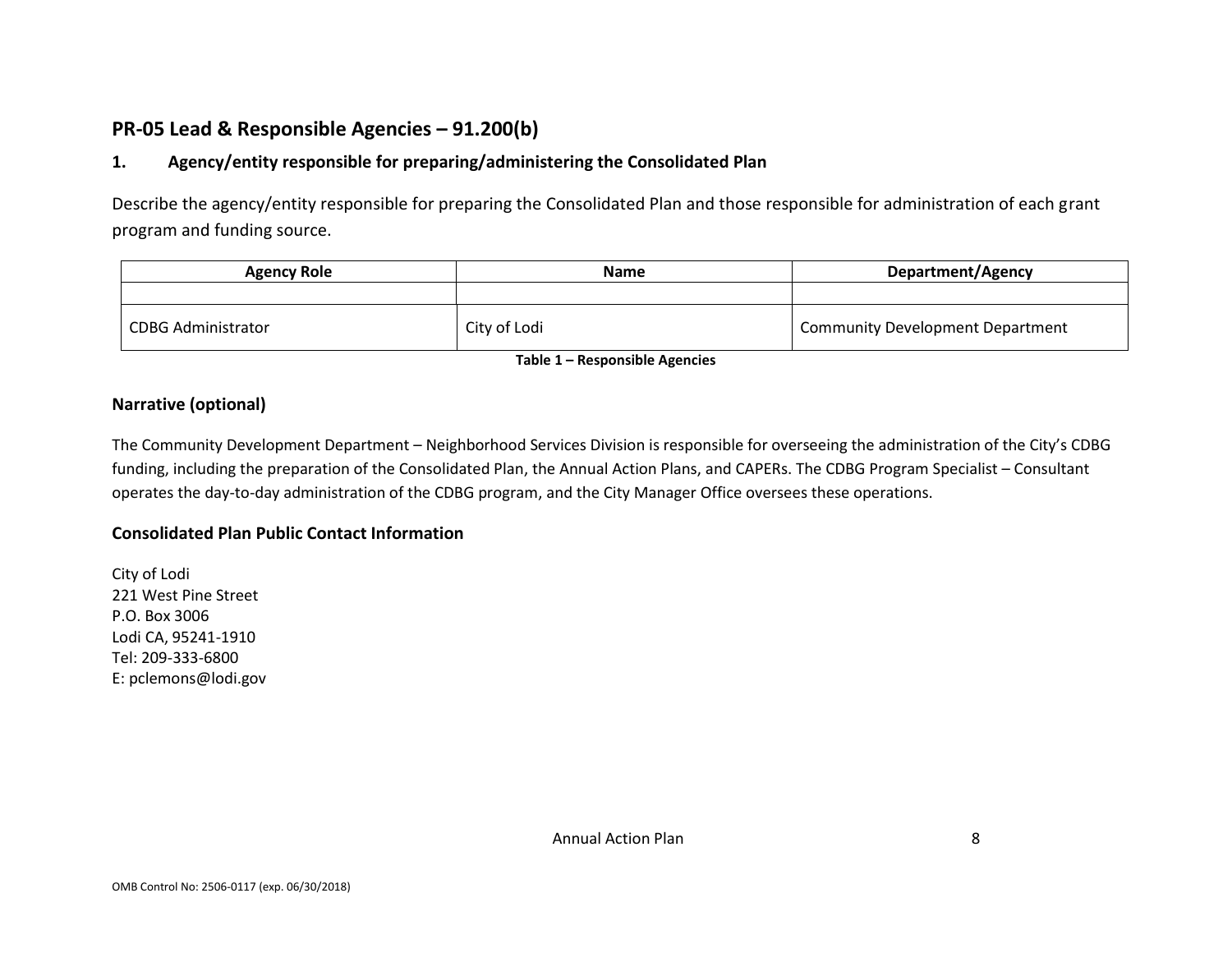### **AP-10 Consultation – 91.100, 91.200(b), 91.215(l)**

### **1. Introduction**

In preparing the Annual Action Plan, the City consulted and gathered information from a variety of agencies, including city departments and service programs, local and regional community-based organizations, and the Housing Authority of the County of San Joaquin (HACSJ).

The goal of the consultation process was to gather data to help determine any updates in the priority needs of Lodi residents, as well as opportunities for coordination to improve availability of and access to services, housing, and quality of life within the community.

As a consequence of the pandemic and during the Amendment No. 2 process, consultant staff interviewed stakeholders again to gather their input on the recent impacts from Covid-19. The results of their feedback were incorporated into the priority needs and goals identified in the sections below.

### **Provide a concise summary of the jurisdiction's activities to enhance coordination between public and assisted housing providers and private and governmental health, mental health and service agencies (91.215(l))**

The City coordinates with several service providers and organizations that specialize in public and assisted housing sectors, as well as various other special needs services on a local and regional scale.

The City's public housing agency is HACSJ, which operates on behalf of the whole County. Staff recently coordinated with HACSJ on a grant application and project for construction of tiny homes through Continuum of Care (CoC) Homeless Emergency Aid Program (HEAP) funds. Coordination efforts between the City and HACSJ will need continual support to help create new opportunities for affordable housing in the City, and to ensure that the properties managed by HACSJ in Lodi are being used to most efficiently assist low-income individuals and families, and families at risk of homelessness in Lodi.

Communication with San Joaquin governmental agencies, such as Public Health Services of San Joaquin, helped in the coordination of the Consolidated Plan's Needs Assessment discussion regarding people living with HIV/AIDS in Lodi and San Joaquin County, as well as with information regarding mental health service provisions to Lodi residents. In addition, one of Lodi's appointed representatives sits on the local board for the Emergency Food and Shelter Program, which includes representatives from all emergency shelter providers, as well as County mental health professionals. The representative provides periodic updates to City staff on the board's activities.

Consultations were held with various local service providers that specialize in services for at-risk youth, persons with disabilities, seniors, mental health services, and low-income residents. These agencies were selected because of their prominence as distinguished professionals in their fields, as well as their ability to offer insightful information for the City's Annual Action Plan and Consolidated Plan amendment.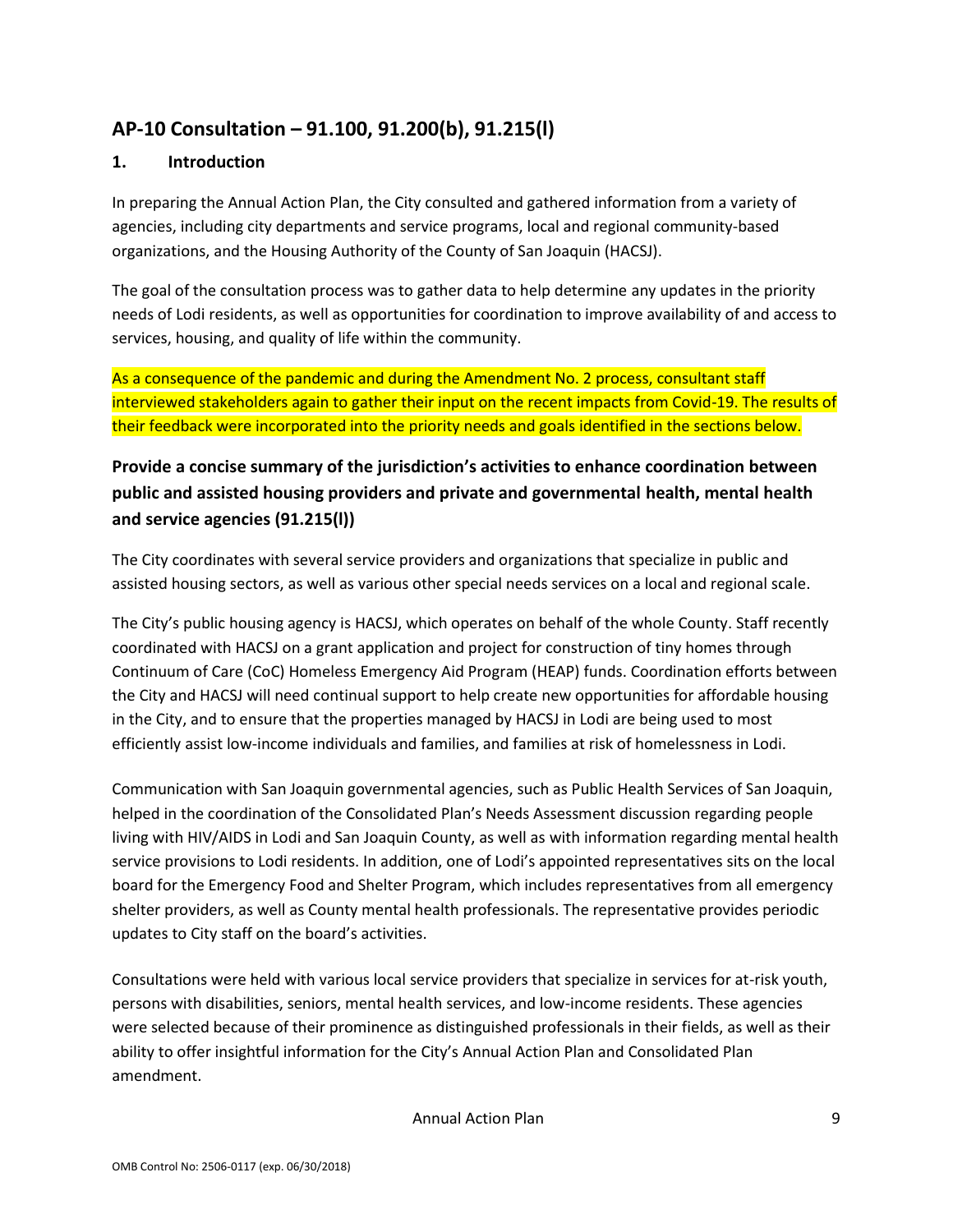### **Describe coordination with the Continuum of Care and efforts to address the needs of homeless persons (particularly chronically homeless individuals and families, families with children, veterans, and unaccompanied youth) and persons at risk of homelessness.**

Building on years of coordination, both during this and previous Consolidated Plan cycles, the City continues to support the San Joaquin CoC with various efforts to end homelessness in the County. Main goals, as identified by the chair of the CoC, are aimed at prioritizing efforts that actively move homeless households into permanent housing, provide actual shelter for the unsheltered homeless, and prevent households from ending up on the streets or in shelters in the first place.

The CoC is currently administered by the San Joaquin CoC, a group of stakeholders and lead organizations in San Joaquin County that receive and distribute funding for supportive homeless and housing services, with several agencies and organizations receiving funding locally within Lodi. Members of the Lodi Committee on Homelessness participate in CoC meetings and volunteer to assist in its homeless prevention and assistance programs/projects. Additionally, these members assisted the CoC and County Board of Supervisors in creating a new homeless services coordinator position.

Recently, one of the City's most significant actions toward addressing homelessness and supportive housing was securing over \$1,250,000 in HEAP funds from the San Joaquin CoC. This was accomplished through the coordination of City staff, City consultants, HACSJ, and members of the Lodi Committee on Homelessness through an application process to the CoC.

The City has funded and assisted in the propagation of multiple programs and projects aimed at providing supportive services to homeless individuals, as well as funding programs that support those at risk of being homeless. One of the City's most prominent resources in assessing and coordinating the needs of homeless populations is the Committee on Homelessness, a community-based group made up of local stakeholders and representatives of private and public institutions. The Committee on Homelessness works closely with the community to organize local public meetings to address public comments, discuss homeless issues, and find viable programs and solutions to problems facing individuals who are homeless and at risk of becoming homeless, and coordinates with the CoC to align the City of Lodi with current countywide goals and standards that address homelessness. The City will continue to work with the Committee on Homelessness to reach the goals outlined by the CoC, as well as addressing the priority needs of the City's homeless population.

### **Describe consultation with the Continuum(s) of Care that serves the jurisdiction's area in determining how to allocate ESG funds, develop performance standards for and evaluate outcomes of projects and activities assisted by ESG funds, and develop funding, policies and procedures for the operation and administration of HMIS**

Although the City does not have a large enough population to receive Emergency Solutions Grant (ESG) funds directly, the San Joaquin County Neighborhood Preservation Division administers several federal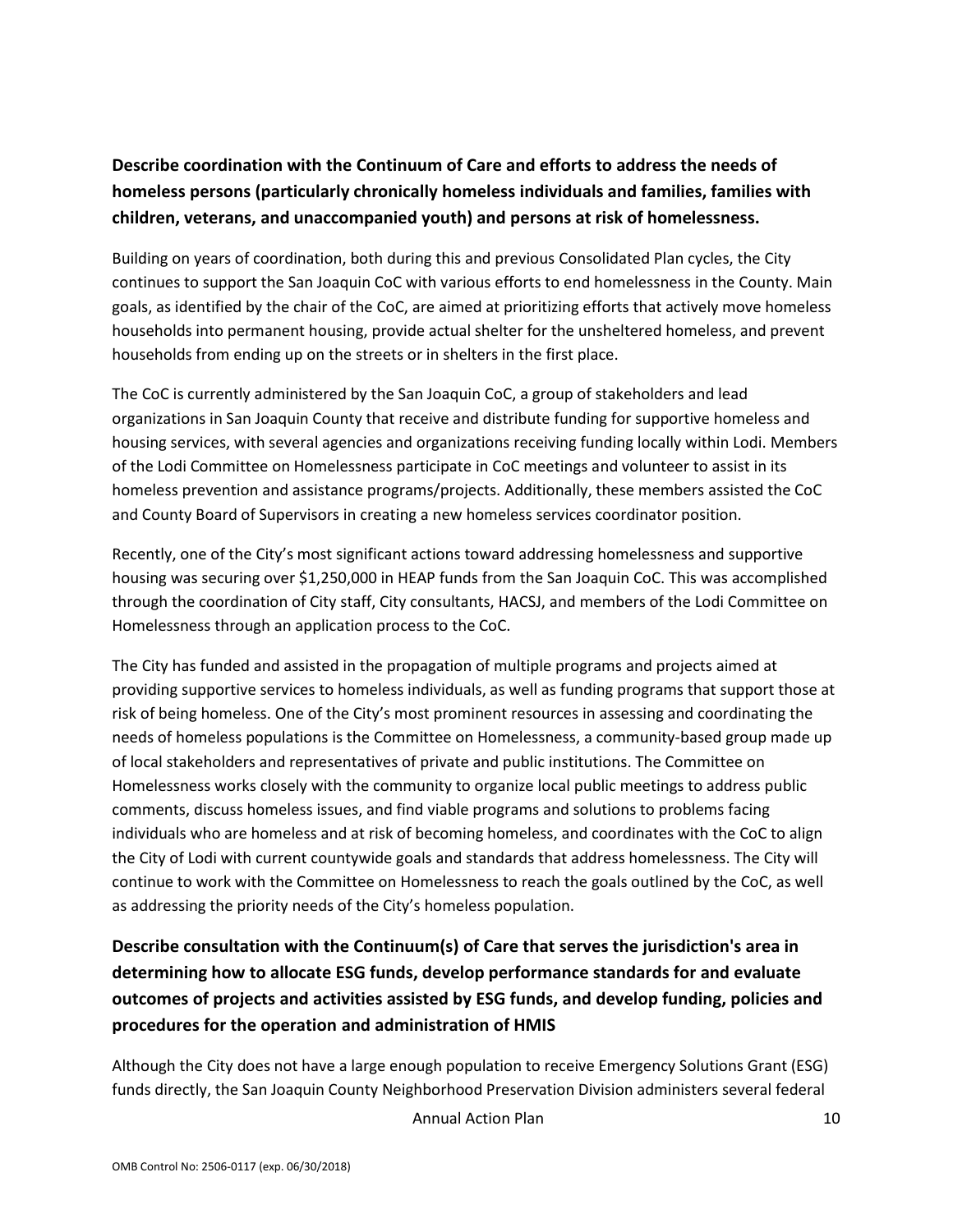grant programs that provide direct assistance to homeless and low-income individuals and families throughout San Joaquin County. This includes several Supportive Housing Programs and a Shelter Plus Care program. The Shelter Plus Care program provides rental assistance to disabled homeless individuals. Supportive Housing Programs provide rental assistance and supportive services to homeless families and individuals to assist them in making successful transitions from homelessness to independent living. Funds for these programs are received through HUD's Continuum of Care Homeless Assistance Grant Application process.

Additionally, members of the Lodi Improvement Committee, as well as members of the Lodi Committee on Homelessness, participated in the development of the CoC's 2019 Point-in-Time count. This report from the CoC gives accurate and relevant data on homeless characteristics, supportive housing services, and statistics that help shape the direction of future development of the County's services and its ability to address the needs of homeless populations. The coordination of these two committees with the CoC is an essential component of the City's ability to communicate with the CoC to better understand the prioritization of supportive housing needs within the community.

### **2. Describe Agencies, groups, organizations and others who participated in the process and describe the jurisdiction's consultations with housing, social service agencies and other entities**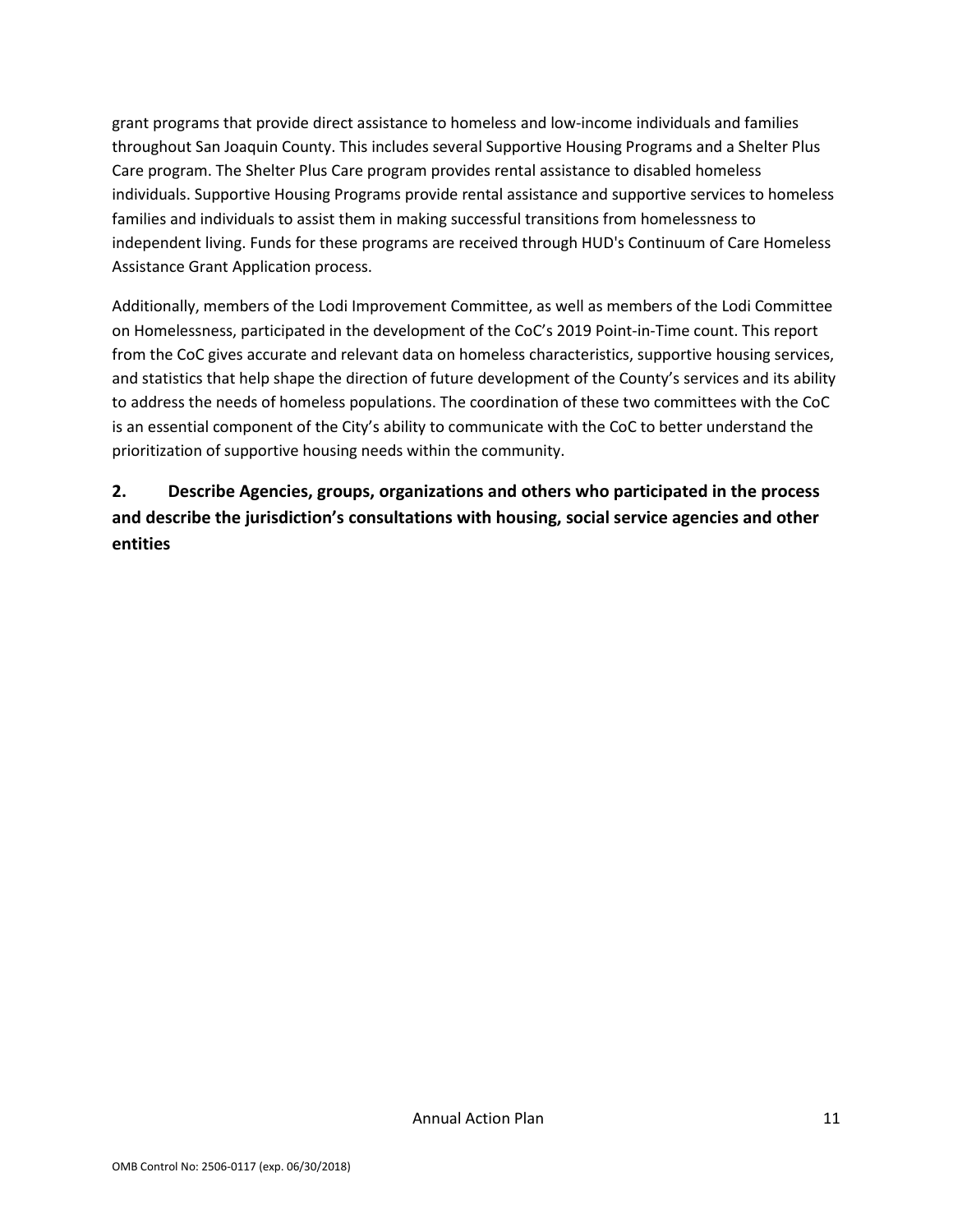| $\mathbf{1}$ | Agency/Group/Organization                            | California Human Development (CHD) Corporation                                 |  |  |  |
|--------------|------------------------------------------------------|--------------------------------------------------------------------------------|--|--|--|
|              | <b>Agency/Group/Organization Type</b>                | Housing                                                                        |  |  |  |
|              |                                                      | Services - Housing                                                             |  |  |  |
|              |                                                      | Services - Children                                                            |  |  |  |
|              |                                                      | Services - Elderly Persons                                                     |  |  |  |
|              |                                                      | Services - Persons with Disabilities                                           |  |  |  |
|              |                                                      | Services - Homeless                                                            |  |  |  |
|              |                                                      | Services - Health                                                              |  |  |  |
|              |                                                      | Services - Education                                                           |  |  |  |
|              |                                                      | Services - Employment                                                          |  |  |  |
|              |                                                      | Services - Fair Housing                                                        |  |  |  |
|              |                                                      | Neighborhood Organization                                                      |  |  |  |
|              | What section of the Plan was addressed by            | <b>Housing Need Assessment</b>                                                 |  |  |  |
|              | <b>Consultation?</b>                                 | Homeless Needs - Chronically homeless                                          |  |  |  |
|              |                                                      | Homeless Needs - Families with children                                        |  |  |  |
|              |                                                      | <b>Homeless Needs - Veterans</b>                                               |  |  |  |
|              |                                                      | Homeless Needs - Unaccompanied youth                                           |  |  |  |
|              |                                                      | <b>Homelessness Strategy</b>                                                   |  |  |  |
|              |                                                      | Non-Homeless Special Needs                                                     |  |  |  |
|              |                                                      | <b>Market Analysis</b>                                                         |  |  |  |
|              |                                                      | <b>Anti-poverty Strategy</b>                                                   |  |  |  |
|              | Briefly describe how the Agency/Group/Organization   | Staff consulted CHD regarding housing and community development needs in       |  |  |  |
|              | was consulted. What are the anticipated outcomes of  | Lodi at a stakeholder meeting. CHD provides legal services for individuals     |  |  |  |
|              | the consultation or areas for improved coordination? | seeking citizenship in the United States. Representatives from CHD provided    |  |  |  |
|              |                                                      | staff with information regarding community needs in the City of Lodi. The City |  |  |  |
|              |                                                      | will continue to coordinate with CHD on information regarding public services  |  |  |  |
|              |                                                      | and low-income minority populations.                                           |  |  |  |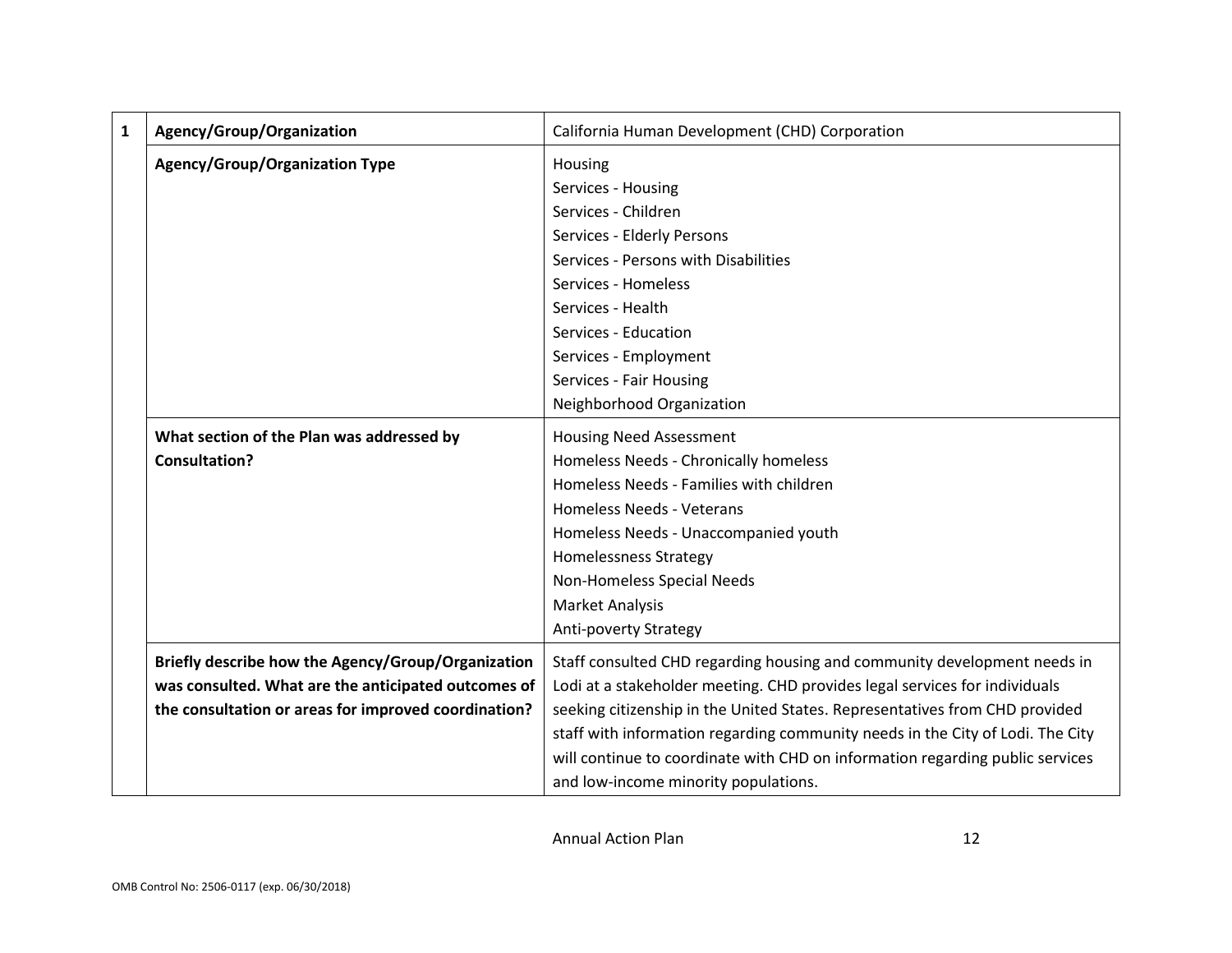| 2 | Agency/Group/Organization                                                                                                                                         | Housing Authority of San Joaquin County (HACSJ)                                                                                                                                                                                                                                                                                                                                                                                                                                                                                                                                                                                                                                                                                       |  |  |
|---|-------------------------------------------------------------------------------------------------------------------------------------------------------------------|---------------------------------------------------------------------------------------------------------------------------------------------------------------------------------------------------------------------------------------------------------------------------------------------------------------------------------------------------------------------------------------------------------------------------------------------------------------------------------------------------------------------------------------------------------------------------------------------------------------------------------------------------------------------------------------------------------------------------------------|--|--|
|   | <b>Agency/Group/Organization Type</b>                                                                                                                             | <b>Public Housing Authority</b><br>Services-Housing                                                                                                                                                                                                                                                                                                                                                                                                                                                                                                                                                                                                                                                                                   |  |  |
|   | What section of the Plan was addressed by<br><b>Consultation?</b>                                                                                                 | <b>Housing Need Assessment</b><br><b>Public Housing Needs</b><br><b>Market Analysis</b>                                                                                                                                                                                                                                                                                                                                                                                                                                                                                                                                                                                                                                               |  |  |
|   | Briefly describe how the Agency/Group/Organization<br>was consulted. What are the anticipated outcomes of<br>the consultation or areas for improved coordination? | Staff consulted with HACSJ on characteristics of affordable housing in the City of<br>Lodi and in San Joaquin County. HACSJ provides rental assistance for over 5,000<br>households in the County. A HACSJ representative provided feedback regarding<br>housing needs, specifically the need for construction of multi-family units, and<br>the creation of affordable single-family units, rental units, senior housing units,<br>and emergency housing units. They identified the largest barriers to housing in<br>the City to be cost burden, availability of land and properties, and political<br>aspects to policy implementation. The City will continue to coordinate with<br>HACSJ on issues regarding affordable housing. |  |  |
| 3 | Agency/Group/Organization                                                                                                                                         | <b>LOEL Foundation</b>                                                                                                                                                                                                                                                                                                                                                                                                                                                                                                                                                                                                                                                                                                                |  |  |
|   | <b>Agency/Group/Organization Type</b>                                                                                                                             | Housing<br>Services - Elderly Persons<br>Services - Persons with Disabilities<br>Services - Health<br>Foundation<br>Neighborhood Organization                                                                                                                                                                                                                                                                                                                                                                                                                                                                                                                                                                                         |  |  |
|   | What section of the Plan was addressed by<br><b>Consultation?</b>                                                                                                 | <b>Housing Need Assessment</b><br>Non-Homeless Special Needs                                                                                                                                                                                                                                                                                                                                                                                                                                                                                                                                                                                                                                                                          |  |  |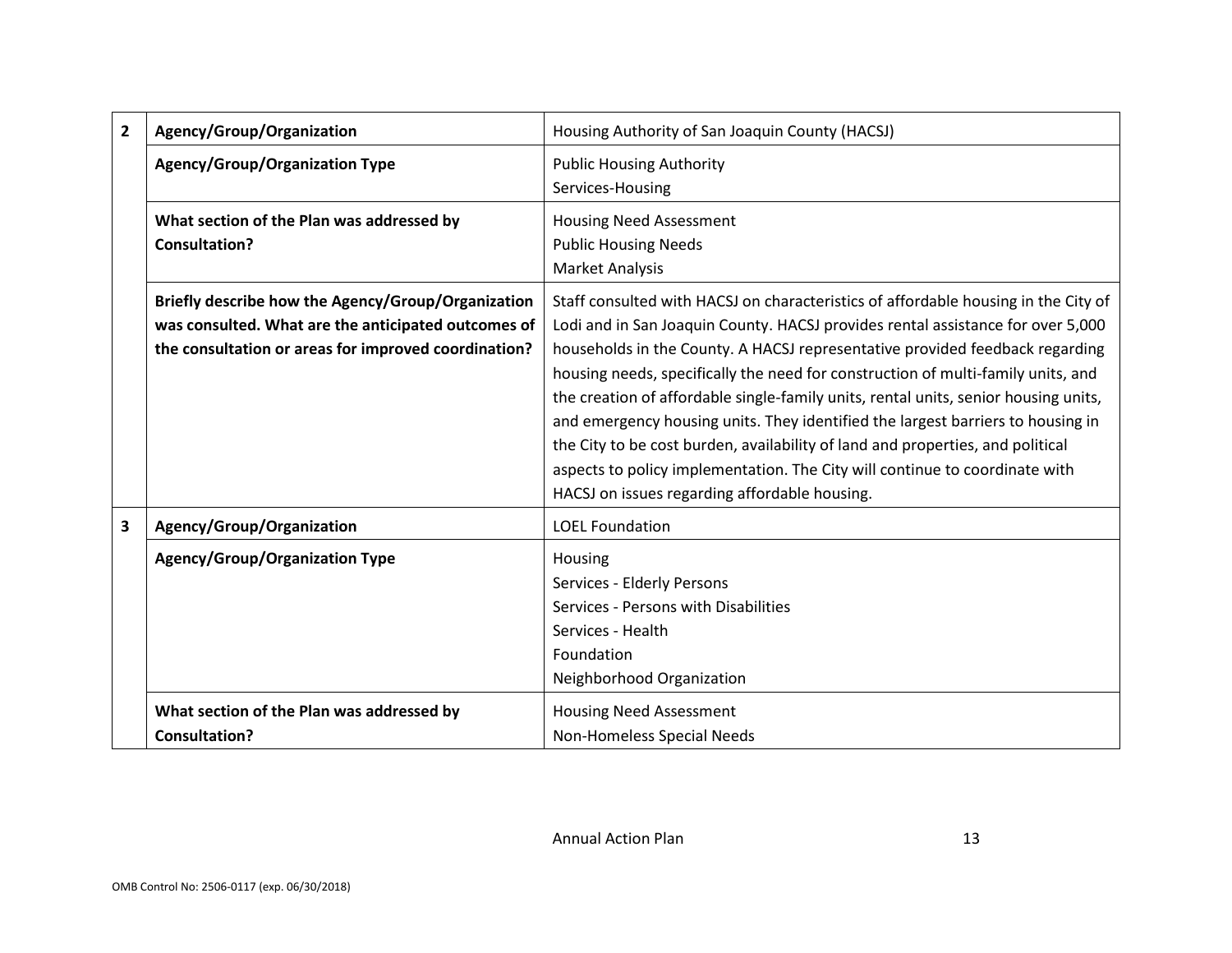|   | Briefly describe how the Agency/Group/Organization<br>was consulted. What are the anticipated outcomes of<br>the consultation or areas for improved coordination? | Staff consulted with the LOEL Foundation in regard to senior needs in the<br>community. LOEL provides meals, activities, and other resources to the senior<br>population. A representative from LOEL stated that low-income housing is one<br>of the biggest needs in the City of Lodi. Additionally, the City needs more<br>housing, food, and transportation initiatives. The City will continue to<br>coordinate with LOEL on information regarding seniors and disabled individuals.                   |
|---|-------------------------------------------------------------------------------------------------------------------------------------------------------------------|------------------------------------------------------------------------------------------------------------------------------------------------------------------------------------------------------------------------------------------------------------------------------------------------------------------------------------------------------------------------------------------------------------------------------------------------------------------------------------------------------------|
| 4 | Agency/Group/Organization                                                                                                                                         | Second Harvest Food Bank                                                                                                                                                                                                                                                                                                                                                                                                                                                                                   |
|   | <b>Agency/Group/Organization Type</b>                                                                                                                             | Services - Children<br>Services - Elderly Persons<br>Services - Persons with Disabilities<br>Services - Persons with HIV/AIDS<br>Services - Victims of Domestic Violence<br>Services - Homeless<br>Services - Health                                                                                                                                                                                                                                                                                       |
|   | What section of the Plan was addressed by<br><b>Consultation?</b>                                                                                                 | Homeless Needs - Chronically homeless<br>Homeless Needs - Families with children<br><b>Homeless Needs - Veterans</b><br><b>Homelessness Strategy</b><br>Non-Homeless Special Needs<br>Anti-poverty Strategy                                                                                                                                                                                                                                                                                                |
|   | Briefly describe how the Agency/Group/Organization<br>was consulted. What are the anticipated outcomes of<br>the consultation or areas for improved coordination? | Staff consulted with Second Harvest regarding public service and community<br>development needs in Lodi at a stakeholder meeting. Second Harvest provides<br>emergency meal programs for individuals and families in need of assistance.<br>Representatives from Second Harvest provided staff with information regarding<br>public service needs in the City of Lodi. The City will continue to coordinate with<br>Second Harvest on information regarding public services and low-income<br>populations. |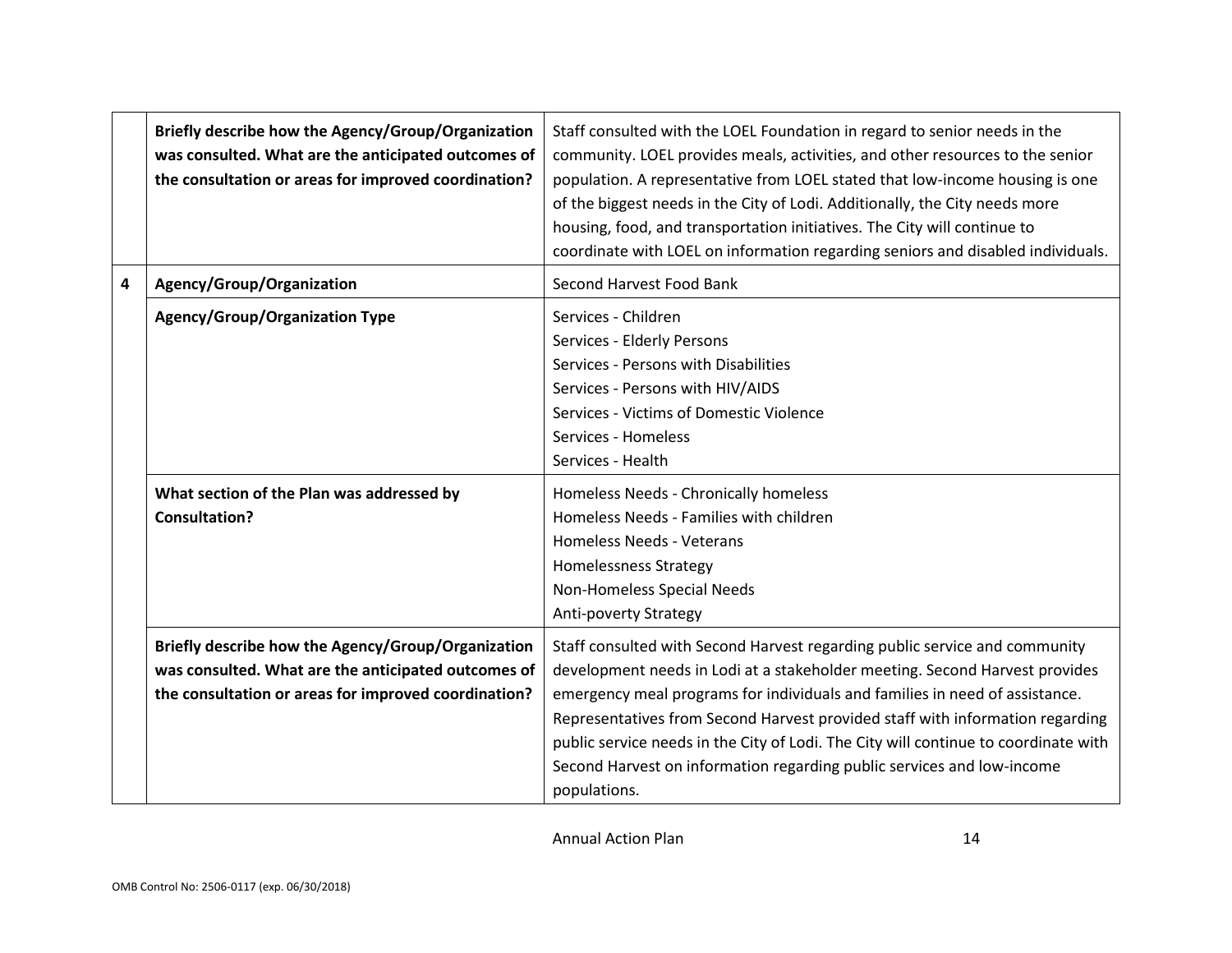| 5 | Agency/Group/Organization                            | The Salvation Army                                                                |  |  |  |
|---|------------------------------------------------------|-----------------------------------------------------------------------------------|--|--|--|
|   | <b>Agency/Group/Organization Type</b>                | Housing                                                                           |  |  |  |
|   |                                                      | Services - Housing                                                                |  |  |  |
|   |                                                      | Services - Children                                                               |  |  |  |
|   |                                                      | Services - Elderly Persons                                                        |  |  |  |
|   |                                                      | Services - Persons with Disabilities                                              |  |  |  |
|   |                                                      | Services - Persons with HIV/AIDS                                                  |  |  |  |
|   |                                                      | Services - Victims of Domestic Violence                                           |  |  |  |
|   |                                                      | Services - Homeless                                                               |  |  |  |
|   |                                                      | Services - Health                                                                 |  |  |  |
|   |                                                      | Services - Education                                                              |  |  |  |
|   |                                                      | Services - Employment                                                             |  |  |  |
|   |                                                      | Services - Victims                                                                |  |  |  |
|   |                                                      | Neighborhood Organization                                                         |  |  |  |
|   | What section of the Plan was addressed by            | <b>Public Housing Needs</b>                                                       |  |  |  |
|   | <b>Consultation?</b>                                 | Homeless Needs - Chronically homeless                                             |  |  |  |
|   |                                                      | Homeless Needs - Families with children                                           |  |  |  |
|   |                                                      | <b>Homeless Needs - Veterans</b>                                                  |  |  |  |
|   |                                                      | Homeless Needs - Unaccompanied youth                                              |  |  |  |
|   |                                                      | <b>Homelessness Strategy</b>                                                      |  |  |  |
|   |                                                      | Non-Homeless Special Needs                                                        |  |  |  |
|   |                                                      | Anti-poverty Strategy                                                             |  |  |  |
|   | Briefly describe how the Agency/Group/Organization   | Staff consulted with the Lodi Salvation Army at a stakeholder meeting in regard   |  |  |  |
|   | was consulted. What are the anticipated outcomes of  | to homeless and housing needs in the community. Salvation Army provides           |  |  |  |
|   | the consultation or areas for improved coordination? | overnight shelter to homeless and low-income individuals, as well as public       |  |  |  |
|   |                                                      | services for individuals and families in need of assistance. Representatives from |  |  |  |
|   |                                                      | Salvation Army provided staff with information regarding public service needs in  |  |  |  |
|   |                                                      | the City of Lodi, specifically in relation to homeless populations. The City will |  |  |  |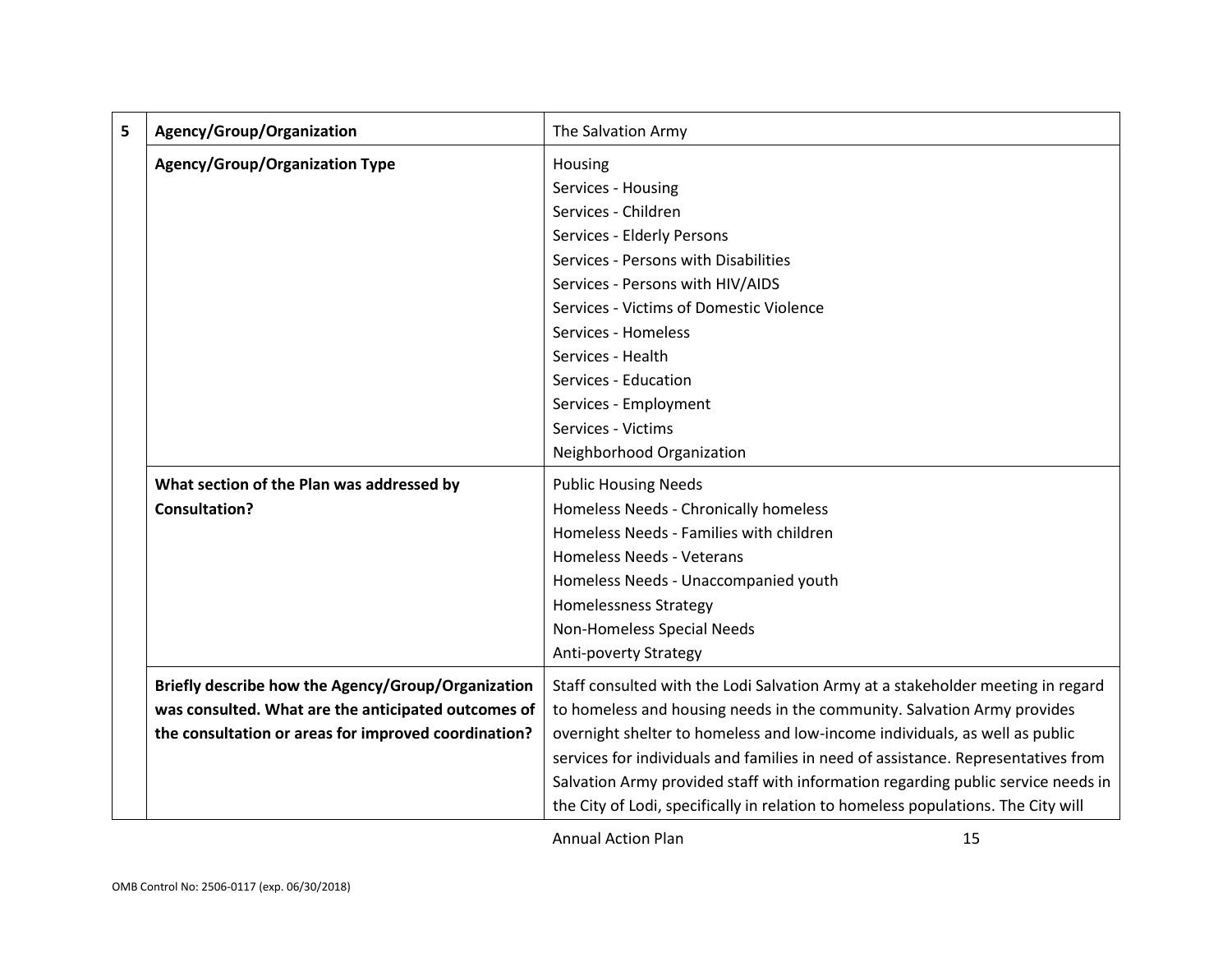|   |                                                                   | continue to coordinate with Salvation Army on information regarding public     |
|---|-------------------------------------------------------------------|--------------------------------------------------------------------------------|
|   |                                                                   | services, homeless, and low-income populations.                                |
| 6 | Agency/Group/Organization                                         | San Joaquin Fair Housing Association (SJFH)                                    |
|   | <b>Agency/Group/Organization Type</b>                             | Services - Housing                                                             |
|   |                                                                   | Service - Fair Housing                                                         |
|   | What section of the Plan was addressed by                         | <b>Housing Need Assessment</b>                                                 |
|   | <b>Consultation?</b>                                              | <b>Market Analysis</b>                                                         |
|   | Briefly describe how the Agency/Group/Organization                | Staff consulted with SJFH regarding various housing and fair housing issues in |
|   | was consulted. What are the anticipated outcomes of               | the community at a stakeholder meeting. SJFH stated that the community is in   |
|   | the consultation or areas for improved coordination?              | need of more affordable housing, tenant counseling services, and landlord      |
|   |                                                                   | education. Substandard housing is a huge issue in Lodi, and landlords impose   |
|   |                                                                   | many housing problems directly on their tenants by failing to provide adequate |
|   |                                                                   | housing and fair prices. However, tenants also need education on how to be     |
|   |                                                                   | better tenants and deal with legal challenges. The City will continue to       |
|   |                                                                   | coordinate with SJFH on characteristics regarding fair housing.                |
| 7 | Agency/Group/Organization                                         | Lodi Improvement Committee                                                     |
|   | <b>Agency/Group/Organization Type</b>                             | Services - Housing                                                             |
|   |                                                                   | Services - Children                                                            |
|   |                                                                   | Services - Elderly Persons                                                     |
|   |                                                                   | Services - Persons with Disabilities                                           |
|   |                                                                   | Services - Homeless                                                            |
|   |                                                                   | Services - Health                                                              |
|   |                                                                   | Services - Education                                                           |
|   |                                                                   | Services - Employment<br>Services - Fair Housing                               |
|   |                                                                   |                                                                                |
|   | What section of the Plan was addressed by<br><b>Consultation?</b> | <b>Non-Housing Special Needs</b>                                               |
|   |                                                                   | <b>Annual Action Plan</b><br>16                                                |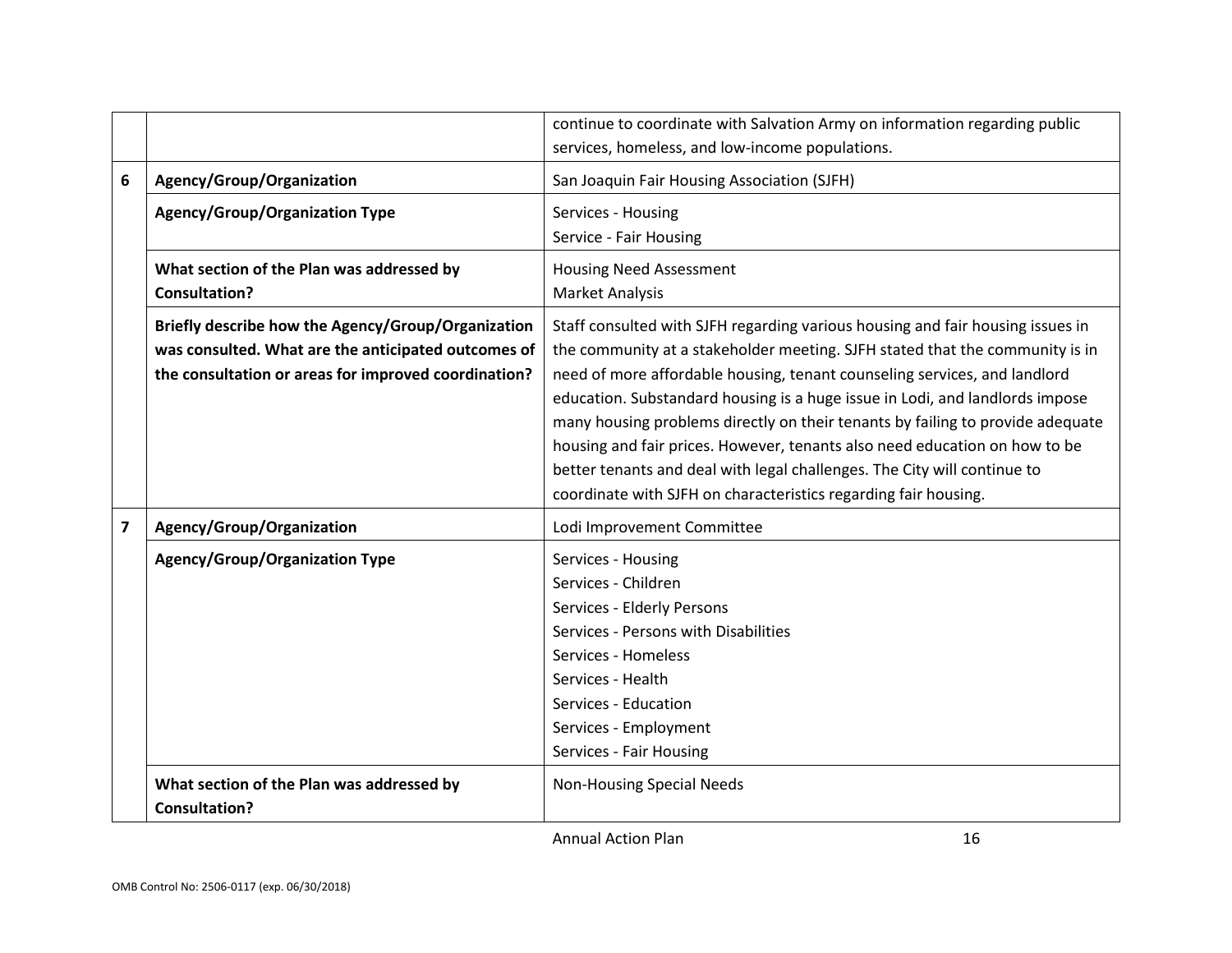|   |                                                                                                                                                                   | <b>Anti-Poverty Strategy</b>                                                                                                                                                                                                                                                                                                                                                                                                               |
|---|-------------------------------------------------------------------------------------------------------------------------------------------------------------------|--------------------------------------------------------------------------------------------------------------------------------------------------------------------------------------------------------------------------------------------------------------------------------------------------------------------------------------------------------------------------------------------------------------------------------------------|
|   | Briefly describe how the Agency/Group/Organization<br>was consulted. What are the anticipated outcomes of<br>the consultation or areas for improved coordination? | The Lodi Improvement Committee helped collect public feedback on<br>community needs and priorities, as well as assisting in scoring applications. The<br>Lodi Improvement Committee serves as a great source of information for the<br>City in regard to housing and community development needs.                                                                                                                                          |
| 8 | Agency/Group/Organization                                                                                                                                         | Lodi Library                                                                                                                                                                                                                                                                                                                                                                                                                               |
|   | <b>Agency/Group/Organization Type</b>                                                                                                                             | Services - Education                                                                                                                                                                                                                                                                                                                                                                                                                       |
|   | What section of the Plan was addressed by<br><b>Consultation?</b>                                                                                                 | Non-Homeless Special Needs<br><b>Anti-Poverty Strategy</b>                                                                                                                                                                                                                                                                                                                                                                                 |
|   | Briefly describe how the Agency/Group/Organization<br>was consulted. What are the anticipated outcomes of<br>the consultation or areas for improved coordination? | Staff interviewed a representative at the Lodi Library regarding homeless and<br>housing needs in the City. The Lodi Library serves as an important stakeholder in<br>the City in regard to homeless and low-income population characteristics and<br>the provision of public services. The City will continue to coordinate with the<br>Lodi Library on initiatives and information regarding housing and community<br>development needs. |
| 9 | Agency/Group/Organization                                                                                                                                         | California Rural Legal Assistance (CRLA)                                                                                                                                                                                                                                                                                                                                                                                                   |
|   | <b>Agency/Group/Organization Type</b>                                                                                                                             | Service - Fair Housing                                                                                                                                                                                                                                                                                                                                                                                                                     |
|   | What section of the Plan was addressed by<br><b>Consultation?</b>                                                                                                 | <b>Housing Need Assessment</b><br>Homeless Needs - Families with children                                                                                                                                                                                                                                                                                                                                                                  |
|   | Briefly describe how the Agency/Group/Organization<br>was consulted. What are the anticipated outcomes of<br>the consultation or areas for improved coordination? | Staff consulted with the CRLA regarding various housing and fair housing issues<br>in the community at a stakeholder meeting. CRLA helped to provide information<br>regarding fair housing testing and needs in the community surrounding housing<br>discrimination. The City will continue to coordinate with CRLA on characteristics<br>regarding fair housing in the City.                                                              |
|   | Agency/Group/Organization                                                                                                                                         | Committee on Homelessness                                                                                                                                                                                                                                                                                                                                                                                                                  |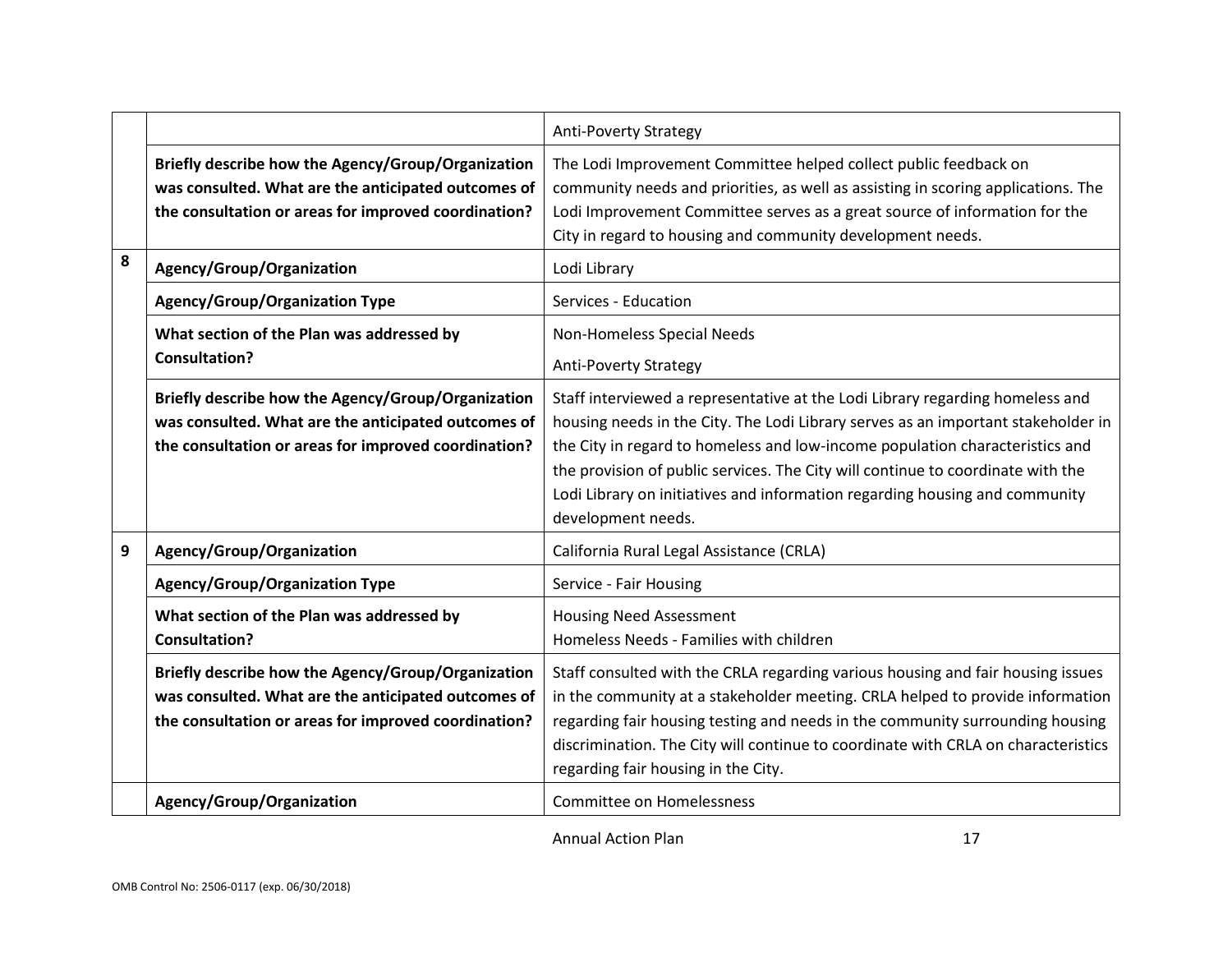| 10 | <b>Agency/Group/Organization Type</b>                                                                                                                             | Neighborhood Organization                                                                                                                                                                                                                                                                                                                                                                                                                  |  |  |
|----|-------------------------------------------------------------------------------------------------------------------------------------------------------------------|--------------------------------------------------------------------------------------------------------------------------------------------------------------------------------------------------------------------------------------------------------------------------------------------------------------------------------------------------------------------------------------------------------------------------------------------|--|--|
|    | What section of the Plan was addressed by<br><b>Consultation?</b>                                                                                                 | Homeless Needs - Families with children<br>Non-Homeless Special Needs                                                                                                                                                                                                                                                                                                                                                                      |  |  |
|    | Briefly describe how the Agency/Group/Organization<br>was consulted. What are the anticipated outcomes of<br>the consultation or areas for improved coordination? | A representative from the Committee on Homelessness provided a brief<br>consultation. Information on needs was provided. Specifically, no/low-barrier<br>shelters, respite centers, and more options for affordable housing are needed<br>to combat homelessness in Lodi. Neighborhood Services Division staff will<br>continue to encourage periodic updates from the Committee for increased<br>coordination and sharing of information. |  |  |

**Table 2 – Agencies, groups, organizations who participated**

### **Identify any Agency Types not consulted and provide rationale for not consulting**

The City consulted a variety of agencies serving Lodi residents and the region. No agency types were specifically left out of the consultation process.

### **Other local/regional/state/federal planning efforts considered when preparing the Plan**

| Name of Plan                                     | <b>Lead Organization</b> | How do the goals of your Strategic Plan        |  |
|--------------------------------------------------|--------------------------|------------------------------------------------|--|
|                                                  |                          | overlap with the goals of each plan?           |  |
| Continuum of Care                                | San Joaquin County       | Both address issues pertaining to              |  |
|                                                  |                          | homelessness and special needs housing.        |  |
| 2016 Analysis of Impediments to Fair Housing     | City of Lodi             | Both address issues pertaining to access to    |  |
| Choice                                           |                          | housing.                                       |  |
| American's with Disability [sic] Act (ADA) Self- | City of Lodi             | Both address issues pertaining to persons      |  |
| <b>Evaluation and Transition Plan</b>            |                          | with disabilities accessing public facilities. |  |
| 2015-2023 Housing Element                        | City of Lodi             | Both include the goal of fostering affordable  |  |
|                                                  |                          | housing.                                       |  |

**Table 3 – Other local / regional / federal planning efforts**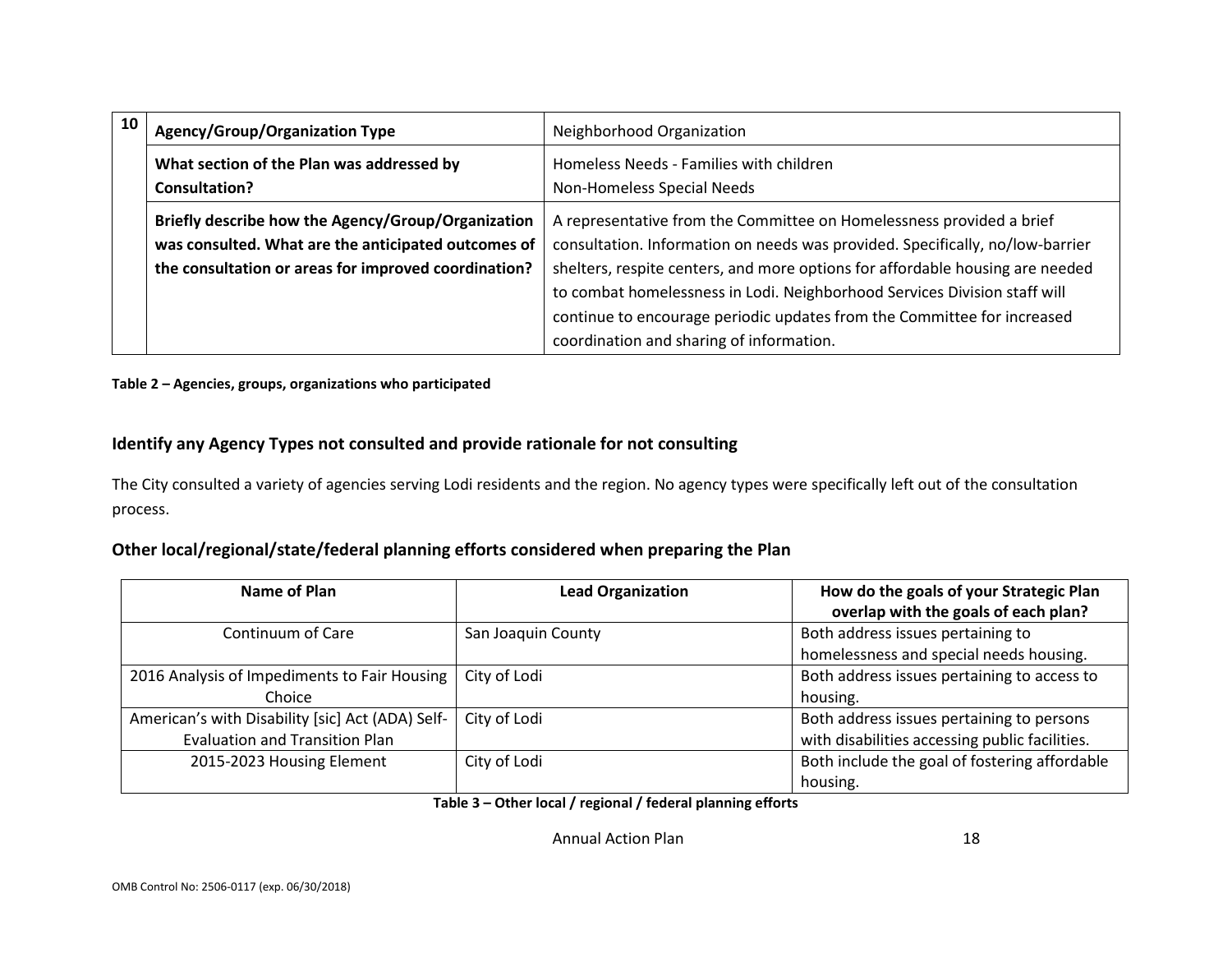#### **Narrative (optional)**

City staff engaged 31 stakeholders in a Needs Assessment from October 12 to October 30 to determine the needs of community members impacted by COVID-19.

Thirty non-profits organizations and government agencies were contacted to provide updates on to the needs of Lodi residents since the start of the COVID-19 pandemic. Eighteen organizations responded and identified the following needs:

#### Rental assistance

- Basic needs (e.g., food, diapers, childcare)
- Landlord-tenant mediation services
- **•** Program marketing
- **•** Technology assistance for non-profits

A survey was distributed to several business organizations in Lodi who agreed to distribute it to their members. Business organizations identified the following needs:

• Business assistance grants (e.g. operating expenses, equipment purchasing)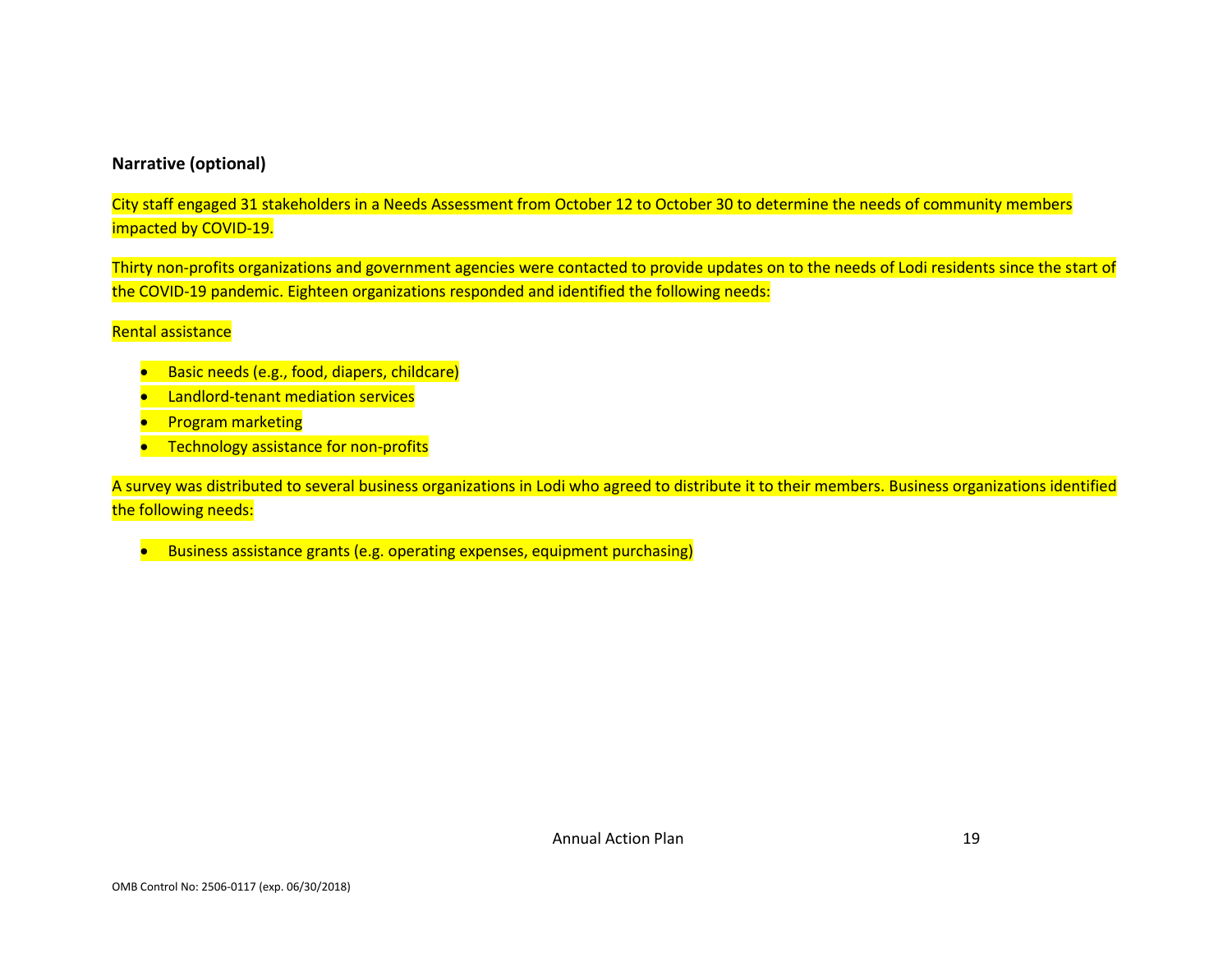### **AP-12 Participation – 91.105, 91.200(c)**

### **1. Summary of citizen participation process/Efforts made to broaden citizen participation Summarize citizen participation process and how it impacted goal-setting**

Outreach is essential to the City's ability to create an accurate and effective plan, and to allocate resources appropriately. First, the City attempted to reach as many residents as possible within the CDBG target areas and within specific demographics, such as low-income families, disabled persons, seniors, female-headed households, and parents/guardians of children. Receiving feedback directly from local residents who may receive assistance from grant funds is crucial for the CDBG program's effectiveness. Second, the City reached out to practitioners, agencies, leaders, organizations, and companies who may have the specialized knowledge, experience, resources, and capacity to discuss needs, opportunities, solutions, investments, and how community improvements can be made. Third, the City encouraged all Lodi residents to weigh in on community needs and opportunities for improvements through various opportunities described below (e.g. local resources fair, Lodi Improvement Committee community needs workshop, 30-day public review period, and City Council public meetings).

Please refer to the table below and the Executive Summary section for a list of citizen participation and consultation processes that were completed in preparation of this Annual Action Plan.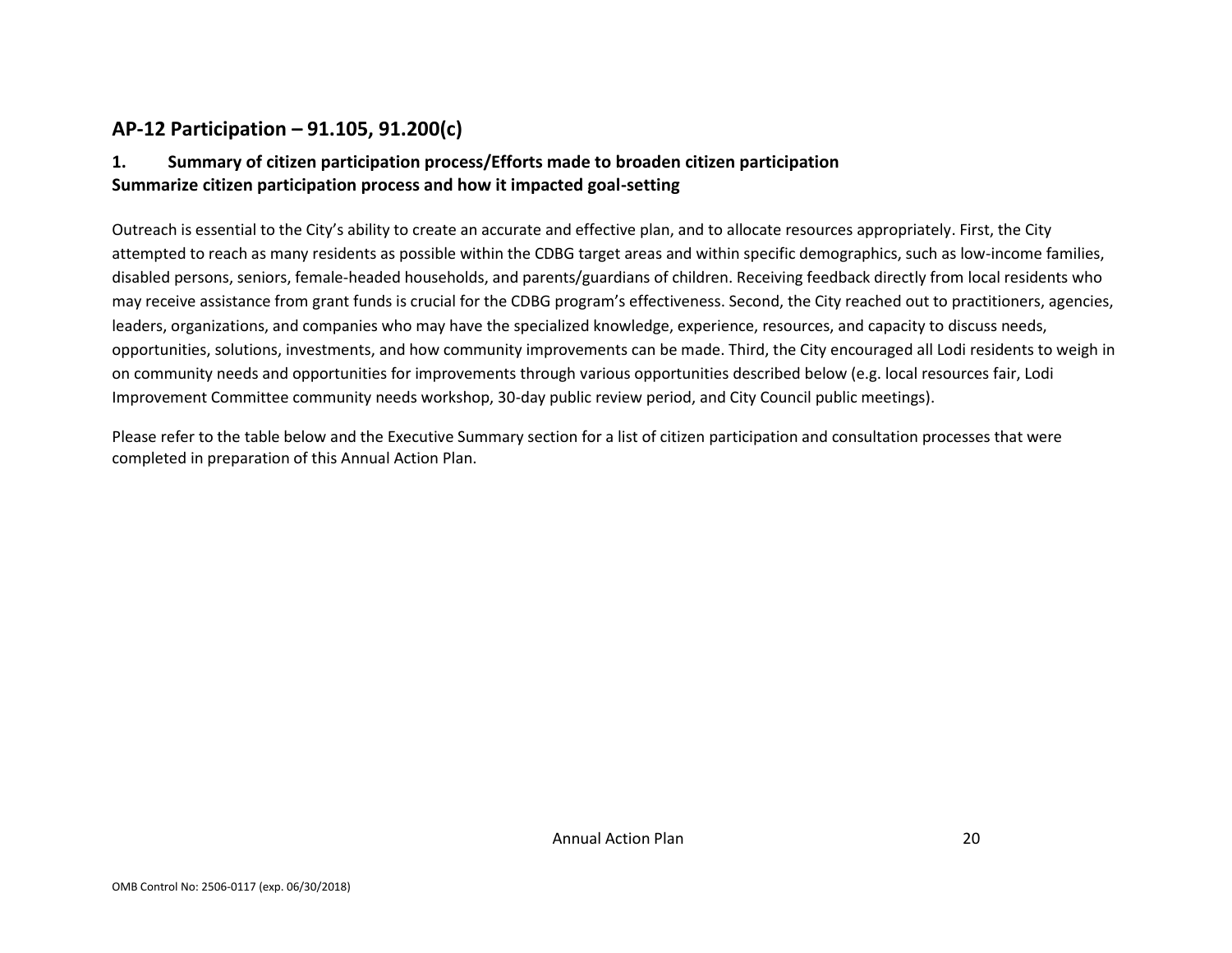**Citizen Participation Outreach**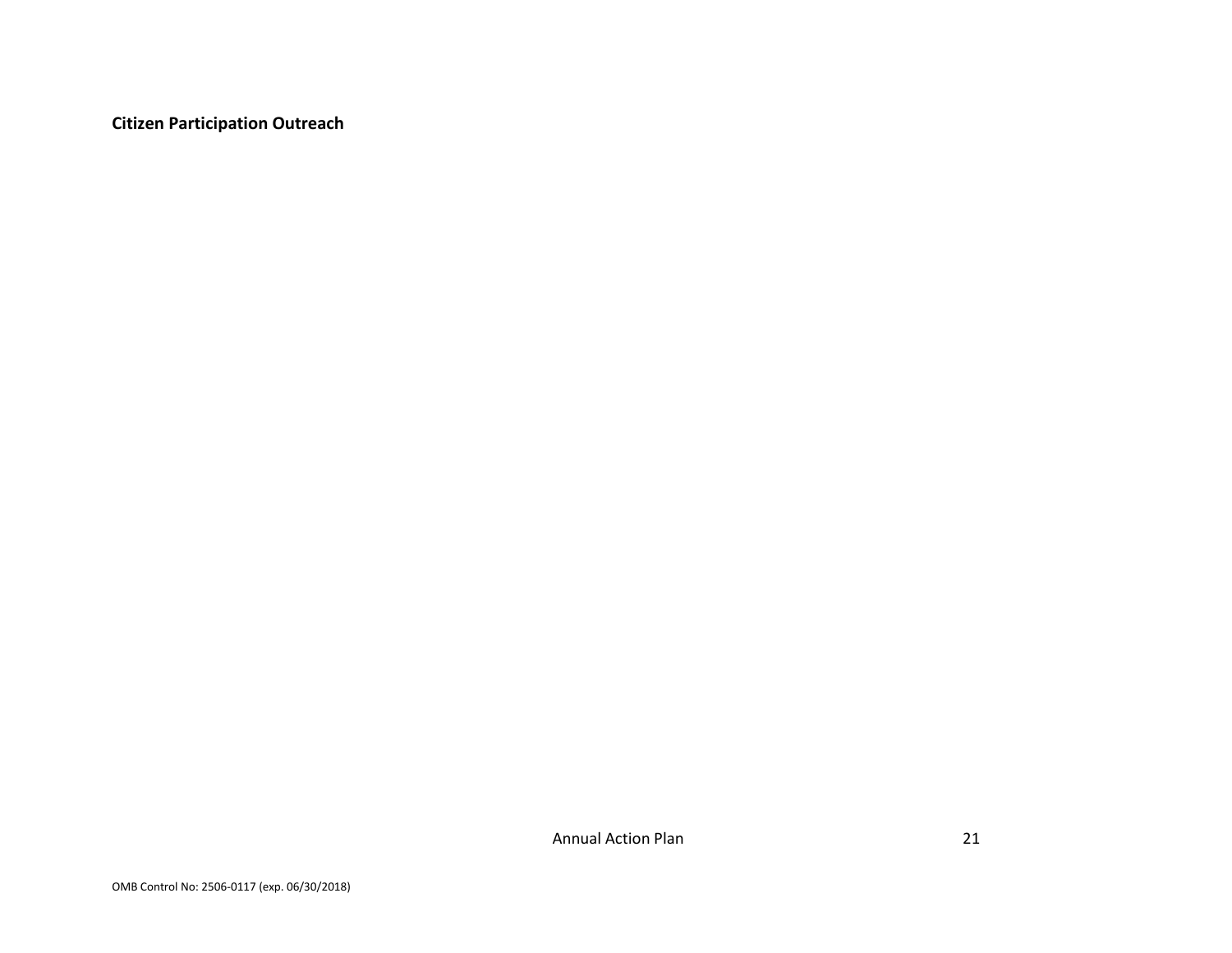| <b>Sort Order</b> | <b>Mode of Outreach</b> | <b>Target of Outreach</b>                                                                                                   | Summary of                                                                                                              | Summary of                          | <b>Summary of</b>                      | URL (If applicable)                                                                                                 |
|-------------------|-------------------------|-----------------------------------------------------------------------------------------------------------------------------|-------------------------------------------------------------------------------------------------------------------------|-------------------------------------|----------------------------------------|---------------------------------------------------------------------------------------------------------------------|
|                   |                         |                                                                                                                             | response/attendance                                                                                                     | comments re                         | comments                               |                                                                                                                     |
|                   |                         |                                                                                                                             |                                                                                                                         | ceived                              | not accepted                           |                                                                                                                     |
|                   |                         |                                                                                                                             |                                                                                                                         |                                     | and reasons                            |                                                                                                                     |
| 1                 | <b>Public Meeting</b>   | <b>Local Service</b><br>Providers                                                                                           | Community needs<br>workshop with local<br>stakeholders and<br>service providers on<br>November 6, 2019: 10<br>attendees | Refer to<br>Attachment<br>Α         | <b>No</b><br>comments<br>not accepted. | https://www.lodi.g<br>ov/183/Community<br>-Development-<br>Block-Grant-Progra                                       |
| 2                 | Legal Notice            | <b>Minorities</b><br>Non-English<br>Speaking - Specify<br>other language:<br>Spanish<br>Non-<br>targeted/broad<br>community | NOFA notice and<br>community needs<br>workshop on<br>December 10, 2019                                                  | No<br>comments<br>were<br>received. | <b>No</b><br>comments<br>not accepted. | https://www.lodi.g<br>ov/183/Community<br>-Development-<br><b>Block-Grant-Progra</b>                                |
| 3                 | <b>Public Meeting</b>   | Minorities<br>Non-English<br>Speaking - Specify<br>other language:<br>Spanish<br>Non-<br>targeted/broad<br>community        | Lodi Improvement<br>Committee (LIC)<br>Meeting on December<br>10, 2019: 5 Attendees                                     | Refer to<br>Attachment<br>Α         | No<br>comments<br>not accepted.        | http://lodi.gov/Age<br>ndaCenter/Search/<br>?term=&CIDs=2,&st<br>artDate=&endDate<br>=&dateRange=&dat<br>eSelector= |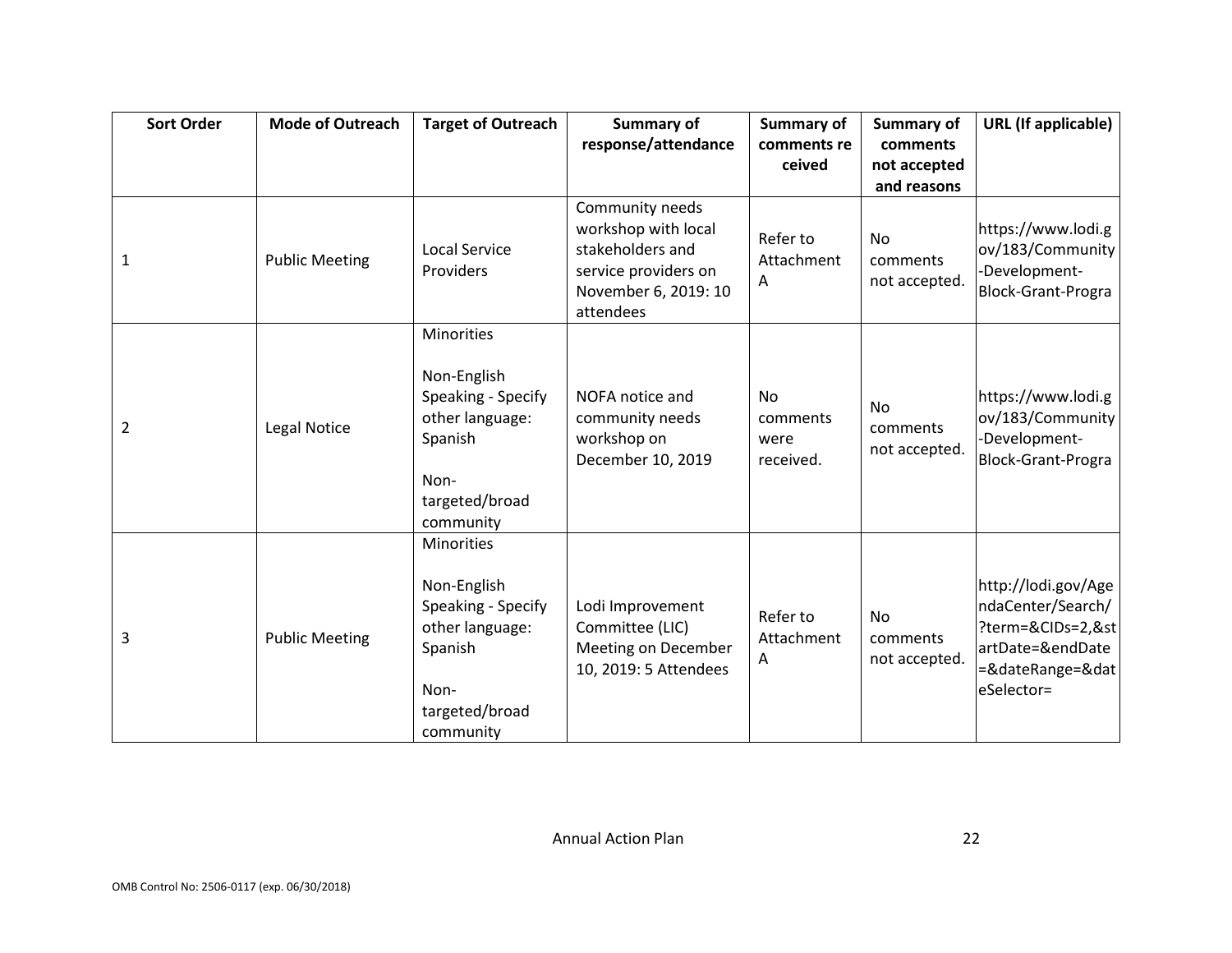| <b>Sort Order</b> | <b>Mode of Outreach</b> | <b>Target of Outreach</b>                                                                                                   | Summary of                                                                                                                     | Summary of                        | <b>Summary of</b>                      | <b>URL</b> (If applicable)                                                                                          |
|-------------------|-------------------------|-----------------------------------------------------------------------------------------------------------------------------|--------------------------------------------------------------------------------------------------------------------------------|-----------------------------------|----------------------------------------|---------------------------------------------------------------------------------------------------------------------|
|                   |                         |                                                                                                                             | response/attendance                                                                                                            | comments re                       | comments                               |                                                                                                                     |
|                   |                         |                                                                                                                             |                                                                                                                                | ceived                            | not accepted                           |                                                                                                                     |
|                   |                         |                                                                                                                             |                                                                                                                                |                                   | and reasons                            |                                                                                                                     |
|                   |                         | Minorities                                                                                                                  |                                                                                                                                |                                   |                                        |                                                                                                                     |
| 4                 | <b>Public Meeting</b>   | Non-English<br>Speaking - Specify<br>other language:<br>Spanish<br>Non-                                                     | Lodi Boys and Girls<br>Club Winter<br>Wonderland Fair on<br>December 14, 2019;<br>approximately 60<br>individuals participated | <b>No</b><br>comments<br>received | <b>No</b><br>comments<br>not accepted. |                                                                                                                     |
|                   |                         | targeted/broad<br>community                                                                                                 | in community outreach                                                                                                          |                                   |                                        |                                                                                                                     |
| 5                 | <b>Public Meeting</b>   | <b>Minorities</b><br>Non-English<br>Speaking - Specify<br>other language:<br>Spanish<br>Non-<br>targeted/broad<br>community | LIC meeting on January<br>14, 2020:<br>approximately 5<br>participants attended                                                | Refer to<br>Attachment<br>Α       | <b>No</b><br>comments<br>not accepted. | http://lodi.gov/Age<br>ndaCenter/Search/<br>?term=&CIDs=2,&st<br>artDate=&endDate<br>=&dateRange=&dat<br>eSelector= |
| 6                 | <b>Public Meeting</b>   | <b>Minorities</b><br>Non-English<br>Speaking - Specify<br>other language:<br>Spanish<br>Non-<br>targeted/broad<br>community | LIC meeting on March<br>10, 2020:<br>approximately 12<br>participants attended                                                 | Refer to<br>Attachment<br>Α       | No<br>comments<br>not accepted.        | http://lodi.gov/Age<br>ndaCenter/Search/<br>?term=&CIDs=2,&st<br>artDate=&endDate<br>=&dateRange=&dat<br>eSelector= |
|                   |                         |                                                                                                                             | <b>Annual Action Plan</b>                                                                                                      |                                   | 23                                     |                                                                                                                     |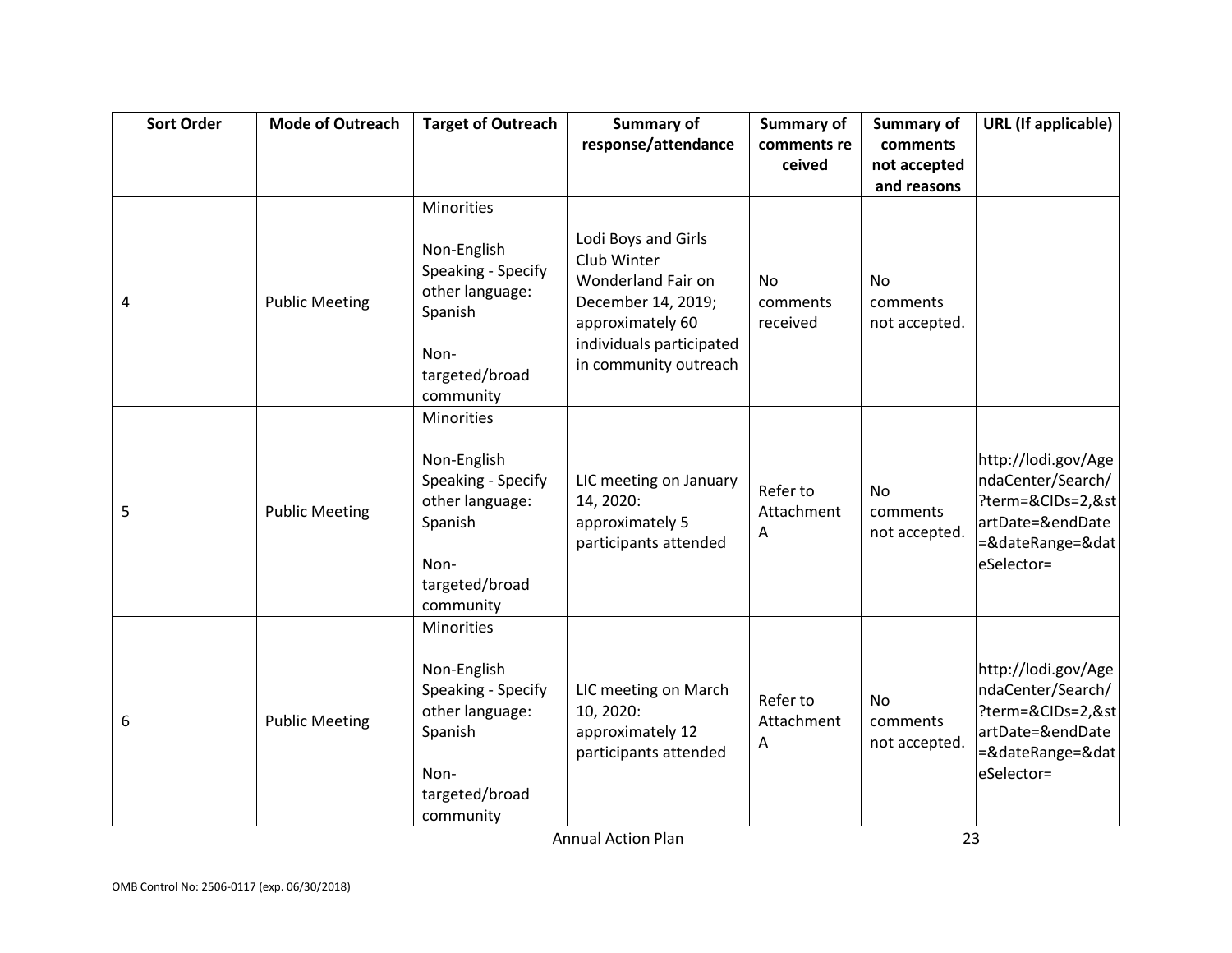| <b>Sort Order</b> | <b>Mode of Outreach</b>                                       | <b>Target of Outreach</b>                                                                                                                                              | Summary of                                                                                                                                               | Summary of                        | Summary of                       | <b>URL</b> (If applicable)                                                    |
|-------------------|---------------------------------------------------------------|------------------------------------------------------------------------------------------------------------------------------------------------------------------------|----------------------------------------------------------------------------------------------------------------------------------------------------------|-----------------------------------|----------------------------------|-------------------------------------------------------------------------------|
|                   |                                                               |                                                                                                                                                                        | response/attendance                                                                                                                                      | comments re                       | comments                         |                                                                               |
|                   |                                                               |                                                                                                                                                                        |                                                                                                                                                          | ceived                            | not accepted<br>and reasons      |                                                                               |
|                   | Public Review of<br><b>Draft Annual Action</b><br><b>Plan</b> | Non-<br>targeted/broad<br>community                                                                                                                                    | Beginning March 17,<br>2020, the draft Annual<br>Action Plan 2020-21<br>was made available for<br>public review for 30-<br>day public comment<br>period. | <b>No</b><br>comments<br>received | No.<br>comments<br>not accepted. | https://www.lodi.g<br>ov/183/Community<br>-Development-<br>Block-Grant-Progra |
| 8                 | <b>Public Hearing</b>                                         | <b>Minorities</b><br>Non-English<br>Speaking - Specify<br>other language:<br>Spanish<br>Non-<br>targeted/broad<br>community<br>CDBG Target Area -<br>Heritage District | On April 15, 2020, the<br>City Council conducted<br>the first public hearing<br>for the review of the<br>draft Annual Action<br>Plan.                    | Refer to<br>Attachment<br>Α       | No.<br>comments<br>not accepted. | https://www.lodi.g<br>ov/901/Council-<br>Meeting-Archive                      |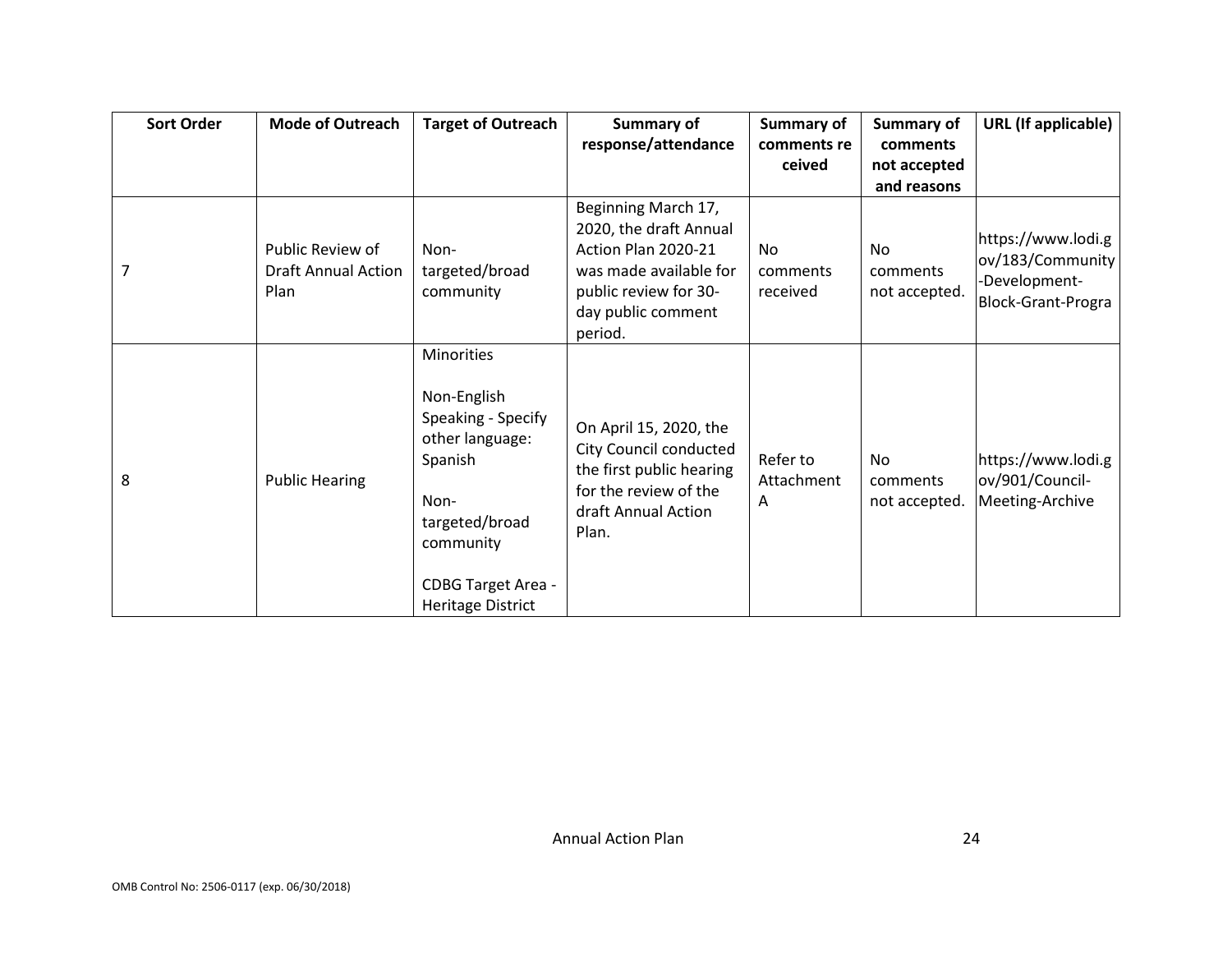| <b>Sort Order</b> | <b>Mode of Outreach</b>                                                                  | <b>Target of Outreach</b>                                                                                                                                                            | <b>Summary of</b>                                                                                                                                                                           | <b>Summary of</b>                          | Summary of                             | <b>URL</b> (If applicable)                                                           |
|-------------------|------------------------------------------------------------------------------------------|--------------------------------------------------------------------------------------------------------------------------------------------------------------------------------------|---------------------------------------------------------------------------------------------------------------------------------------------------------------------------------------------|--------------------------------------------|----------------------------------------|--------------------------------------------------------------------------------------|
|                   |                                                                                          |                                                                                                                                                                                      | response/attendance                                                                                                                                                                         | comments re                                | comments                               |                                                                                      |
|                   |                                                                                          |                                                                                                                                                                                      |                                                                                                                                                                                             | ceived                                     | not accepted                           |                                                                                      |
|                   |                                                                                          |                                                                                                                                                                                      |                                                                                                                                                                                             |                                            | and reasons                            |                                                                                      |
| 9                 | <b>Public Hearing</b>                                                                    | <b>Minorities</b><br>Non-English<br>Speaking - Specify<br>other language:<br>Spanish<br>Non-<br>targeted/broad<br>community<br><b>CDBG Target Area -</b><br><b>Heritage District</b> | On May 6, 2020, the<br><b>City Council conducted</b><br>a public hearing for the<br>review of the draft<br><b>Annual Action Plan.</b>                                                       | Refer to<br>Attachment<br>A                | <b>No</b><br>comments<br>not accepted. | https://www.lodi.g<br>ov/901/Council-<br>Meeting-Archive                             |
| 10                | <b>Legal Notice</b>                                                                      | Non-English<br><b>Speaking - Specify</b><br>other language:<br><b>Spanish</b><br>Non-<br>targeted/broad<br>community                                                                 | <b>CDBG-CV NOFA notice</b><br>November 25, 2020                                                                                                                                             | <b>No</b><br>comments<br>were<br>received. | <b>No</b><br>comments<br>not accepted. | https://www.lodi.g<br>ov/183/Community<br>-Development-<br><b>Block-Grant-Progra</b> |
| 11                | <b>Public Review of</b><br><b>Amendment No. 2</b><br>to the Annual<br><b>Action Plan</b> | Non-<br>targeted/broad<br>community                                                                                                                                                  | <b>Beginning December</b><br>11, 2020, Amendment<br>No. 2 to the 2020-2021<br><b>Annual Action Plan was</b><br>made available for<br>public review for 12-<br>day public comment<br>period. | <b>XX</b>                                  | XX.                                    | https://www.lodi.g<br>ov/183/Community<br>-Development-<br><b>Block-Grant-Progra</b> |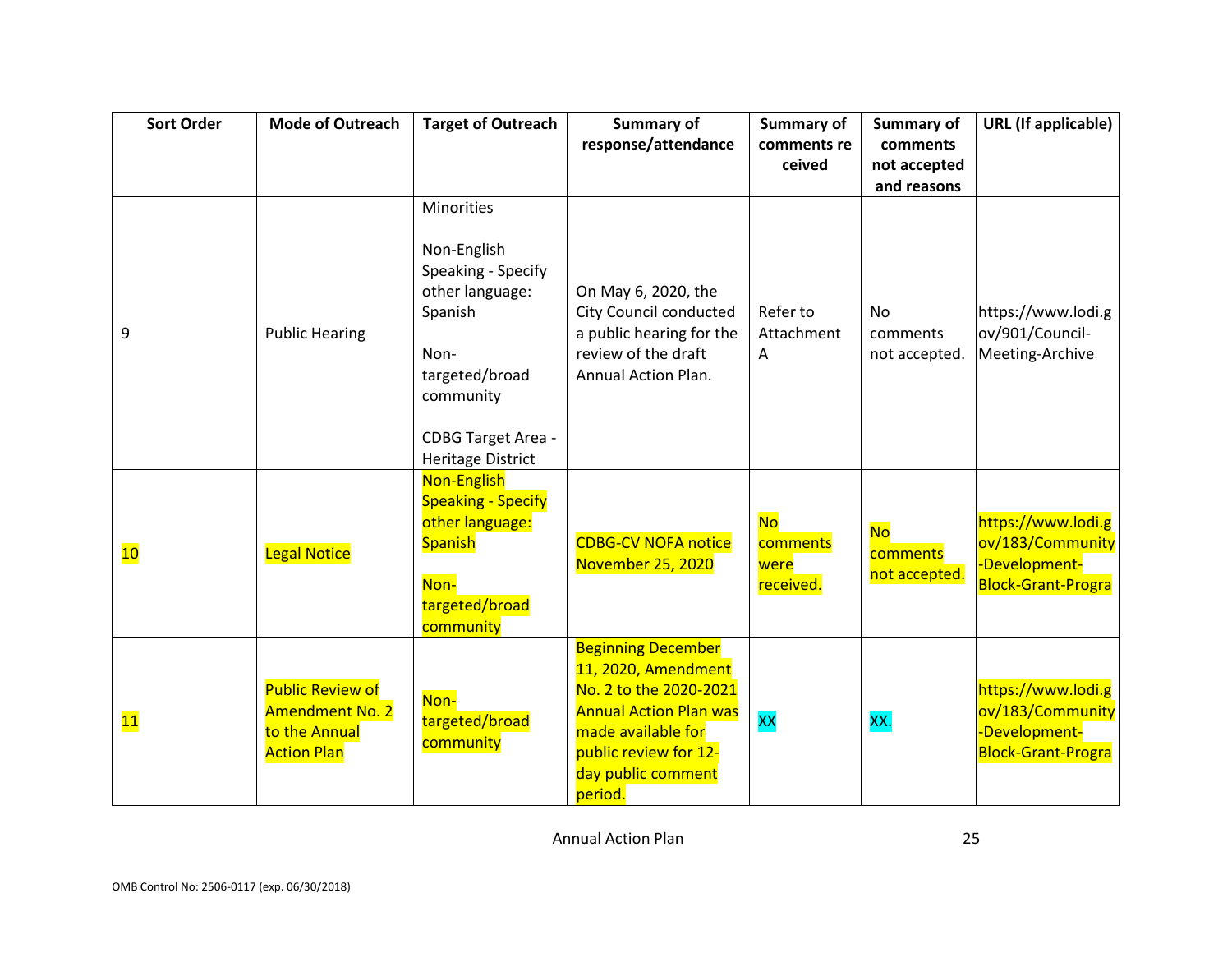| <b>Sort Order</b> | <b>Mode of Outreach</b> | <b>Target of Outreach</b>           | Summary of<br>response/attendance                                                                                                                                                                                                                 | <b>Summary of</b><br>comments re<br>ceived | <b>Summary of</b><br>comments<br>not accepted<br>and reasons | <b>URL</b> (If applicable)            |
|-------------------|-------------------------|-------------------------------------|---------------------------------------------------------------------------------------------------------------------------------------------------------------------------------------------------------------------------------------------------|--------------------------------------------|--------------------------------------------------------------|---------------------------------------|
| 12                | <b>Public Hearing</b>   | Non-<br>targeted/broad<br>community | On December 22,<br>2020, the City Council<br>conducted a virtual<br>public hearing for<br>review of the draft<br><b>Amendments to the</b><br><b>Annual Action Plan,</b><br><b>Consolidated Plan, and</b><br><b>Citizen Participation</b><br>Plan. | <b>XX</b>                                  | <b>XX</b>                                                    | https://www.lodi.g<br>ov/AgendaCenter |

**Table 4 – Citizen Participation Outreach**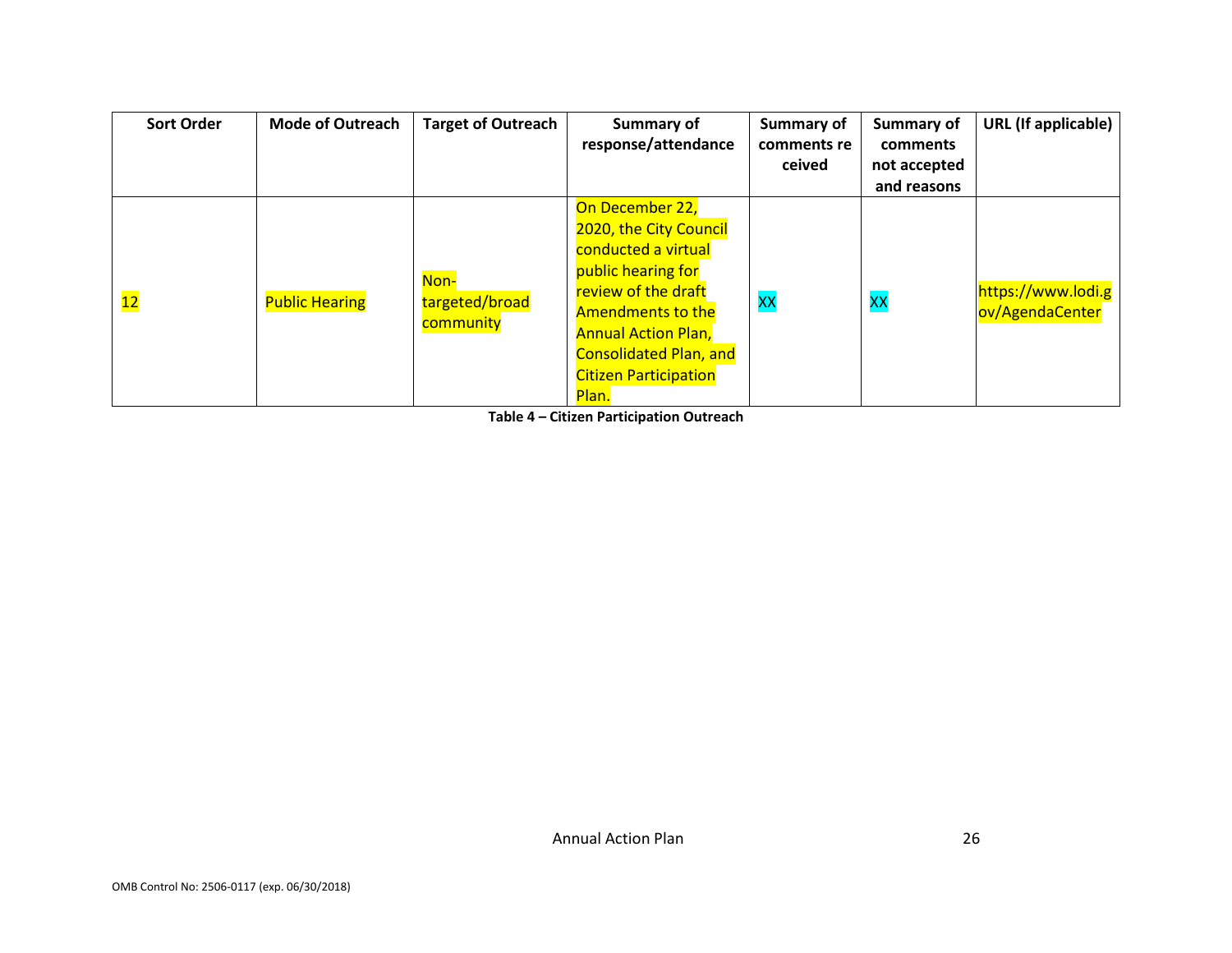### **Expected Resources**

### **AP-15 Expected Resources – 91.220(c)(1,2)**

### **Introduction**

The City of Lodi is a CDBG entitlement community that anticipates an average allocation of approximately \$630,000 per year for planning purposes. For the 2020–21 CDBG program year, the City will receive \$647,277, which is a slightly higher allocation than last year. Allocation of funds and assignment of priorities for funding are based on the national goals set forth by HUD regulations and on the local goals for housing and community development, as outlined in the CDBG Consolidated Plan. Local goals, consistent with HUD regulations, focus on building up and improving the City's lower-income neighborhoods.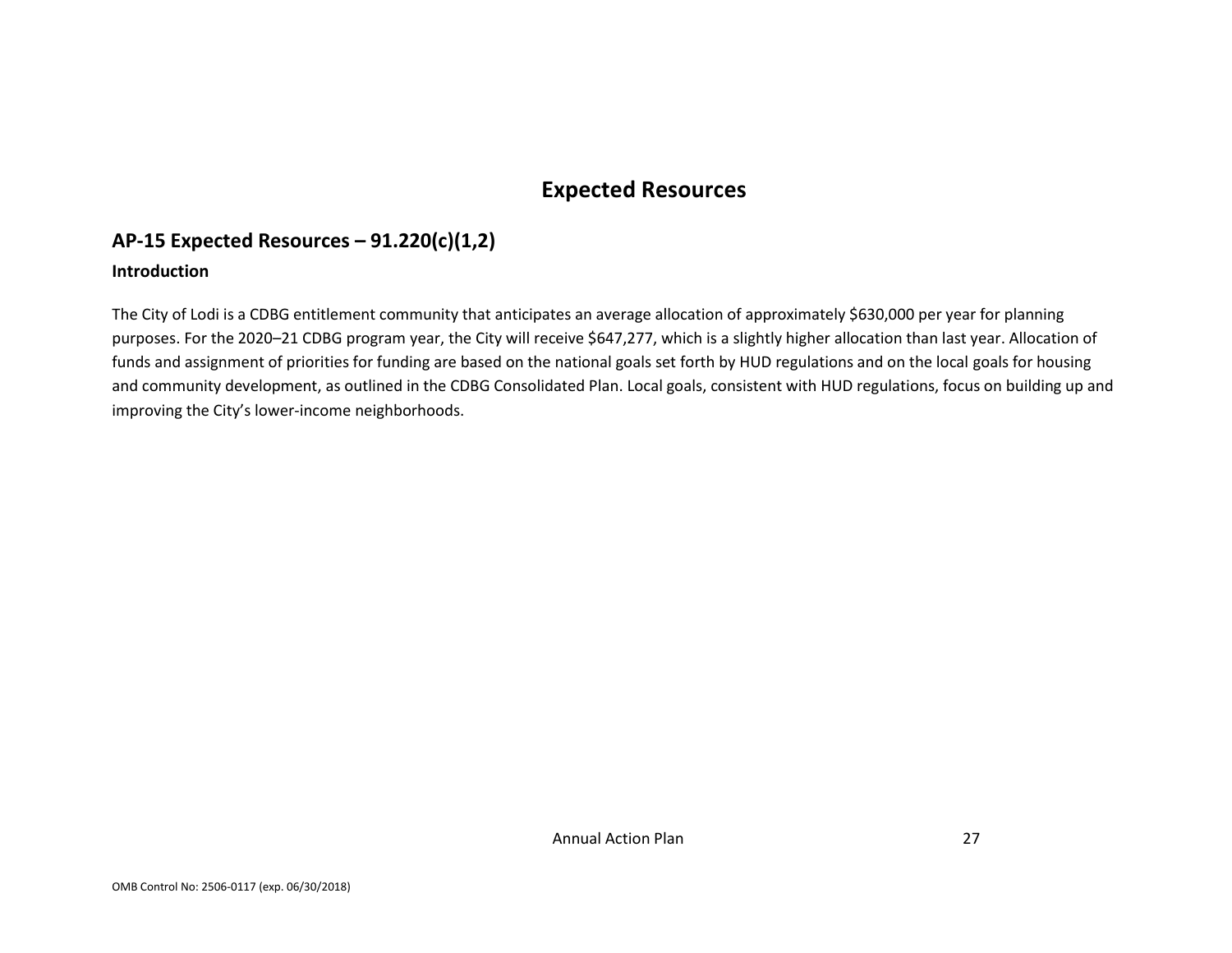#### **Anticipated Resources**

| Program        | <b>Source</b>                    | <b>Uses of Funds</b>                                                                                                     |                              |                       | <b>Expected Amount Available Year 1</b> |           | <b>Expected</b>                                              | <b>Narrative Description</b>                                                                                                                        |
|----------------|----------------------------------|--------------------------------------------------------------------------------------------------------------------------|------------------------------|-----------------------|-----------------------------------------|-----------|--------------------------------------------------------------|-----------------------------------------------------------------------------------------------------------------------------------------------------|
|                | оf<br><b>Funds</b>               |                                                                                                                          | Annual<br><b>Allocation:</b> | Program<br>Income: \$ | <b>Prior Year</b><br><b>Resources:</b>  | Total:    | <b>Amount</b><br><b>Available</b><br>Remainder<br>of ConPlan |                                                                                                                                                     |
| <b>CDBG</b>    | Public-<br>Federal               | Admin and<br>Planning<br>Acquisition<br>Housing<br>Public<br><b>Improvements</b><br><b>Public Services</b>               | \$647,277                    | \$0                   | \$0                                     | \$647,277 | \$1,879,000                                                  | The City of Lodi is a<br><b>CDBG</b> entitlement<br>community that<br>anticipates an<br>allocation of \$647,277<br>for the 2020-21<br>program year. |
| <b>CDBG-CV</b> | <b>Public-</b><br><b>Federal</b> | <b>Admin and</b><br><b>Planning</b><br><b>Economic</b><br><b>Development</b><br><b>Housing</b><br><b>Public Services</b> | \$796,408                    | \$0                   | \$0                                     | \$796,408 | \$0                                                          | In order to prevent,<br>prepare for, and<br>respond to coronavirus,<br>the City received<br>\$796,408 in CDBG-CV<br>funding.                        |

**Table 5 - Expected Resources – Priority Table**

### **Explain how federal funds will leverage those additional resources (private, state and local funds), including a description of how matching requirements will be satisfied**

The CDBG program does not have a matching requirement. However, in evaluating the subrecipient applications and project proposals submitted to the City for CDBG funding each year, match funds are considered as a factor in determining recommended actions.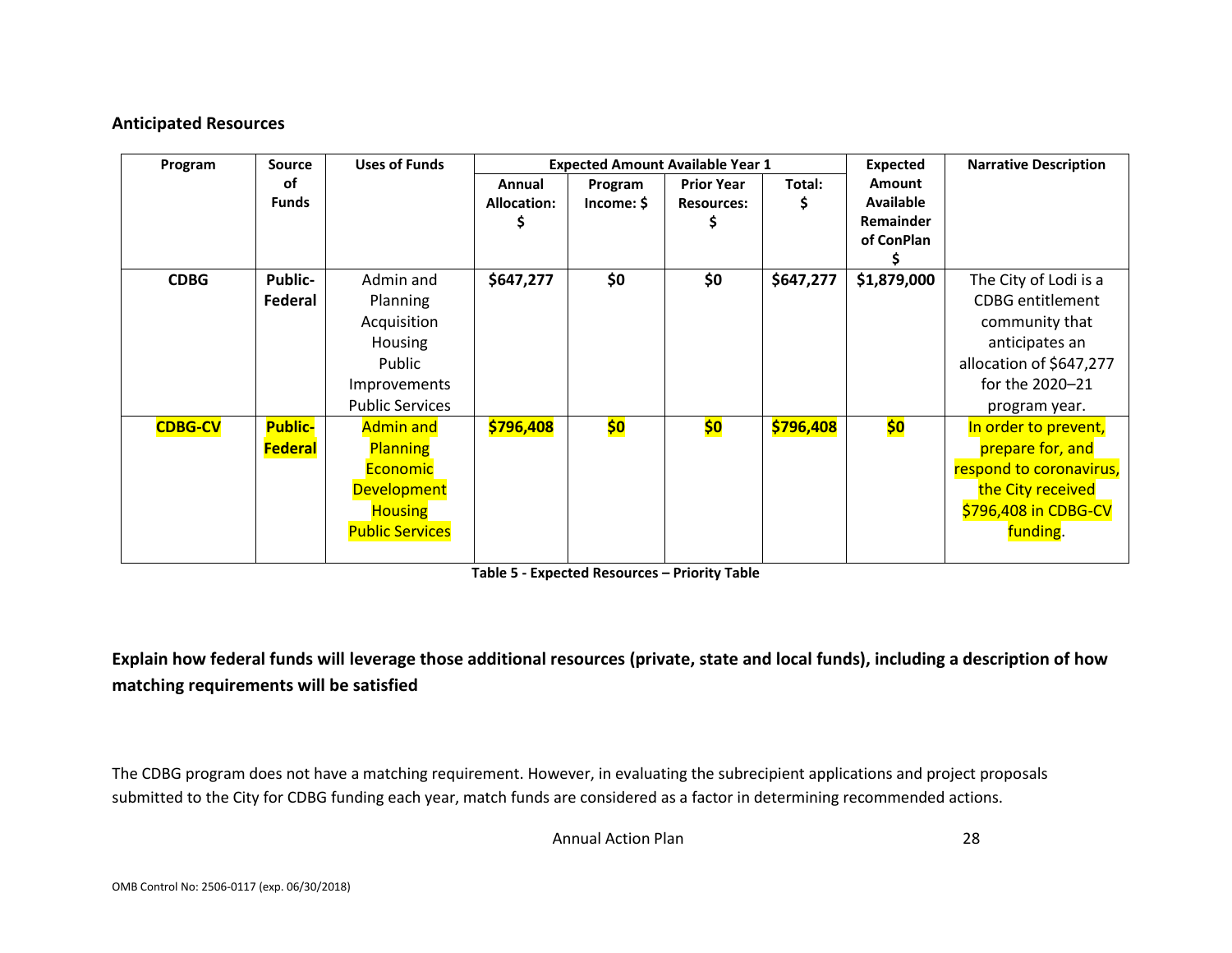### **If appropriate, describe publicly owned land or property located within the jurisdiction that may be used to address the needs identified in the plan**

City Hall, Carnegie Forum, Blakely Park, and Lodi Lake are examples of City facilities that will be used to meet accessibility requirements under the City's Consolidated Plan priorities and per the ADA Transition Plan. The Blakely Park restroom project is in its construction phase and is expected to be completed by summer of 2020. Additionally, in the 2020–21 program year, the City's Public Works Department will continue completing alley improvements in the CDBG target area and CDBG funds will fund facility improvements for the Salvation Army Lodi facility. Facility improvements for Salvation Army will include repairing and replacing HVAC units and repairing the walk-in refrigerator which stores the meals for recipients at the Hope Harbor Shelter Lodi facility.

#### **Discussion**

No additional narrative necessary.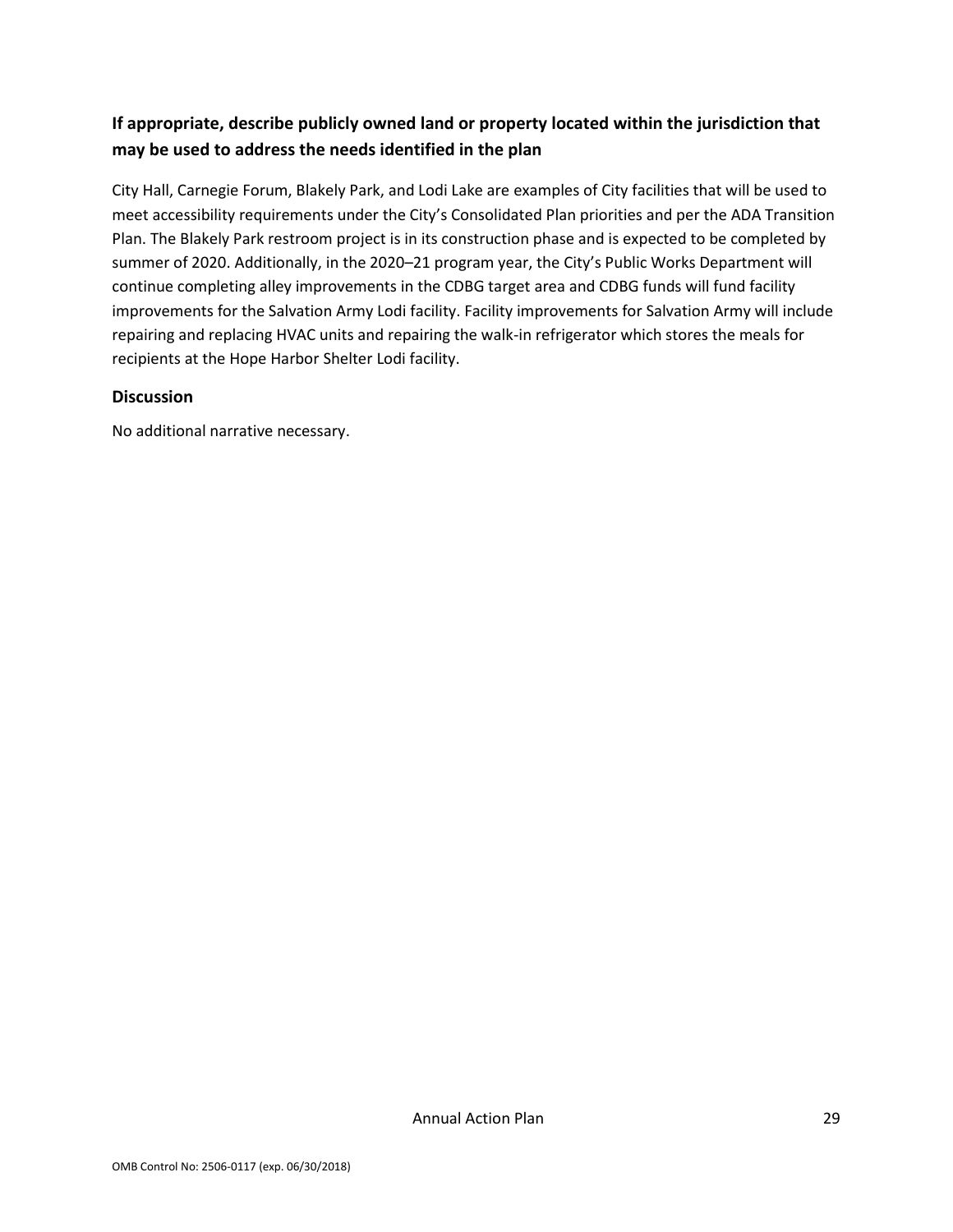# **Annual Goals and Objectives**

# **AP-20 Annual Goals and Objectives**

**Goals Summary Information**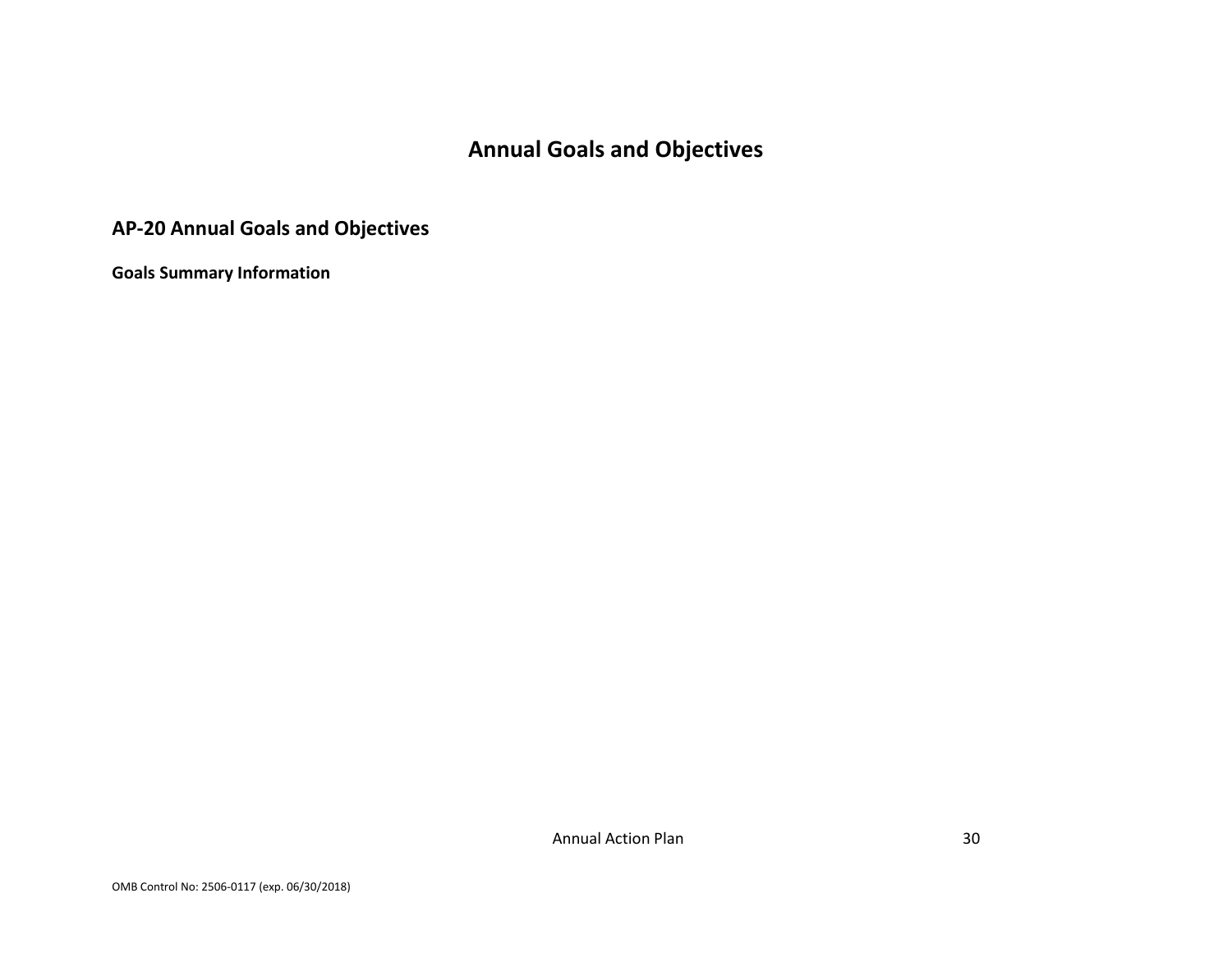| <b>Sort Order</b> | <b>Goal Name</b>    | <b>Start</b> | End  | Category             | Geographic         | <b>Needs</b>          | <b>Funding</b>  | <b>Goal Outcome Indicator</b>    |
|-------------------|---------------------|--------------|------|----------------------|--------------------|-----------------------|-----------------|----------------------------------|
|                   |                     | Year         | Year |                      | Area               | <b>Addressed</b>      |                 |                                  |
| $\mathbf{1}$      | Promote Safer       | 2019         | 2023 | Non-Housing          | <b>CDBG</b>        | Safer                 | CDBG: \$30,000  | Public service activities other  |
|                   | Neighborhoods       |              |      | Community            | <b>Target Area</b> | Neighborhoods         |                 | than Low/Moderate Income         |
|                   |                     |              |      | Development          |                    | and More              |                 | <b>Housing Benefit:</b>          |
|                   |                     |              |      | Non-                 |                    | <b>Resident Pride</b> |                 |                                  |
|                   |                     |              |      | Homeless             | RCAP/ECAP          |                       |                 | Project 20.04 will benefit       |
|                   |                     |              |      | <b>Special Needs</b> |                    | More Local            |                 | approximately 20,000             |
|                   |                     |              |      |                      |                    | Leaders               |                 | persons through graffiti         |
|                   |                     |              |      | Homeless             |                    |                       |                 | abatement                        |
|                   |                     |              |      |                      |                    | Services for          |                 |                                  |
|                   |                     |              |      |                      |                    | Homeless/At-          |                 |                                  |
|                   |                     |              |      |                      |                    | <b>Risk Homeless</b>  |                 |                                  |
|                   |                     |              |      |                      |                    | Individuals           |                 |                                  |
| $\overline{2}$    | Infrastructure      | 2019         | 2023 | Non-Housing          | <b>CDBG</b>        | Safer                 | CDBG: \$420,731 | Public Facility or               |
|                   | and Facility        |              |      | Community            | <b>Target Area</b> | Neighborhoods         |                 | <b>Infrastructure Activities</b> |
|                   | <b>Improvements</b> |              |      | Development          |                    |                       |                 | other than Low/Moderate          |
|                   |                     |              |      |                      | RCAP/ECAP          | Improvements          |                 | Income Housing Benefit:          |
|                   |                     |              |      | Other: Capital       |                    | to                    |                 | Project 20.02 will benefit       |
|                   |                     |              |      | Improvements         |                    | Infrastructure        |                 | approximately 2,000 persons      |
|                   |                     |              |      |                      |                    | and Facility          |                 | through alley improvements       |
|                   |                     |              |      |                      |                    | Access                |                 | in the CDBG target area.         |
|                   |                     |              |      |                      |                    |                       |                 | Please refer to the project      |
|                   |                     |              |      |                      |                    |                       |                 | summary table below.             |
|                   |                     |              |      |                      |                    |                       |                 | Project 20.03 will assist        |
|                   |                     |              |      |                      |                    |                       |                 | 5,200 persons through            |
|                   |                     |              |      |                      |                    |                       |                 | facility improvements. Please    |
|                   |                     |              |      |                      |                    |                       |                 | refer to the project summary     |
|                   |                     |              |      |                      |                    |                       |                 | table below.                     |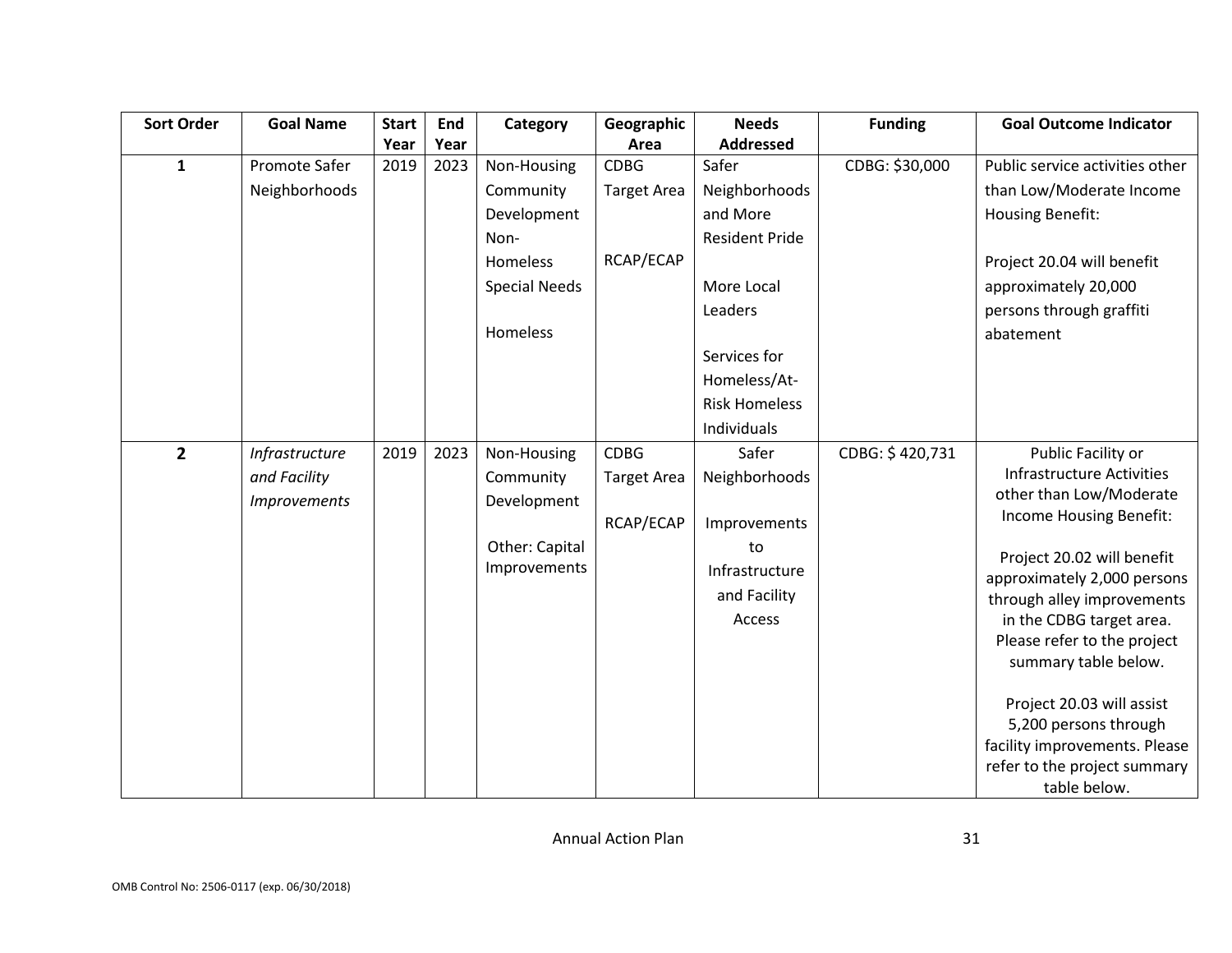| 3 | <b>Build Capacity in</b> | 2019 | 2023 | Non-Housing          | <b>CDBG</b>        | Safer                | CDBG: \$2,500  | Public service activities other                         |
|---|--------------------------|------|------|----------------------|--------------------|----------------------|----------------|---------------------------------------------------------|
|   | <b>CDBG</b> Target       |      |      | Community            | <b>Target Area</b> | Neighborhoods        |                | than Low/Moderate Income                                |
|   | Area                     |      |      | Development          |                    |                      |                | Housing Benefit:                                        |
|   |                          |      |      |                      | RCAP/ECAP          | More Local           |                |                                                         |
|   |                          |      |      | Non-                 |                    | Leaders              |                | The Asset Based Community                               |
|   |                          |      |      | Homeless             |                    |                      |                | Development (ABCD): Love                                |
|   |                          |      |      | <b>Special Needs</b> |                    |                      |                | Your Block program will                                 |
|   |                          |      |      |                      |                    |                      |                | benefit 20 persons through                              |
|   |                          |      |      | Other:               |                    |                      |                | capacity building and<br>leadership initiatives. Please |
|   |                          |      |      | Planning and         |                    |                      |                | refer to the project summary                            |
|   |                          |      |      | Capacity             |                    |                      |                | table below.                                            |
|   |                          |      |      | <b>Building</b>      |                    |                      |                |                                                         |
| 4 | <b>Support Public</b>    | 2019 | 2023 | Non-Housing          | <b>CDBG</b>        | Services for         | CDBG: \$67,091 | Public service activities other                         |
|   | Service                  |      |      | Community            | <b>Target Area</b> | Children and         |                | than Low/Moderate Income                                |
|   | Programs for             |      |      | Development          |                    | Youth                |                | Housing Benefit:                                        |
|   | Priority                 |      |      |                      | RCAP/ECAP          |                      |                | Projects 20.06, 20.07, and                              |
|   | Populations              |      |      | Non-                 |                    | Services for         |                | 20.08 will assist a combined                            |
|   |                          |      |      | <b>Homeless</b>      | Citywide           | Priority             |                | total of approximately 3,000                            |
|   |                          |      |      | <b>Special Needs</b> |                    | Populations          |                | persons through various                                 |
|   |                          |      |      |                      |                    |                      |                | public services. Please refer                           |
|   |                          |      |      |                      |                    |                      |                | to the project summary table                            |
|   |                          |      |      |                      |                    | Services for         |                | below.                                                  |
|   |                          |      |      |                      |                    | Homeless/At-         |                |                                                         |
|   |                          |      |      |                      |                    | <b>Risk Homeless</b> |                |                                                         |
|   |                          |      |      |                      |                    | Individuals          |                |                                                         |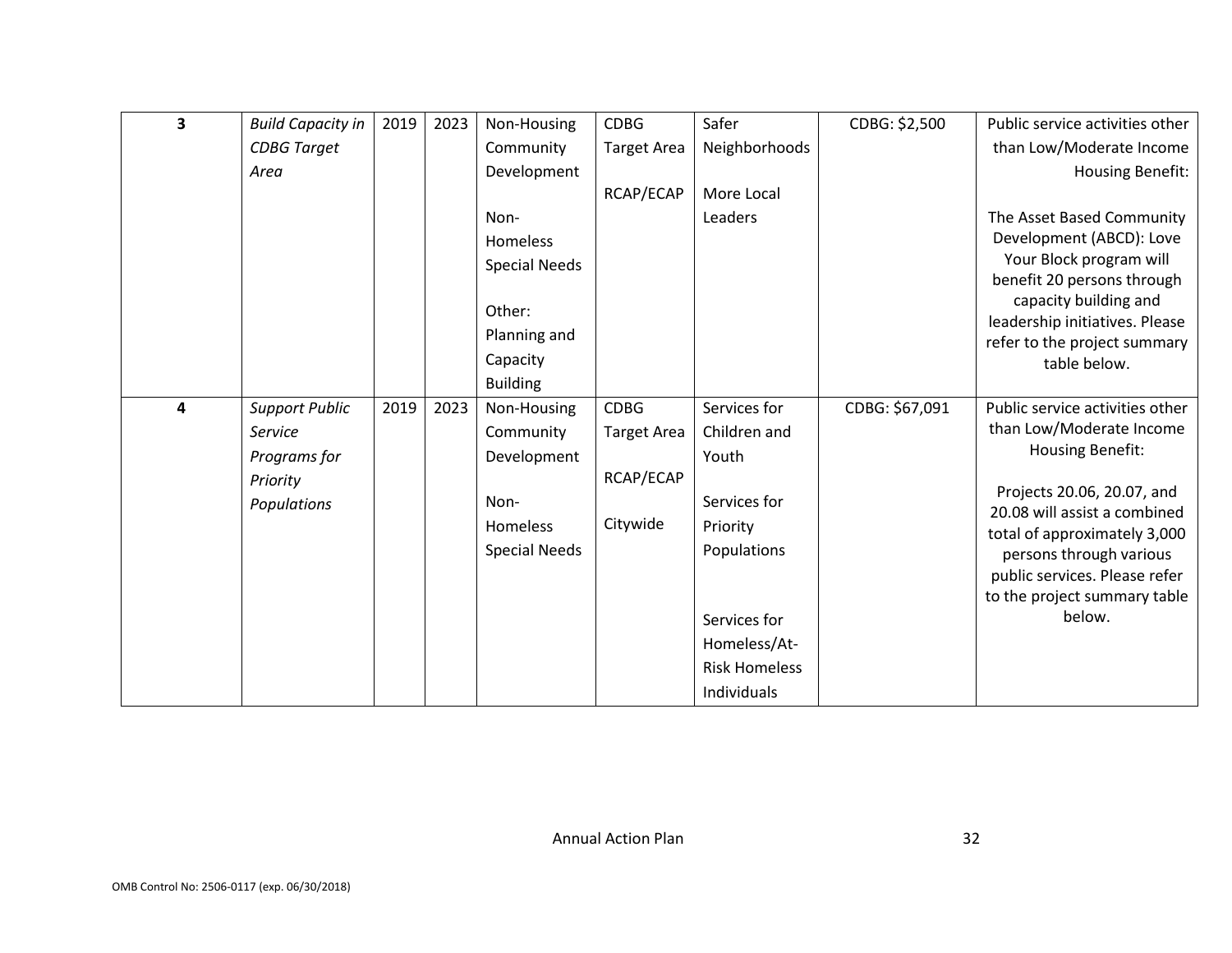| 5 | Affirmatively       | 2019 | 2023 | Non-                 | <b>CDBG</b>        | Services for         | CDBG: \$15,740 | Public service activities for                         |
|---|---------------------|------|------|----------------------|--------------------|----------------------|----------------|-------------------------------------------------------|
|   | <b>Further Fair</b> |      |      | Homeless             | <b>Target Area</b> | Children and         |                | Low/Moderate Income                                   |
|   | Housing             |      |      | <b>Special Needs</b> |                    | Youth                |                | <b>Housing Benefit:</b>                               |
|   |                     |      |      |                      | RCAP/ECAP          |                      |                |                                                       |
|   |                     |      |      | Other:               |                    | Services for         |                | Project 20.01B will assist a                          |
|   |                     |      |      | Homeless             | Citywide           | Priority             |                | total of 400 households                               |
|   |                     |      |      | Prevention           |                    | Populations          |                | through fair housing<br>services. Please refer to the |
|   |                     |      |      |                      |                    |                      |                | project summary table                                 |
|   |                     |      |      |                      |                    |                      |                | below.                                                |
|   |                     |      |      |                      |                    | Services for         |                |                                                       |
|   |                     |      |      |                      |                    | Homeless/At-         |                |                                                       |
|   |                     |      |      |                      |                    | <b>Risk Homeless</b> |                |                                                       |
|   |                     |      |      |                      |                    | Individuals          |                |                                                       |
|   |                     |      |      |                      |                    |                      |                |                                                       |
|   |                     |      |      |                      |                    | Support Fair         |                |                                                       |
|   |                     |      |      |                      |                    | Housing              |                |                                                       |
|   |                     |      |      |                      |                    | <b>Services</b>      |                |                                                       |
| 6 | Support             | 2019 | 2023 | Affordable           | <b>CDBG</b>        | Services for         | CDBG: \$10,000 | Public service activities other                       |
|   | Programs and        |      |      | Housing              | <b>Target Area</b> | Homeless/At-         |                | than Low/Moderate Income                              |
|   | Projects that       |      |      |                      |                    | <b>Risk Homeless</b> |                | <b>Housing Benefit:</b>                               |
|   | Reduce and          |      |      | Homeless             | RCAP/ECAP          | Individuals          |                |                                                       |
|   | Prevent             |      |      |                      |                    |                      |                | Project 20.05 will assist                             |
|   | Homelessness        |      |      | Other:               | Citywide           | Services for         |                | approximately 12 persons                              |
|   |                     |      |      | Homeless             |                    | Priority             |                | with employment and                                   |
|   |                     |      |      | Prevention           |                    | Populations          |                | homeless prevention                                   |
|   |                     |      |      |                      |                    |                      |                | services                                              |
|   |                     |      |      |                      |                    |                      |                |                                                       |
|   |                     |      |      |                      |                    |                      |                |                                                       |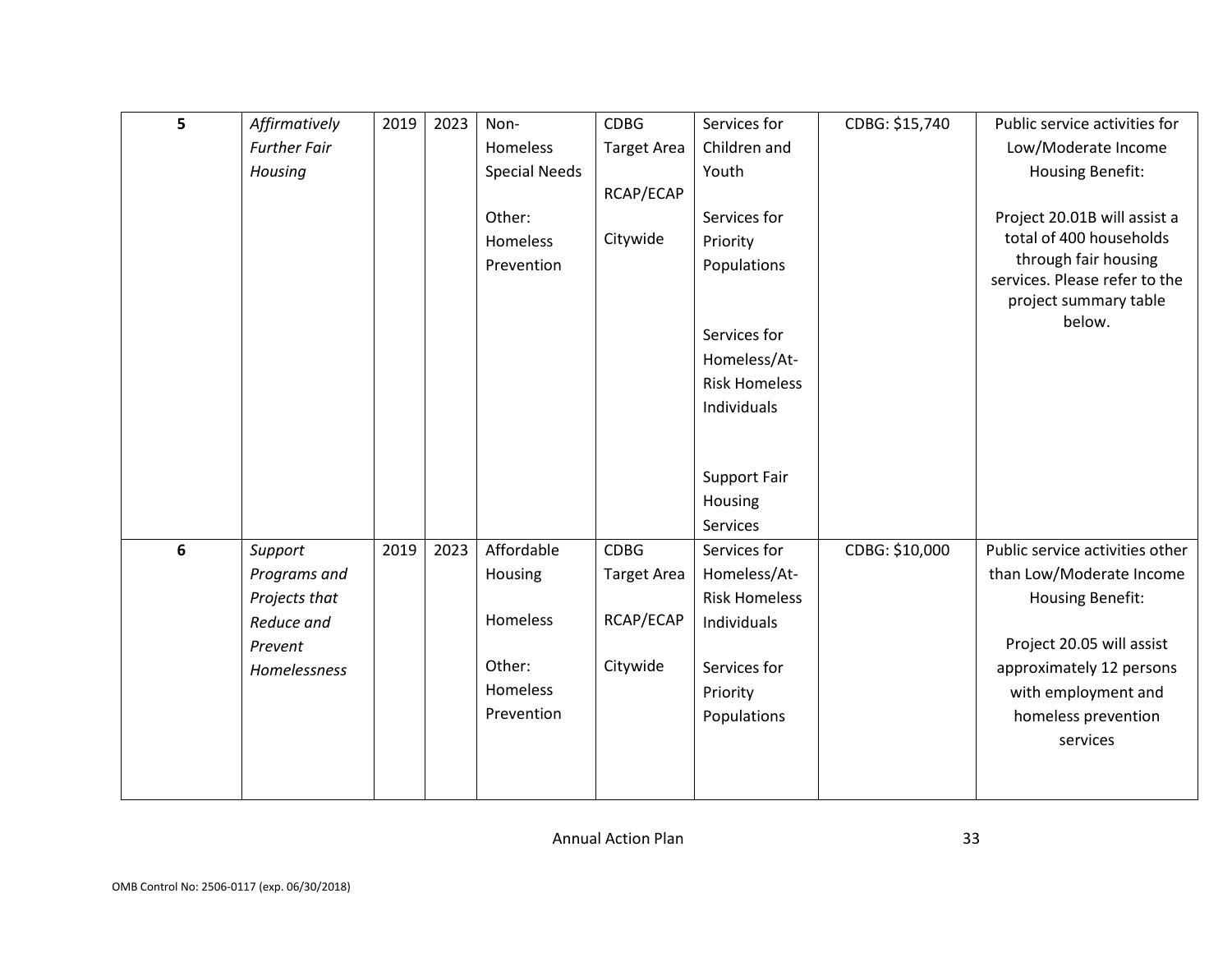| <b>COVID-19</b>        | 2020 2020 L | COVID-19 | N/A | COVID-19            | CDBG-CV: \$796,408 | <b>Public service activities for</b>   |
|------------------------|-------------|----------|-----|---------------------|--------------------|----------------------------------------|
| <b>Preparation,</b>    |             |          |     | <b>Preparation,</b> |                    | low/moderate income                    |
| <b>Prevention, and</b> |             |          |     | <b>Prevention,</b>  |                    | housing benefit: 80                    |
| Response               |             |          |     | and Response        |                    | <b>Public service activities other</b> |
|                        |             |          |     |                     |                    | than low/moderate-income               |
|                        |             |          |     |                     |                    | housing benefit: 2000                  |
|                        |             |          |     |                     |                    | <b>Businesses assisted: 22-45</b>      |

**Table 6 – Goals Summary**

### **Goal Descriptions**

| 1            | <b>Goal Name</b>           | Promote Safer Neighborhoods                                                                                                                                                                                                                                                                                                                                                                                  |
|--------------|----------------------------|--------------------------------------------------------------------------------------------------------------------------------------------------------------------------------------------------------------------------------------------------------------------------------------------------------------------------------------------------------------------------------------------------------------|
|              | Goal<br><b>Description</b> | The City will support projects and/or programs that support the development of safer neighborhoods.<br>During the Consolidated Plan cycle, the City will evaluate streetlights in high-crime neighborhoods for maintenance and<br>lighting, create up to 5 neighborhood watch groups, and allocate up to \$100,000 to the graffiti abatement program.                                                        |
| $\mathbf{2}$ | <b>Goal Name</b>           | Infrastructure and Facility Improvements                                                                                                                                                                                                                                                                                                                                                                     |
|              | Goal<br><b>Description</b> | The City will improve public spaces within low-income areas of the City by implementing facility and public infrastructure<br>improvements. During the Consolidated Plan cycle, the City will fund up to 2-3 ADA improvement construction projects<br>(including to 2-3 Gap Closure Sidewalk projects) and fund up to 2-3 projects that support the improvement of alleyways in<br>low-income neighborhoods. |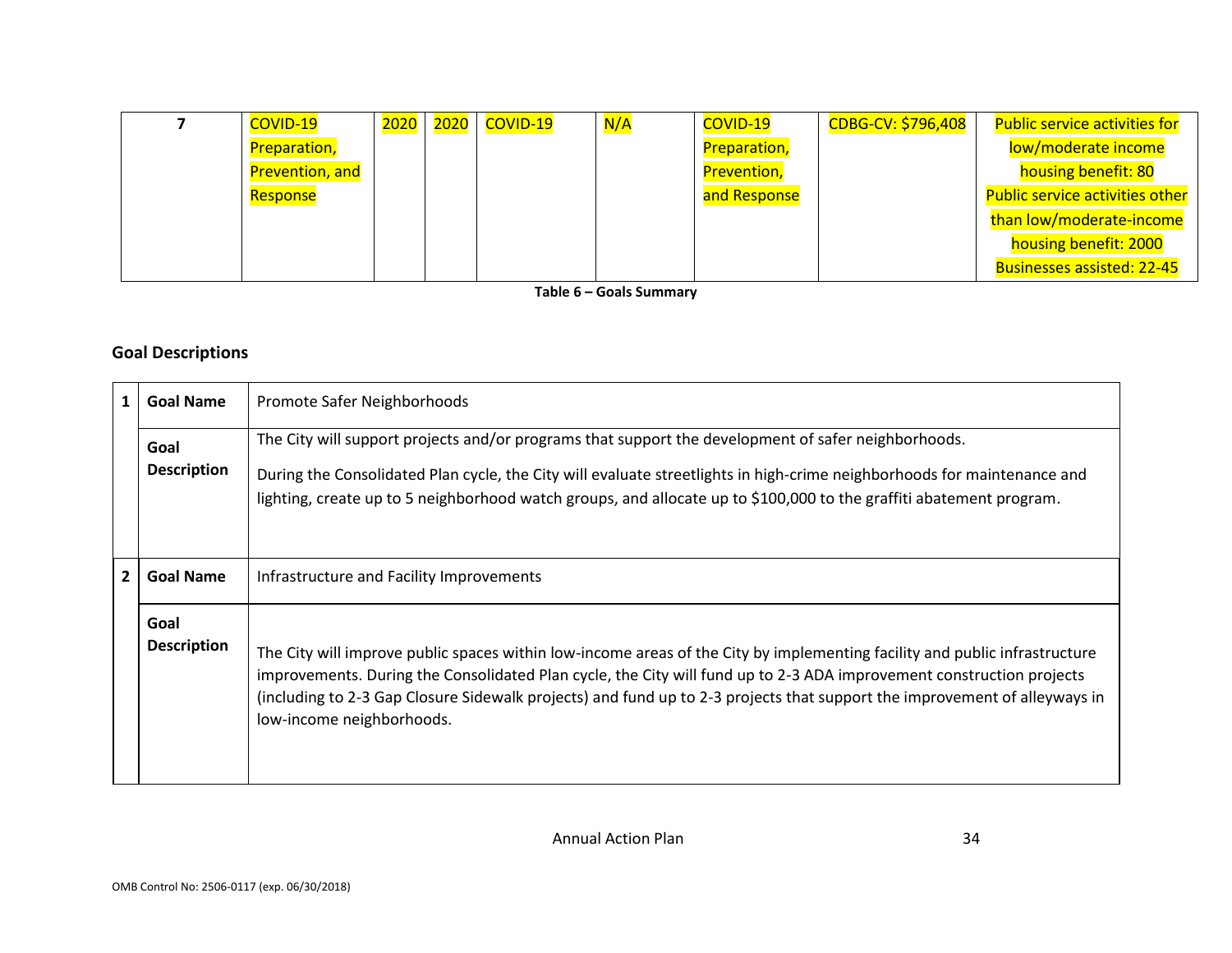| 3                       | <b>Goal Name</b>           | <b>Build Capacity in CDBG Target Area</b>                                                                                                                                                                                                                                                                                                                                                                                                                               |
|-------------------------|----------------------------|-------------------------------------------------------------------------------------------------------------------------------------------------------------------------------------------------------------------------------------------------------------------------------------------------------------------------------------------------------------------------------------------------------------------------------------------------------------------------|
|                         | Goal<br><b>Description</b> | The City will fund activities that help create community cohesion and agency among residents. During the Consolidated<br>Plan cycle, the City will allocate up to \$30,000 to fund the Asset-Based Community Development (ABCD) program and<br>youth leadership initiatives that support capacity building in low-income neighborhoods.                                                                                                                                 |
| $\overline{\mathbf{4}}$ | <b>Goal Name</b>           | Support Public Service Programs for Priority Populations                                                                                                                                                                                                                                                                                                                                                                                                                |
|                         | Goal<br><b>Description</b> | The City will fund activities that provide access to affordable services needed by priority populations. During the<br>Consolidated Plan cycle, the City will allocate up to \$278,000 to fund the public service programs such as after-school<br>programs, childcare, gang prevention, homework help for youth, meal and emergency food services, mental health for<br>children and youth, and mental health for parents, persons with disabilities, and the elderly. |
| 5                       | <b>Goal Name</b>           | Affirmatively Further Fair Housing                                                                                                                                                                                                                                                                                                                                                                                                                                      |
|                         | Goal<br><b>Description</b> | The City will fund activities that focus on affirmatively furthering fair housing. During the Consolidated plan cycle, the City<br>will allocate up to \$100,800 to fair housing discrimination testing, fair housing help hotline, fair housing counseling and<br>education, and fair housing legal assistance.                                                                                                                                                        |
| 6                       | <b>Goal Name</b>           | Support Programs and Projects that Reduce and Prevent Homelessness                                                                                                                                                                                                                                                                                                                                                                                                      |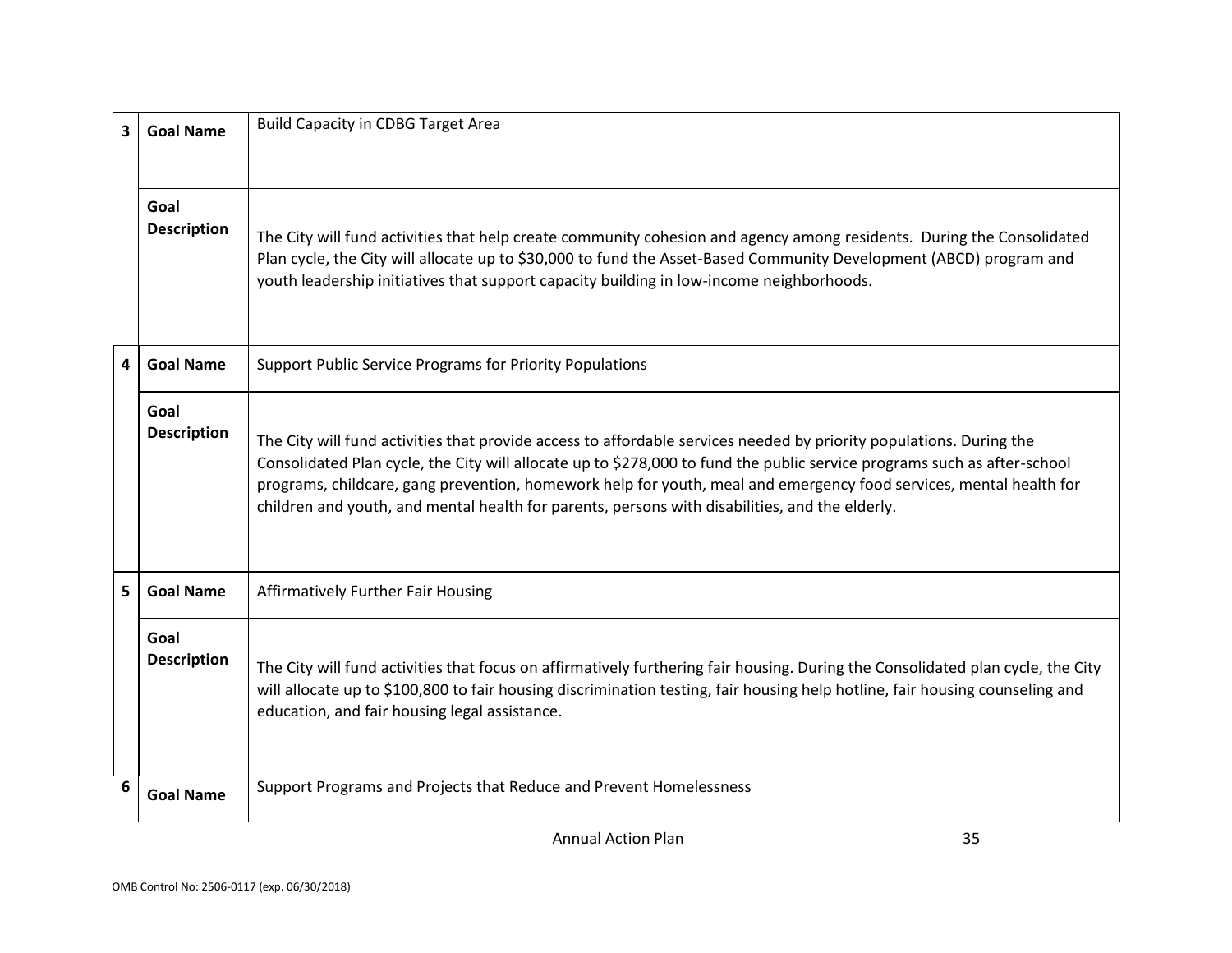| Goal<br><b>Description</b> | The City will fund activities that provide resources and assistance to homeless and at-risk homeless populations. During<br>the Consolidated Plan cycle, the City will provide up to \$150,000 in CDBG funds to mental health, employment, and<br>supportive services for homeless and at-risk homeless populations. |
|----------------------------|----------------------------------------------------------------------------------------------------------------------------------------------------------------------------------------------------------------------------------------------------------------------------------------------------------------------|
| <b>Goal Name</b>           | <b>COVID-19 Preparation, Prevention, and Response</b>                                                                                                                                                                                                                                                                |
| Goal<br><b>Description</b> | CDBG eligible activities that prevent, prepare for, or respond to community impacts due to the COVID-19 pandemic.                                                                                                                                                                                                    |

**Table 7 – Goal Descriptions**

### **Estimate the number of extremely low-income, low-income, and moderate-income families to whom the jurisdiction will provide affordable housing as defined by HOME 91.215(b)**

The City does not anticipate receiving HOME funds during this plan period. The City will make efforts to collaborate with local agencies and social service providers to create new or rehabilitate existing affordable housing units. Based on these efforts, the City estimates that 20 households will be assisted through rehabilitation and the creation of new supportive housing units.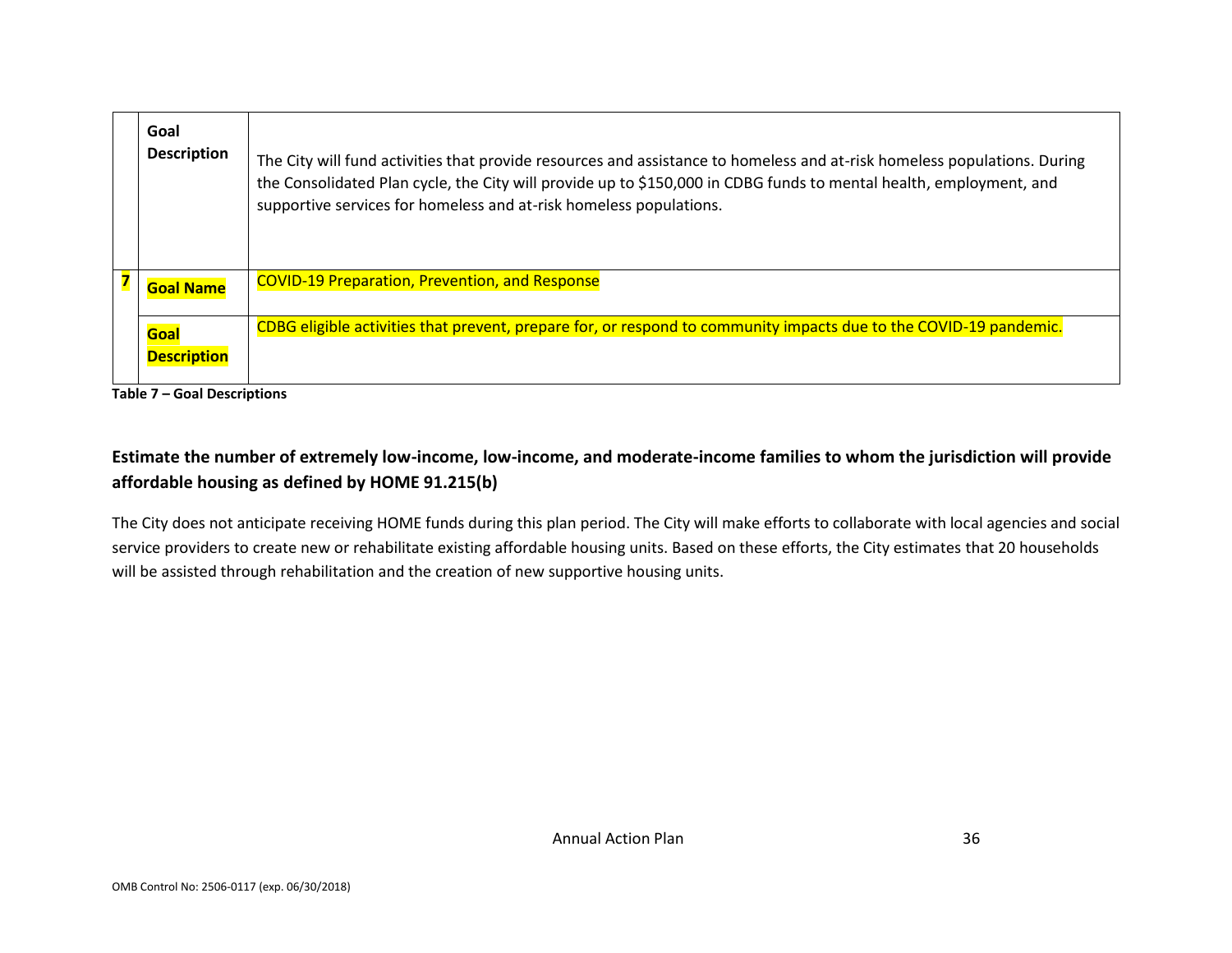# **Projects**

# **AP-35 Projects – 91.220(d) Introduction**

The City received \$647,277 in 2020–21 CDBG funds from HUD. This allocation allows for \$97,091 in public services funding (15% cap), \$129,455 in planning and administration (20% cap), and approximately \$420,731 in capital project funding. When funding projects through CDBG, HUD guidelines limit the amount of money that the City can provide to certain categories of projects; HUD classifies most projects as public service, administration, or capital funding. Under these guidelines, the City may allocate up to 15 percent of the grant to public services, up to 20 percent for planning and administration, and the remainder for capital funding, which includes housing, public facilities, infrastructure, parks, and other miscellaneous improvement projects.

The City has a policy that 60 percent of CDBG award funds will be allocated to City-sponsored projects and that the remaining 40 percent will go toward community-based organizations. The only two Citysponsored and awarded projects for 2020–21 are the Alley Improvements project and the Graffiti Abatement program, which are both put on by the City's Public Works Department.

The City received eight applications from community-based organizations, requesting approximately \$185,000 in social service-type activities and \$15,740 in planning and administration (e.g. fair housing) related projects. The amount requested in social service activities exceeded the \$97,091 available under the public services cap. In order to delegate funds appropriately, each application was scored by the LIC and City staff according to set scoring criteria. Criteria included organizational capacity to successfully complete projects in a timely manner, fiscal responsibility and viability to complete the project, past project performance, CDBG funding eligibility, and how thoroughly the project would address community needs identified through public outreach and in the 2019–23 Consolidated Plan. Six of the eight community-based public service projects will be awarded funding. Social service-type projects received partial funding because requests exceeded the estimated amount of available funds. All public service activities identified below are expected to be completed no later than June 30, 2021. Attachment B shows a list of the community-based organizations that applied, how much funding was requested, and how the proposed projects were scored.

On April 15, 2020, staff presented City Council with recommendations from staff and the Lodi Improvement Committee for possible 2020–21 CDBG funding amounts, at which point staff received Council feedback on the final allocation amounts. The feedback received by Council was in favor of the staff recommendation which included funding the LOEL Senior Center, Second Harvest Food Bank, and Ready to Work to receive \$10,000 each for their projects, while Community Partnership for Families would receive \$37,091 and the City's Graffiti Abatement program would receive \$30,000. In this scenario, California Human Development did not receive funding because Staff scoring of its application demonstrated that the proposed immigration program is less of a Consolidated Plan priority, compared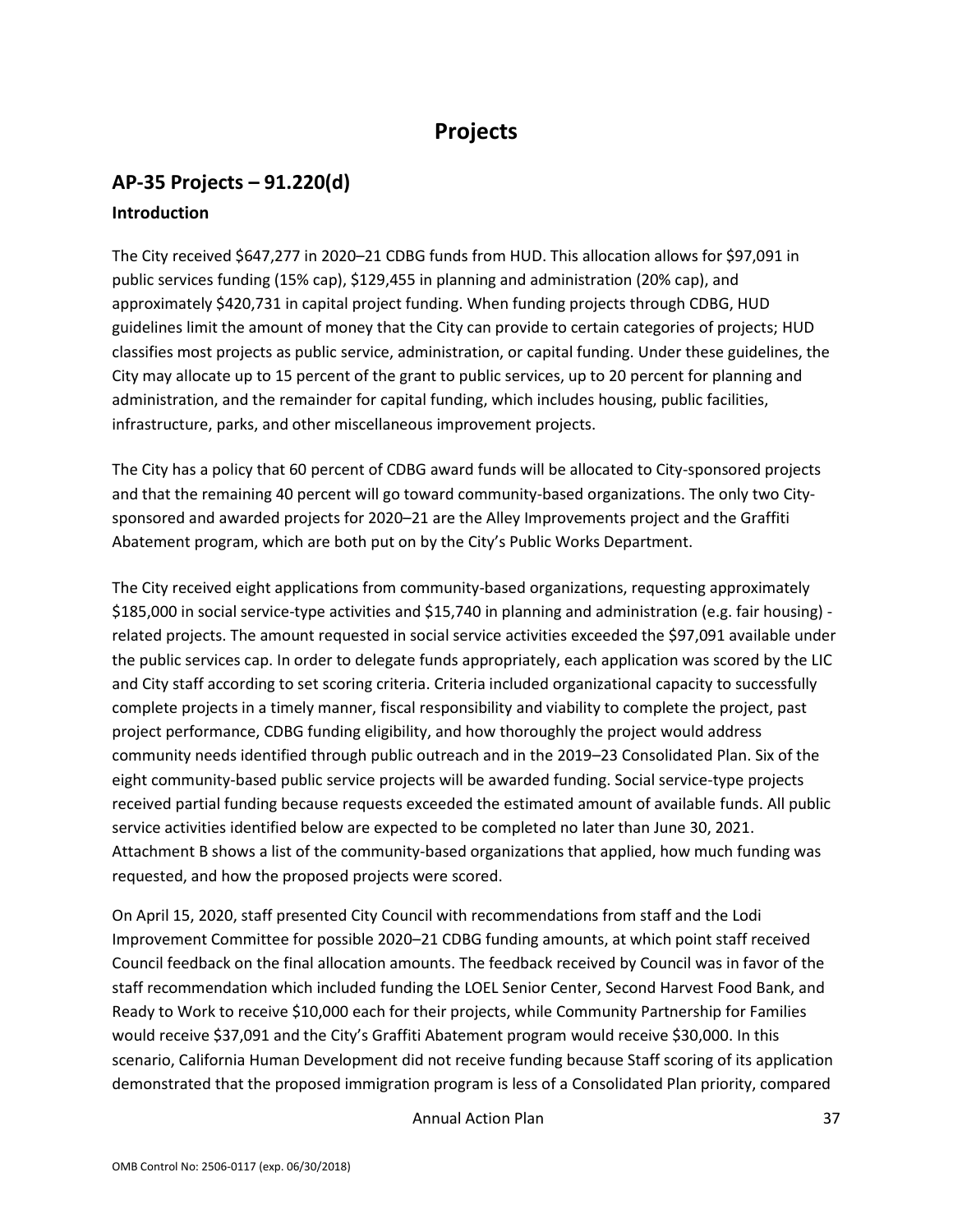to the other funded programs that draw a closer connection with the City's priorities. This alternative reflects the LIC's application scores and ranking (with the exception of California Human Development application), the Committee's preference to support Ready-To-Work program which assists Lodi's homeless, and fits the perimeters of projects being funded at a minimum of \$10,000 to cover administrative burden.

The City received \$796,408 in CDBG-CV funding from HUD. The allocation allows for \$159,282 in planning and administration (20% cap). The normal 15 percent public services cap has been waived for CDBG-CV funding. The amended funding allocations below were approved by City Council at a specially scheduled City Council meeting on December 22, 2020. Due to the expedited nature of the CDBG-CV program, specific activities have not been identified, but they will align with the projects identified in AP-38.

#### **Projects**

| #              | <b>Project Name</b>                                   |
|----------------|-------------------------------------------------------|
| $\mathbf{1}$   | Planning and Administration                           |
| $\overline{2}$ | Planning and Administration - Fair Housing SJFH       |
| 3              | Alley Improvements Project                            |
| 4              | Salvation Army Capital Improvements                   |
| 5              | Graffiti Abatement Program                            |
| 6              | Ready to Work                                         |
| 7              | CPFSJ's Family Resource Center and Youth Program      |
| 8              | <b>LOEL Center Meals on Wheels</b>                    |
| 9              | Second Harvest Food Bank                              |
| 10             | <b>Emergency Rental Assistance</b>                    |
| 11             | <b>Landlord-Tenant Mediation Services</b>             |
| 12             | <b>Basic Needs Assistance</b>                         |
| 13             | <b>CDBG-CV Program Marketing</b>                      |
| 14             | <b>Technology Improvement Support for Non-Profits</b> |
| 15             | <b>Small Business Assistance (Urgent Need)</b>        |
| 16             | <b>Small Business Assistance (LMI)</b>                |

**Table 8 - Project Information**

### **Describe the reasons for allocation priorities and any obstacles to addressing underserved needs**

The City set multiple threshold criteria in place to ensure each project met not only the qualifications and criteria necessary to be considered for CDBG funding, but also that each project was an appropriate fit for the City's priority needs. A community needs meeting, as well as a mandatory Notice of Funding Availability workshop, was held in December 2019 to gather input on priority needs and to notify the community of available CDBG funding. Applications were scored by City staff and Lodi Improvement Committee members in March 2020.

Applicant considerations and threshold criteria: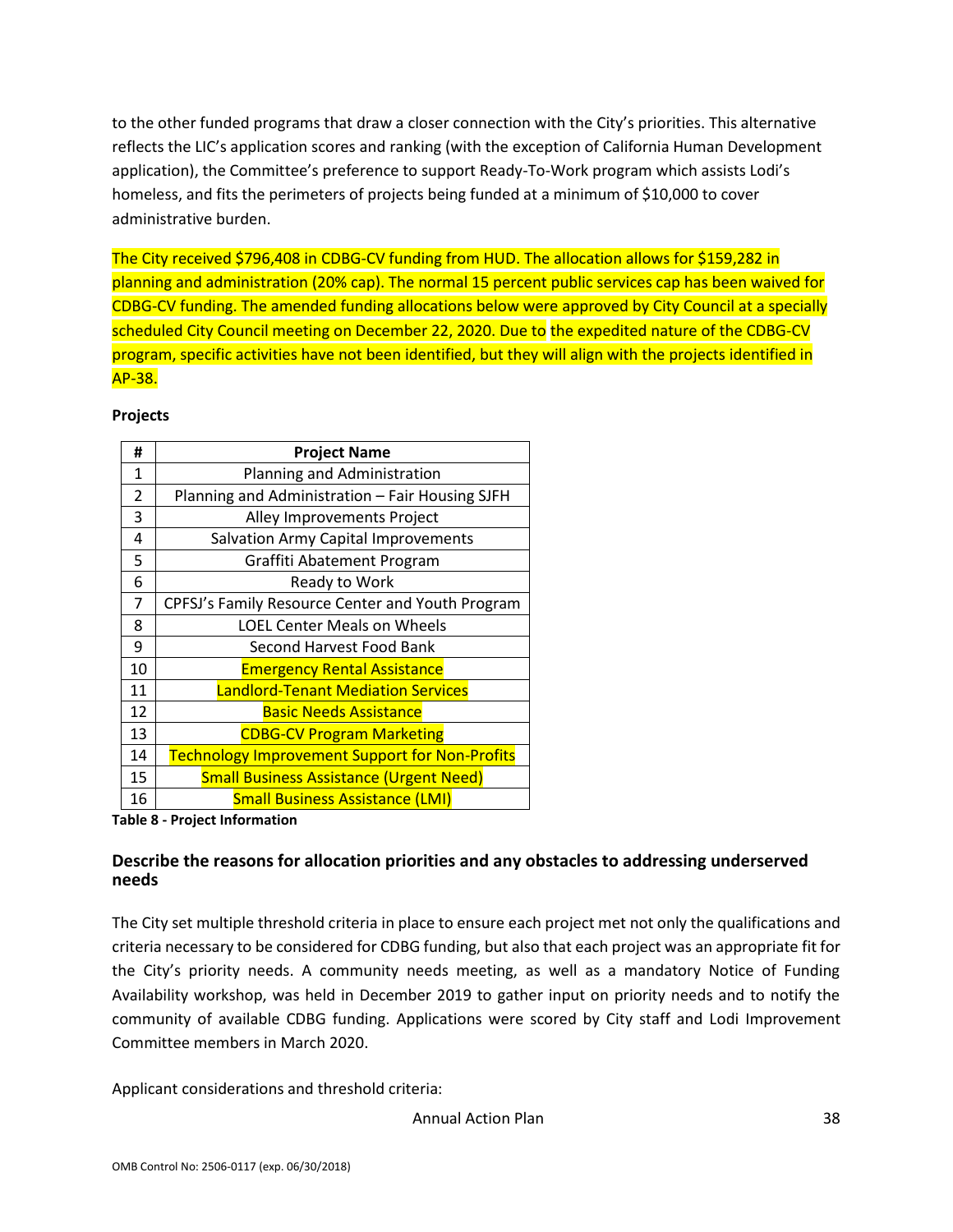First, the project must be eligible for CDBG funding, be cost-effective in its outlined project goals and implementation, and fit within CDBG objectives, including meeting one of the national objectives (i.e., benefiting low- and moderate-income persons, preventing or eliminating slums or blight, or addressing certain urgent community needs).

Second, the project must address one of the community priorities set out in the Consolidated Plan; this includes the project's ability to benefit the target beneficiaries identified in the Strategic Plan. The 2019– 23 Consolidated Plan's priorities were created with community input during its drafting in 2019, as well as during the outreach that was conducted for the Consolidated Plan's amendment in 2020. Each year, during the Annual Action Plan drafting process, City goals are reassessed to ensure that they continue to reflect changing community needs and priorities.

Third, the project must have the ability to be completed in a timely manner and be able to be well managed by the organization. Assessment of timeliness and management capabilities were based on the applicant's past track records with grant management, and their proven ability to handle the extensive program management criteria involved with the administration of CDBG funds. Additionally, for the projects proposed by community-based organizations, the City considered the applicants' scores using an application questionnaire and scoring tool (see Attachment C).

The requests from applicants for CDBG funding far exceeded the funds available under the City's annual allocation. Due to this abundance in fund requests, not all proposed projects were recommended for funding by the LIC and staff. City staff and the LIC assigned funding recommendations based on the applications that ranked with the highest average scores, the applicant's ability to implement the project with reduced funding, the overall necessity and transparency of the organization and their associated projects, and most importantly the project's importance in relation to the community development goals outlined within the five-year Consolidated Plan.

#### *Obstacles*

Resources offered by government programs and projects are often able to keep families financially stable, and for many, these programs are essential to their well-being and continued livelihood. CDBG funds are important for bringing added resources to individuals with low to moderate incomes, providing needed safety-net programs, and initiating and maintaining long-term anti-poverty projects. According to the 2015 Public Policy Institute of California report, 8.2 percent of Californians (3.1 million people) are estimated to be kept out of poverty due to the combined contributions from CalFresh (i.e., food stamps), CalWORKS (i.e., cash assistance to families with children), federal Earned Income Tax Credit and Child Tax Credit, Supplemental Security Income, federal housing subsidies, Supplemental Nutrition Program for Women, Infants and Children, and free or low-cost school meals. CDBG funds often complement these services by filling in service areas such as mental health, employment training and development, fair housing and affordable housing, and any additional programs that are identified within a community's priority needs to assist low-income or marginalized demographics.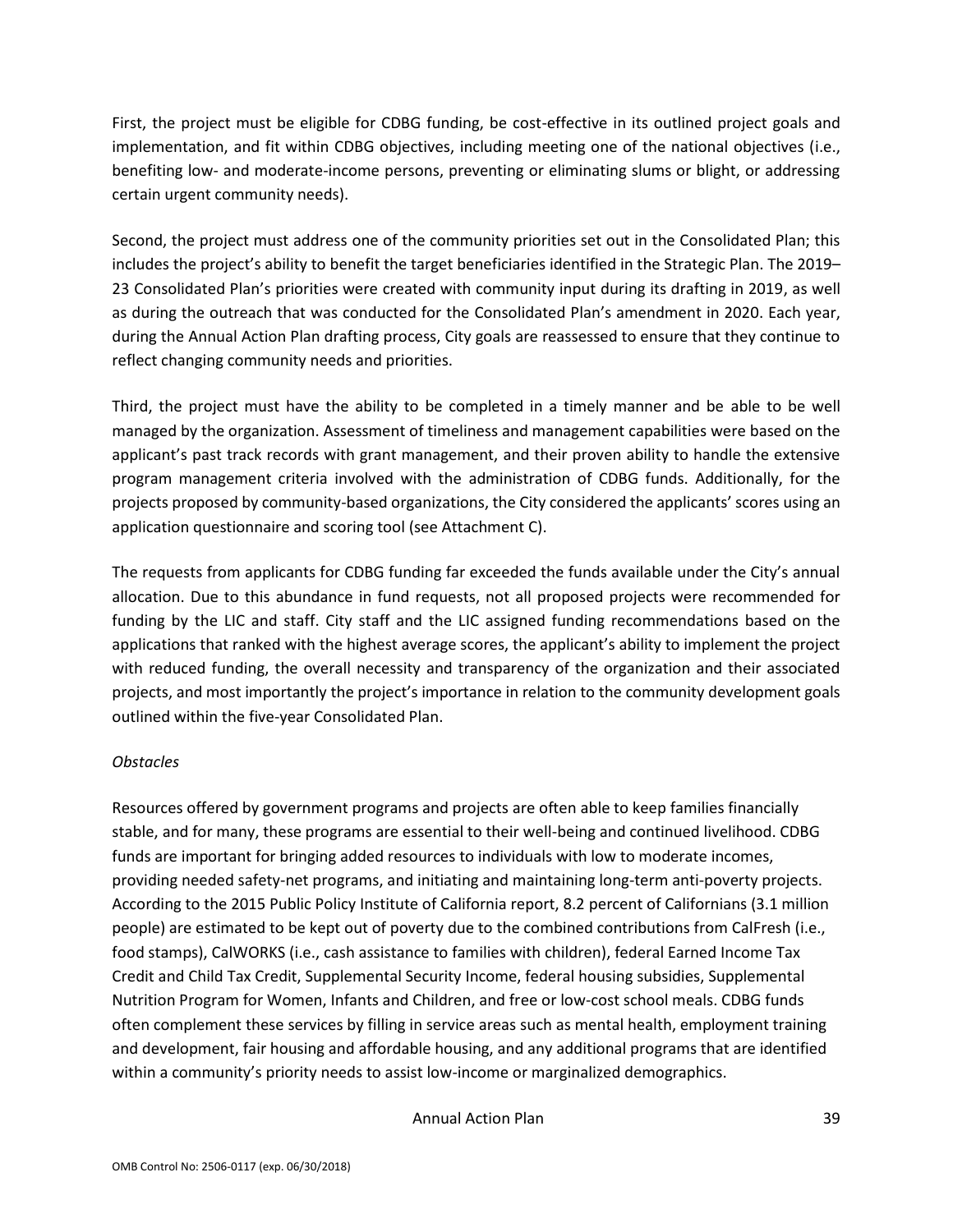The primary obstacle facing the City of Lodi is the lack in resources—particularly funding— that are necessary to address the spectrum of needs identified in the community. That is why the City makes great efforts to stay connected with local nonprofits and social service agencies, regularly examines funding sources and other resources for opportunities to build community capacity, and looks for gaps in needed essential services, while also looking for opportunities to implement long-term anti-poverty solutions.

A second obstacle to meeting underserved needs is that many available services are not immediately accessible, but rather located in Stockton, 15 miles away. The City of Lodi works closely with the regional transit agencies to improve access, and there are several daily public transportation linkages between Lodi and downtown Stockton. The City has also encouraged nonprofit agencies to operate satellite and mobile offices in Lodi. The City provided CDBG funding to one local service provider, the Community Partnership for Families of San Joaquin, to assist with its move to a vacant office space in a City building, where the organization operates its Family Resource Center.

A third obstacle is the number of nonprofits that need assistance with program management and fiscal policies. New nonprofits continue to form in Lodi and throughout the region, and most have few, yet passionate, staff members and volunteers devoted to a variety of issues. Unfortunately, most new nonprofits do not have the capacity to meet the financial and reporting requirements of CDBG and other grant programs, and they may need basic technical assistance securing tax-exempt status, setting up bookkeeping systems, and applying for grants.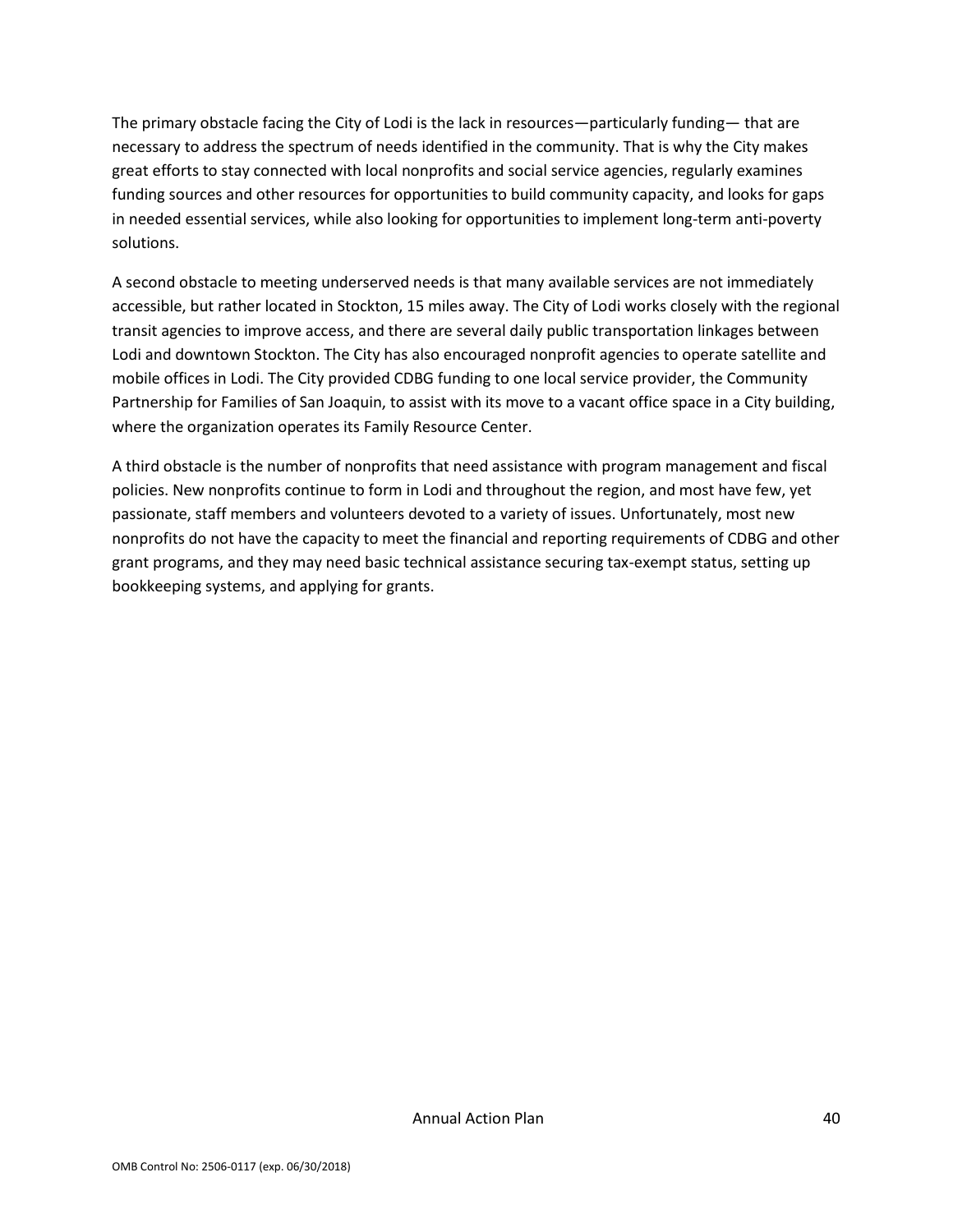# **AP-38 Project Summary**

## **Project Summary Information**

| $\mathbf{1}$ | <b>Project Name</b>    | 20.01A Planning and Administration                                 |
|--------------|------------------------|--------------------------------------------------------------------|
|              | <b>Target Area</b>     | <b>CDBG Target Area</b>                                            |
|              |                        | RCAP/ECAP 45.02                                                    |
|              |                        | Citywide Activity                                                  |
|              | <b>Goals Supported</b> | Promote Safer Neighborhoods                                        |
|              |                        | Infrastructure and Facility Improvements                           |
|              |                        | <b>Build Capacity in CDBG Target Area</b>                          |
|              |                        | <b>Support Public Service Programs for Priority Populations</b>    |
|              |                        | <b>Affirmatively Further Fair Housing</b>                          |
|              |                        | Support Programs and Projects that Reduce and Prevent Homelessness |
|              |                        | <b>COVID-19 Preparation, Prevention, and Response</b>              |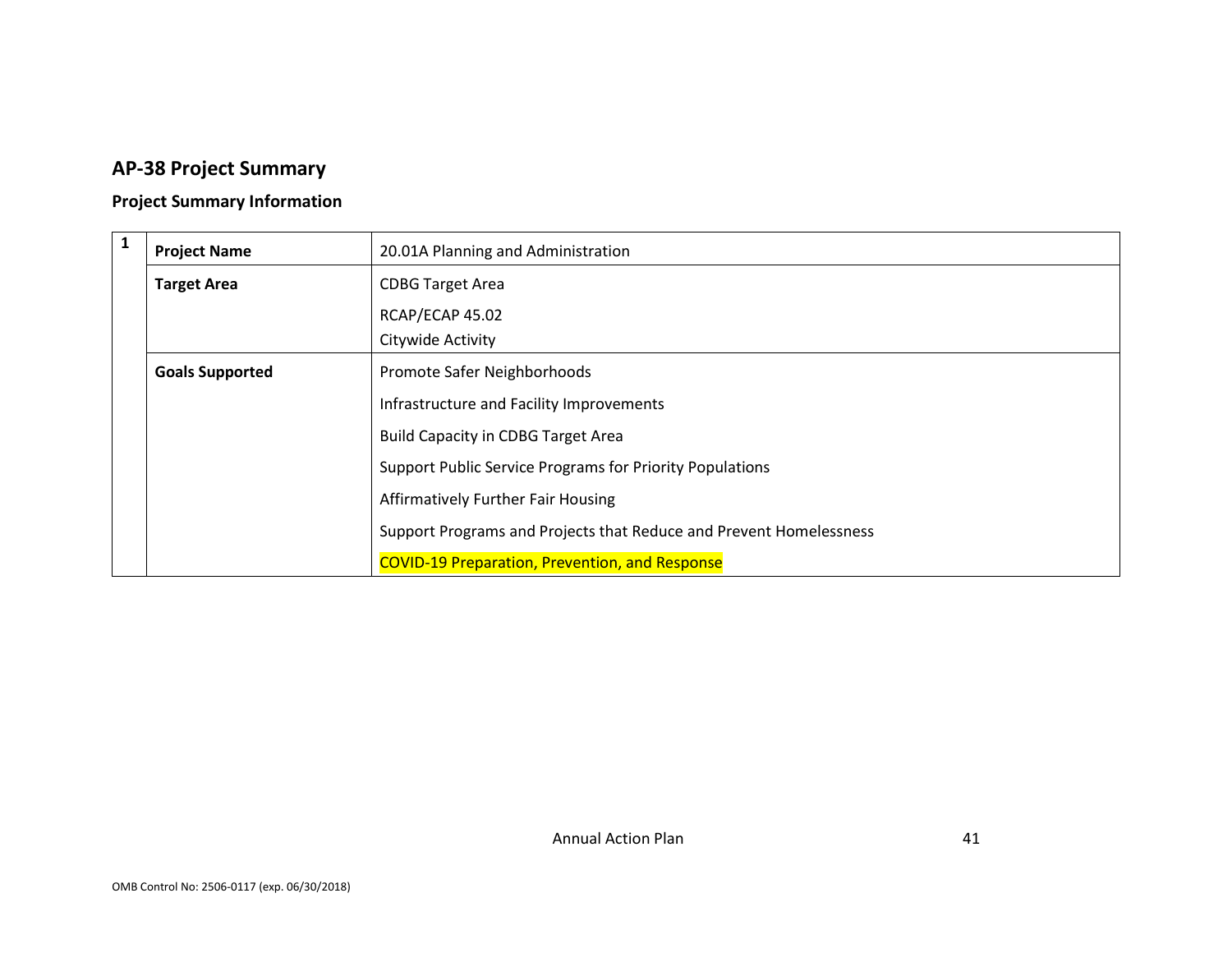| <b>Needs Addressed</b>                  | Safer Neighborhoods and More Resident Pride                                                             |
|-----------------------------------------|---------------------------------------------------------------------------------------------------------|
|                                         | Improvements to Community Parks and Green Spaces                                                        |
|                                         | Improvements to Infrastructure and Facility Access                                                      |
|                                         | Fewer Barriers to Affordable Housing                                                                    |
|                                         | <b>Improve Housing Conditions</b>                                                                       |
|                                         | Housing for Homeless and At-Risk Homeless                                                               |
|                                         | Services for Children and Youth                                                                         |
|                                         | Services for Priority Populations                                                                       |
|                                         | Services for Homeless/At-Risk Homeless Individuals                                                      |
|                                         | <b>Support Fair Housing Services</b>                                                                    |
|                                         | More Local Leaders                                                                                      |
|                                         | <b>COVID-19 Preparation, Prevention, and Response</b>                                                   |
| <b>Funding</b>                          | CDBG: \$113,715, CDBG-CV: \$159,282                                                                     |
| <b>Description</b>                      | General administration of the CDBG and CDBG-CV program, including all planning and reporting activities |
| <b>Target Date</b>                      | 6/30/2021                                                                                               |
| <b>Estimate the number and</b>          | Planning and administration does not provide a direct benefit.                                          |
| type of families that will              |                                                                                                         |
| benefit from the proposed<br>activities |                                                                                                         |
| <b>Location Description</b>             | City Hall, 221 West Pine Street, Lodi, CA, 95240                                                        |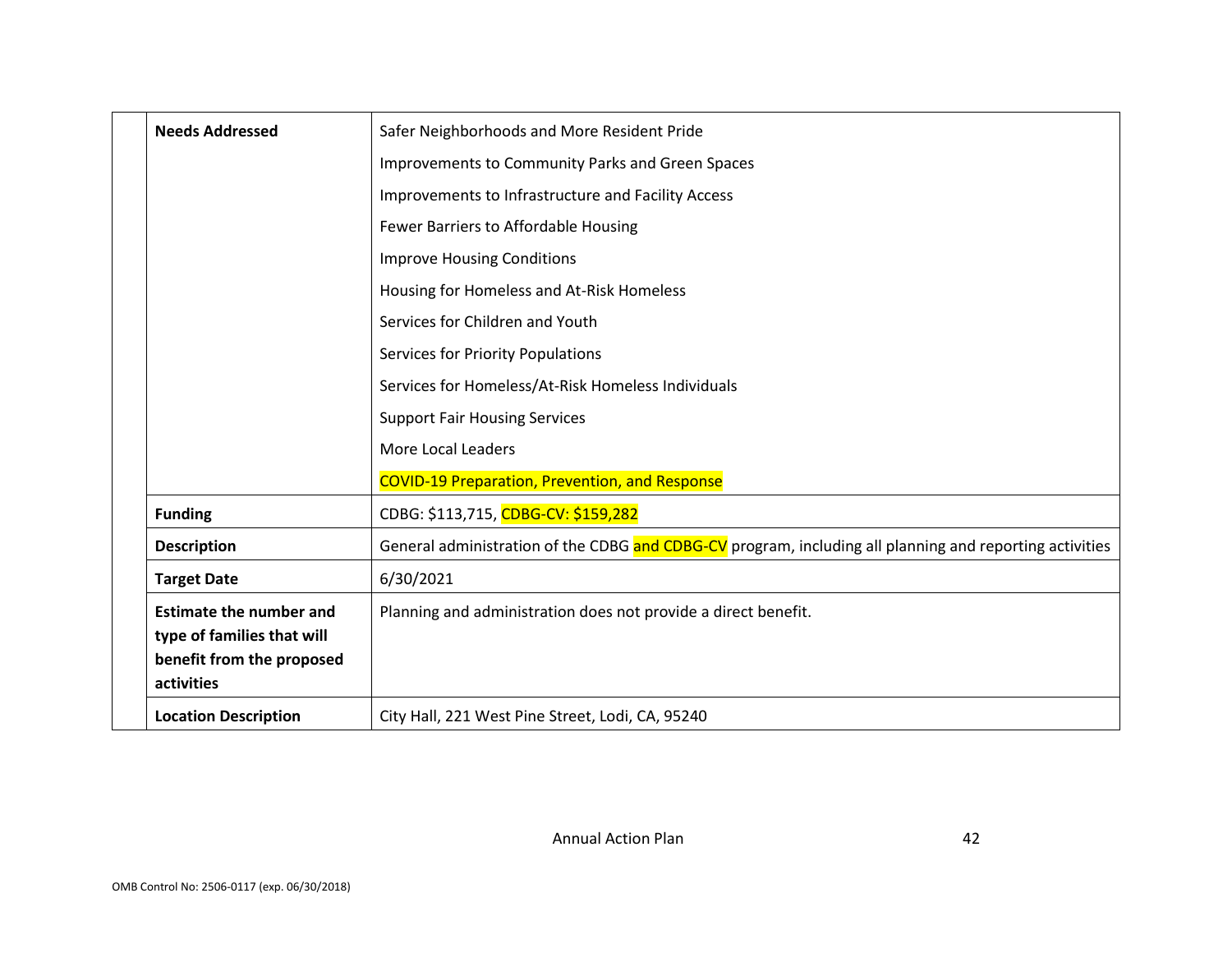|                | <b>Planned Activities</b>                                                                               | Planning and administration is intended to provide funding for general staff administration of CDBG and<br>CDBG-CV programs and activities, including tracking activities in the Integrated Disbursement and<br>Information System (IDIS), reporting, public outreach, program setup, reporting, planning, collaboration<br>with local entities on meeting priority community needs, and subrecipient training and monitoring. This<br>includes capacity and leadership building in the community and working to bring in additional resources<br>through the ABCD: Love Your Block Program. |
|----------------|---------------------------------------------------------------------------------------------------------|----------------------------------------------------------------------------------------------------------------------------------------------------------------------------------------------------------------------------------------------------------------------------------------------------------------------------------------------------------------------------------------------------------------------------------------------------------------------------------------------------------------------------------------------------------------------------------------------|
| $\overline{2}$ | <b>Project Name</b>                                                                                     | 20.01B Planning and Administration - San Joaquin Fair Housing: Fair Housing Services                                                                                                                                                                                                                                                                                                                                                                                                                                                                                                         |
|                | <b>Target Area</b>                                                                                      | Citywide Activity                                                                                                                                                                                                                                                                                                                                                                                                                                                                                                                                                                            |
|                | <b>Goals Supported</b>                                                                                  | <b>Affirmatively Further Fair Housing</b>                                                                                                                                                                                                                                                                                                                                                                                                                                                                                                                                                    |
|                | <b>Needs Addressed</b>                                                                                  | Services for Children and Youth                                                                                                                                                                                                                                                                                                                                                                                                                                                                                                                                                              |
|                |                                                                                                         | <b>Services for Priority Populations</b>                                                                                                                                                                                                                                                                                                                                                                                                                                                                                                                                                     |
|                |                                                                                                         | Services for Homeless/At-Risk Homeless Individuals                                                                                                                                                                                                                                                                                                                                                                                                                                                                                                                                           |
|                |                                                                                                         | <b>Support Fair Housing Services</b>                                                                                                                                                                                                                                                                                                                                                                                                                                                                                                                                                         |
|                | <b>Funding</b>                                                                                          | CDBG: \$15,740                                                                                                                                                                                                                                                                                                                                                                                                                                                                                                                                                                               |
|                | <b>Description</b>                                                                                      | Under planning and administration, funding will be provided for San Joaquin Fair Housing (SJFH) to<br>conduct fair housing testing, maintain the housing discrimination and tenant/landlord law hotline,<br>investigate complaints, and conduct outreach and education through public forums.                                                                                                                                                                                                                                                                                                |
|                | <b>Target Date</b>                                                                                      | 6/30/2021                                                                                                                                                                                                                                                                                                                                                                                                                                                                                                                                                                                    |
|                | <b>Estimate the number and</b><br>type of families that will<br>benefit from the proposed<br>activities | This project will assist approximately 400 unduplicated households.                                                                                                                                                                                                                                                                                                                                                                                                                                                                                                                          |
|                | <b>Location Description</b>                                                                             | Various                                                                                                                                                                                                                                                                                                                                                                                                                                                                                                                                                                                      |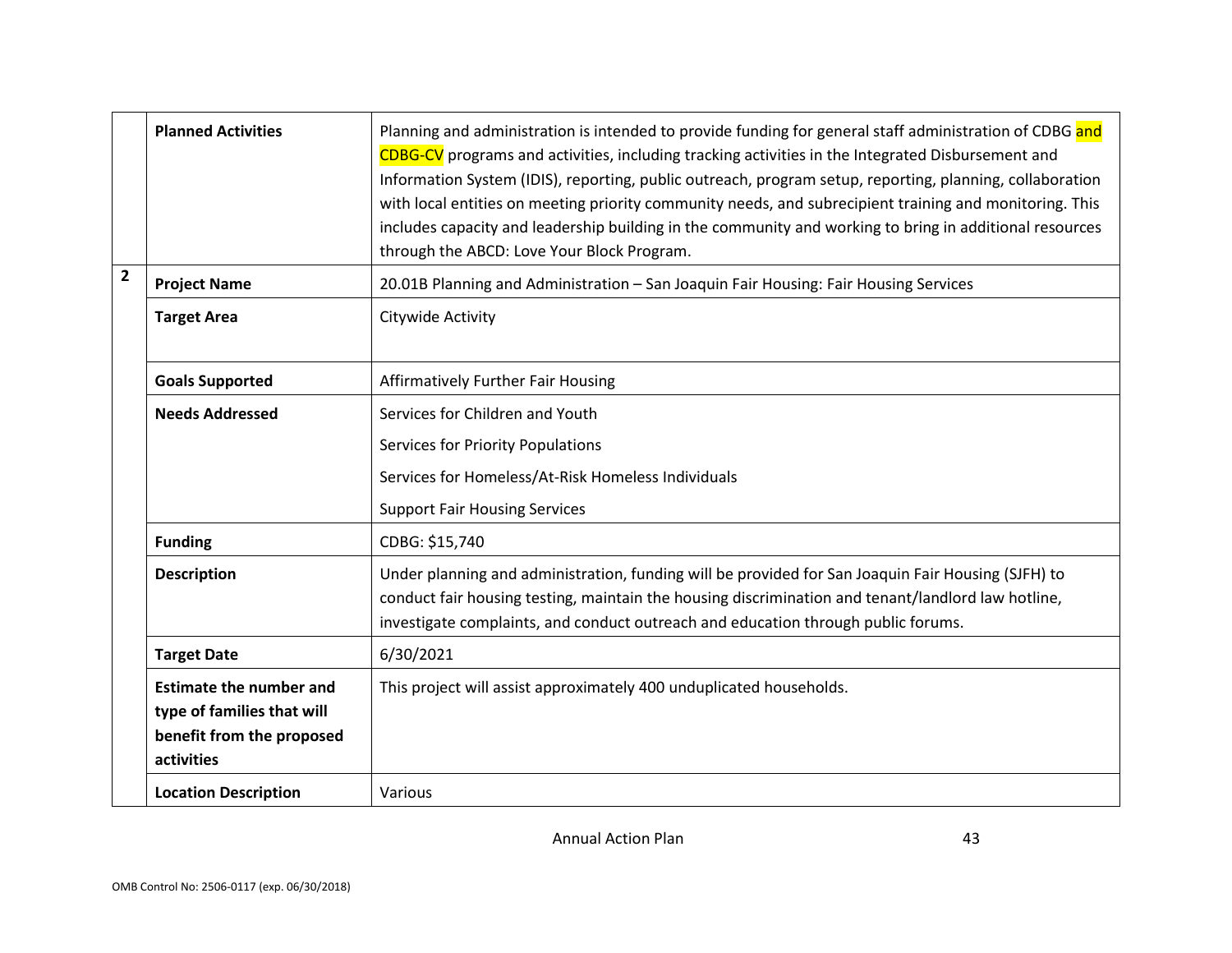|   | <b>Planned Activities</b>                                                                               | SJFH will provide the following services: fair housing counseling, housing discrimination and<br>tenant/landlord law hotline, complaint investigation, two landlord/tenant seminars, and outreach and<br>education at community events. The City plans to fund fair housing testing in the next program year. |
|---|---------------------------------------------------------------------------------------------------------|---------------------------------------------------------------------------------------------------------------------------------------------------------------------------------------------------------------------------------------------------------------------------------------------------------------|
| 3 | <b>Project Name</b>                                                                                     | 20.02 Lodi Public Works: Alley Improvements Project                                                                                                                                                                                                                                                           |
|   | <b>Target Area</b>                                                                                      | <b>CDBG Target Area</b>                                                                                                                                                                                                                                                                                       |
|   |                                                                                                         | RCAP/ECAP 45.02                                                                                                                                                                                                                                                                                               |
|   |                                                                                                         |                                                                                                                                                                                                                                                                                                               |
|   | <b>Goals Supported</b>                                                                                  | Infrastructure and Facility Improvements                                                                                                                                                                                                                                                                      |
|   | <b>Needs Addressed</b>                                                                                  | Safer Neighborhoods                                                                                                                                                                                                                                                                                           |
|   |                                                                                                         | Improvements to Infrastructure and Facility Access                                                                                                                                                                                                                                                            |
|   | <b>Funding</b>                                                                                          | CDBG: \$314,991                                                                                                                                                                                                                                                                                               |
|   | <b>Description</b>                                                                                      | Improve alleyways that suffer from damaged pavement and poor drainage by removing existing<br>pavement, installing proper drainage systems, and repaving each alleyway.                                                                                                                                       |
|   | <b>Target Date</b>                                                                                      | 6/30/2021                                                                                                                                                                                                                                                                                                     |
|   | <b>Estimate the number and</b><br>type of families that will<br>benefit from the proposed<br>activities | This project will benefit approximately 2,000 individuals living in census tract 45.02.                                                                                                                                                                                                                       |
|   | <b>Location Description</b>                                                                             | Within CDBG Target Area                                                                                                                                                                                                                                                                                       |
|   | <b>Planned Activities</b>                                                                               | Removal and replacement of existing alley surfacing and installation of storm drainage. The location of<br>the alley improvements will be North of Pine St., from Garfield St. to Cherokee Ln. in Lodi, CA.                                                                                                   |
| 4 | <b>Project Name</b>                                                                                     | 20.03 Salvation Army: HVAC and Refrigerator Repairs                                                                                                                                                                                                                                                           |
|   | <b>Target Area</b>                                                                                      | Citywide                                                                                                                                                                                                                                                                                                      |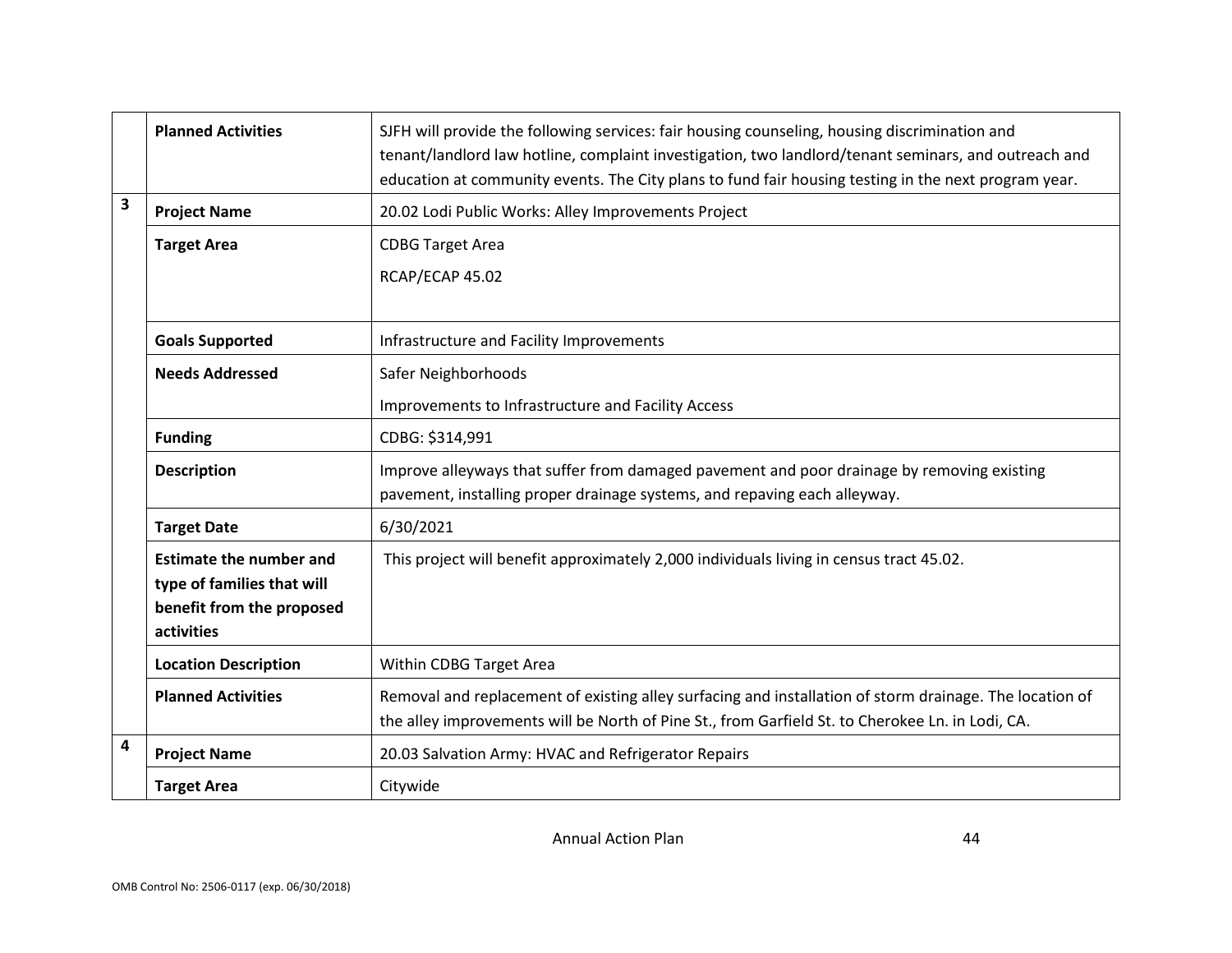| <b>Goals Supported</b>                                       | Infrastructure and Facility Improvements                                                                                                                                                                                                                                                                                                |
|--------------------------------------------------------------|-----------------------------------------------------------------------------------------------------------------------------------------------------------------------------------------------------------------------------------------------------------------------------------------------------------------------------------------|
| <b>Needs Addressed</b>                                       |                                                                                                                                                                                                                                                                                                                                         |
|                                                              | Services for Homeless/At-Risk Homeless Individuals                                                                                                                                                                                                                                                                                      |
|                                                              | Improvements to Infrastructure and Facility Access                                                                                                                                                                                                                                                                                      |
| <b>Funding</b>                                               | CDBG: \$105,740                                                                                                                                                                                                                                                                                                                         |
| <b>Description</b>                                           | The Hope Harbor Shelter is in need of air conditioning repairs to accommodate its large capacity of<br>beneficiaries over the summer. In addition, the refrigerator used for food storage for its donated meals<br>needs repairs at the Lodi Corps facility.                                                                            |
| <b>Target Date</b>                                           | 6/30/2021                                                                                                                                                                                                                                                                                                                               |
| <b>Estimate the number and</b><br>type of families that will | Services offered at the Lodi Corps facility are anticipated to serve 4,500 individuals through food<br>handouts.                                                                                                                                                                                                                        |
| benefit from the proposed                                    | The Hope Harbor Shelter is expected to have 700 bed nights.                                                                                                                                                                                                                                                                             |
| activities                                                   | Approximately 5,200 unduplicated individuals will be served by these facility improvements.                                                                                                                                                                                                                                             |
| <b>Location Description</b>                                  | 1050 S. Stockton, Lodi CA 95240                                                                                                                                                                                                                                                                                                         |
| <b>Planned Activities</b>                                    | This project will provide air conditioning to the Salvation Army Hope Harbor facility to ensure that there<br>is safe refuge from the outside elements in the winter and in the summer. The repairs of the<br>refrigeration unit will ensure that the Lodi Corps facility is able to distribute approximately 250 food<br>boxes a week. |
| <b>Project Name</b>                                          | 20.04 Lodi Public Works: Graffiti Abatement                                                                                                                                                                                                                                                                                             |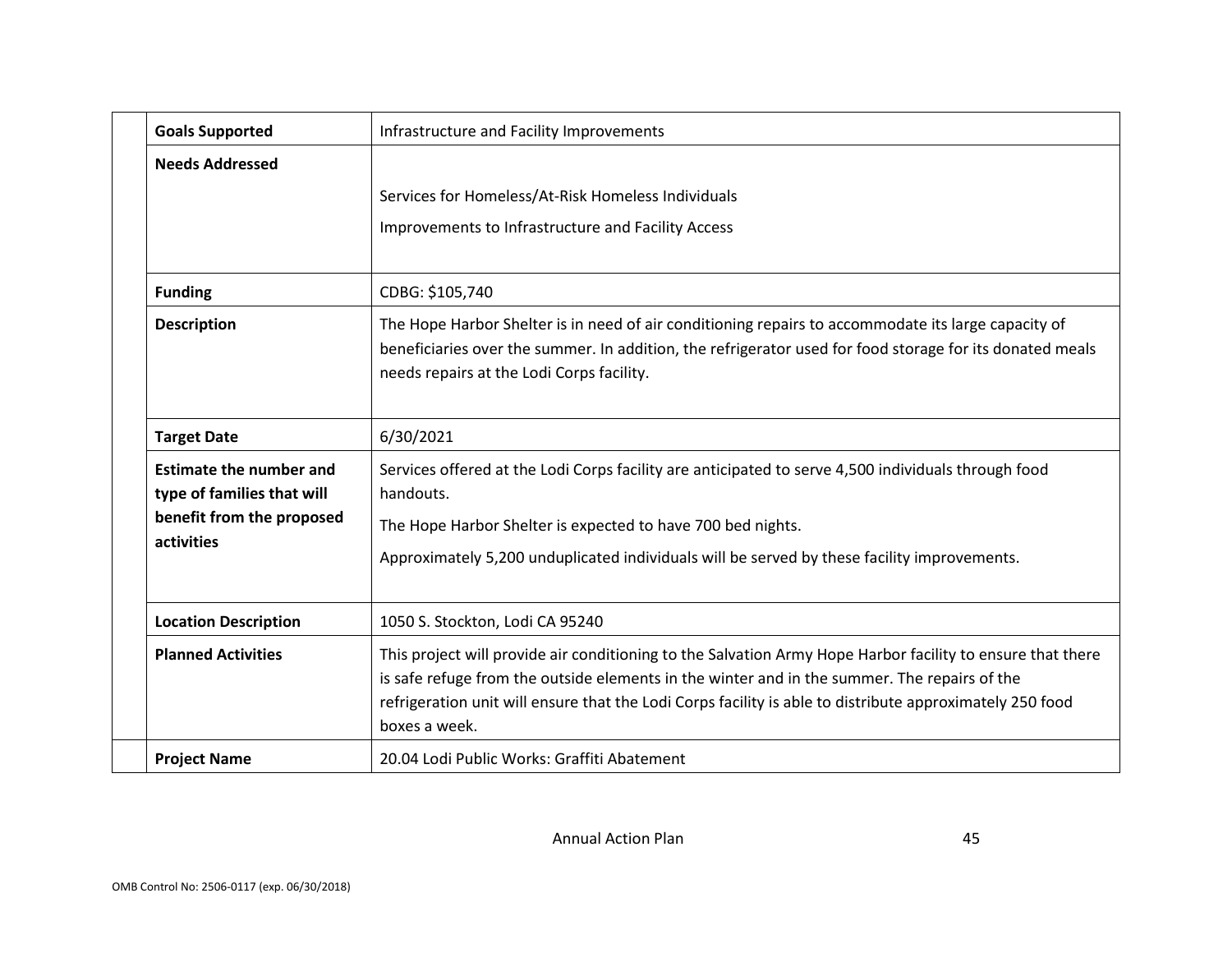| 5 | <b>Target Area</b>                                                                                      | <b>CDBG Target Area</b>                                                                                                  |
|---|---------------------------------------------------------------------------------------------------------|--------------------------------------------------------------------------------------------------------------------------|
|   |                                                                                                         | RCAP/ECAP 45.02                                                                                                          |
|   | <b>Goals Supported</b>                                                                                  | Promote Safer Neighborhoods                                                                                              |
|   | <b>Needs Addressed</b>                                                                                  | Safer Neighborhoods and More Resident Pride                                                                              |
|   |                                                                                                         | Improvements to Community Parks and Green Spaces                                                                         |
|   |                                                                                                         | Improvements to Infrastructure and Facility Access                                                                       |
|   | <b>Funding</b>                                                                                          | CDBG: \$30,000                                                                                                           |
|   | <b>Description</b>                                                                                      | This project will remove graffiti from public and private properties.                                                    |
|   | <b>Target Date</b>                                                                                      | 6/30/2021                                                                                                                |
|   | <b>Estimate the number and</b><br>type of families that will<br>benefit from the proposed<br>activities | This project will benefit the residents within the target area—approximately 20,000 individuals.                         |
|   | <b>Location Description</b>                                                                             | Various                                                                                                                  |
|   | <b>Planned Activities</b>                                                                               | This project will remove graffiti from public/private and residential and nonresidential surfaces in the<br>target area. |
| 6 | <b>Project Name</b>                                                                                     | 20.05 Ready to Work: Lodi Employment and Support Effort (LEASE)                                                          |
|   | <b>Target Area</b>                                                                                      | Citywide                                                                                                                 |
|   | <b>Goals Supported</b>                                                                                  | Support Projects that Reduce/ Prevent Homelessness                                                                       |
|   | <b>Needs Addressed</b>                                                                                  | Services for Priority Populations                                                                                        |
|   |                                                                                                         | Services for Homeless/At-Risk Homeless Individuals                                                                       |
|   | <b>Funding</b>                                                                                          | CDBG: \$10,000                                                                                                           |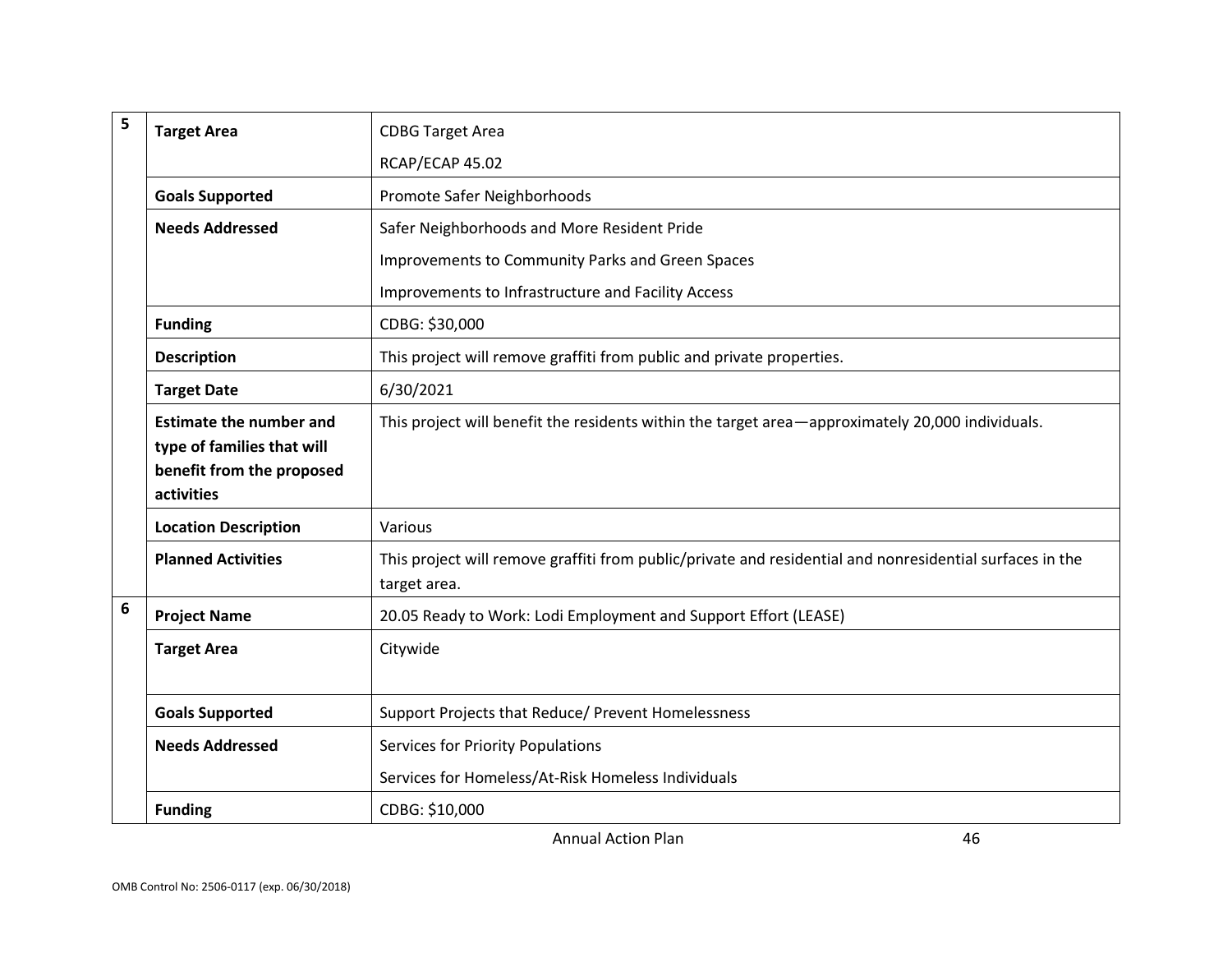|                         | <b>Description</b>                                                                                      | This project is to provide job training for homeless persons or those recently exiting the criminal justice<br>system.                                                                                                                                                     |
|-------------------------|---------------------------------------------------------------------------------------------------------|----------------------------------------------------------------------------------------------------------------------------------------------------------------------------------------------------------------------------------------------------------------------------|
|                         | <b>Target Date</b>                                                                                      | 6/30/2021                                                                                                                                                                                                                                                                  |
|                         | <b>Estimate the number and</b><br>type of families that will<br>benefit from the proposed<br>activities | This project will assist approximately 12 individuals.                                                                                                                                                                                                                     |
|                         | <b>Location Description</b>                                                                             | 119 E. Weber Avenue, Lodi, CA 95240                                                                                                                                                                                                                                        |
|                         | <b>Planned Activities</b>                                                                               | This project will provide employment, job training, employment skills training, resume building, housing,<br>and other wraparound services to homeless individuals or those on probation. The employed<br>beneficiaries will be clean up debris and trash across the city. |
| $\overline{\mathbf{z}}$ | <b>Project Name</b>                                                                                     | 20.06 Community Partnership for Families: Family Resource Center and Youth Program                                                                                                                                                                                         |
|                         | <b>Target Area</b>                                                                                      | Citywide                                                                                                                                                                                                                                                                   |
|                         | <b>Goals Supported</b>                                                                                  | <b>Support Public Service Programs for Priority Populations</b>                                                                                                                                                                                                            |
|                         | <b>Needs Addressed</b>                                                                                  | Safer Neighborhoods and More Resident Pride                                                                                                                                                                                                                                |
|                         |                                                                                                         | Services for Children/Youth                                                                                                                                                                                                                                                |
|                         |                                                                                                         | <b>Services for Priority Populations</b>                                                                                                                                                                                                                                   |
|                         |                                                                                                         | More Local Leaders                                                                                                                                                                                                                                                         |
|                         | <b>Funding</b>                                                                                          | CDBG: \$37,091                                                                                                                                                                                                                                                             |
|                         | <b>Description</b>                                                                                      | This project will provide gang prevention and wraparound services for Lodi's at-risk youth and their<br>families.                                                                                                                                                          |
|                         | <b>Target Date</b>                                                                                      | 6/30/2021                                                                                                                                                                                                                                                                  |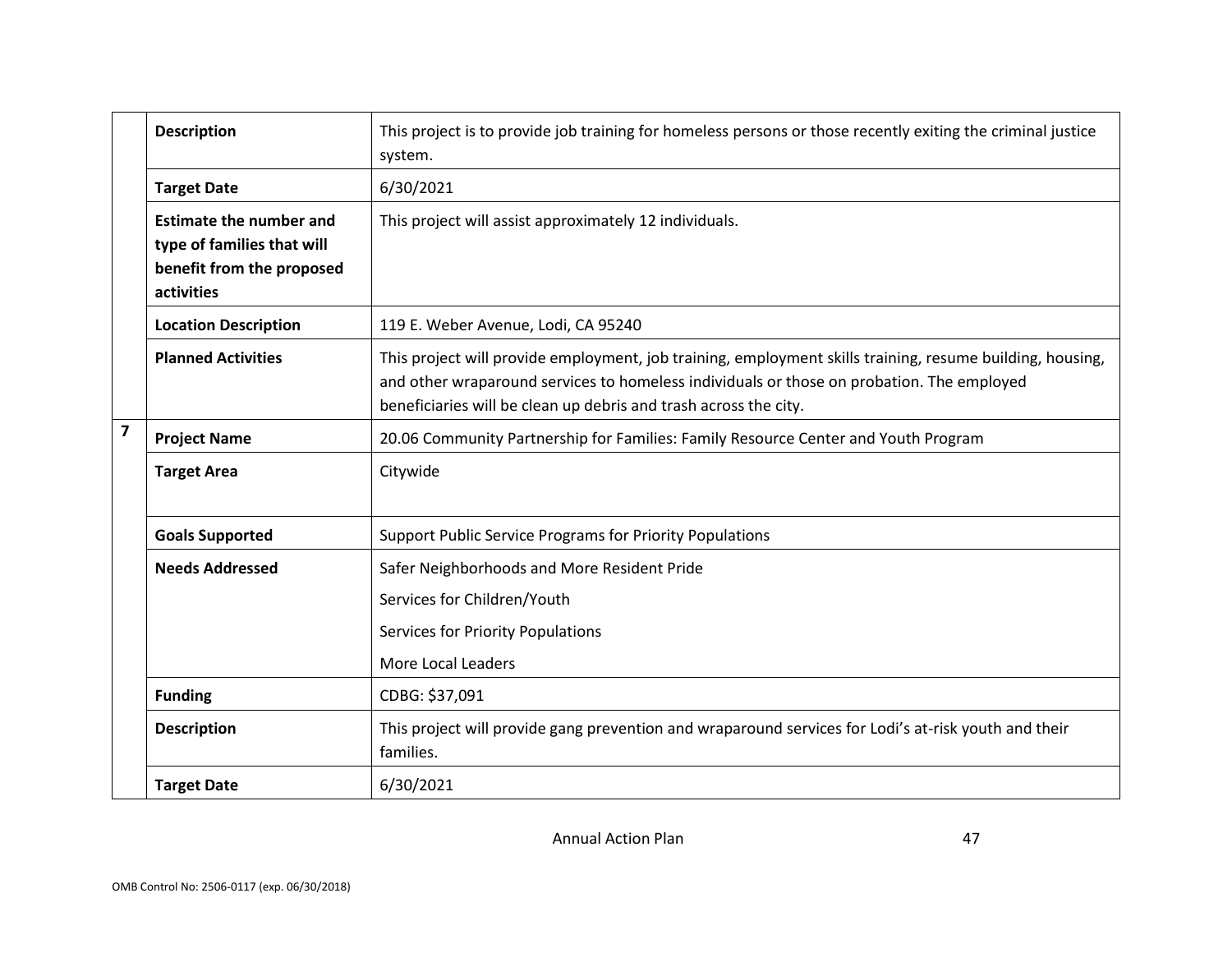|   | <b>Estimate the number and</b><br>type of families that will<br>benefit from the proposed<br>activities | This project will benefit approximately 600 individuals through Family Resource Center services and<br>events.                                           |
|---|---------------------------------------------------------------------------------------------------------|----------------------------------------------------------------------------------------------------------------------------------------------------------|
|   | <b>Location Description</b>                                                                             | 631 East Oak Street, Lodi, CA                                                                                                                            |
|   | <b>Planned Activities</b>                                                                               | This project will include assessments, case management, group counseling, and a curriculum program for<br>Lodi's at-risk youth and their family members. |
| 8 | <b>Project Name</b>                                                                                     | 20.07 LOEL Center: Meals on Wheels                                                                                                                       |
|   | <b>Target Area</b>                                                                                      | Citywide                                                                                                                                                 |
|   | <b>Goals Supported</b>                                                                                  | Support Public Service Programs for Priority Populations                                                                                                 |
|   | <b>Needs Addressed</b>                                                                                  | <b>Services for Priority Populations</b>                                                                                                                 |
|   | <b>Funding</b>                                                                                          | CDBG: \$10,000                                                                                                                                           |
|   | <b>Description</b>                                                                                      | This project will provide hot meals to seniors.                                                                                                          |
|   | <b>Target Date</b>                                                                                      | 6/30/2021                                                                                                                                                |
|   | <b>Estimate the number and</b><br>type of families that will<br>benefit from the proposed<br>activities | This project will benefit approximately 65 individuals.                                                                                                  |
|   | <b>Location Description</b>                                                                             | Various                                                                                                                                                  |
|   | <b>Planned Activities</b>                                                                               | This project will provide home delivery of hot meals to lower-income seniors.                                                                            |
|   | <b>Project Name</b>                                                                                     | 20.08 Second Harvest Food Bank: Food Assistance                                                                                                          |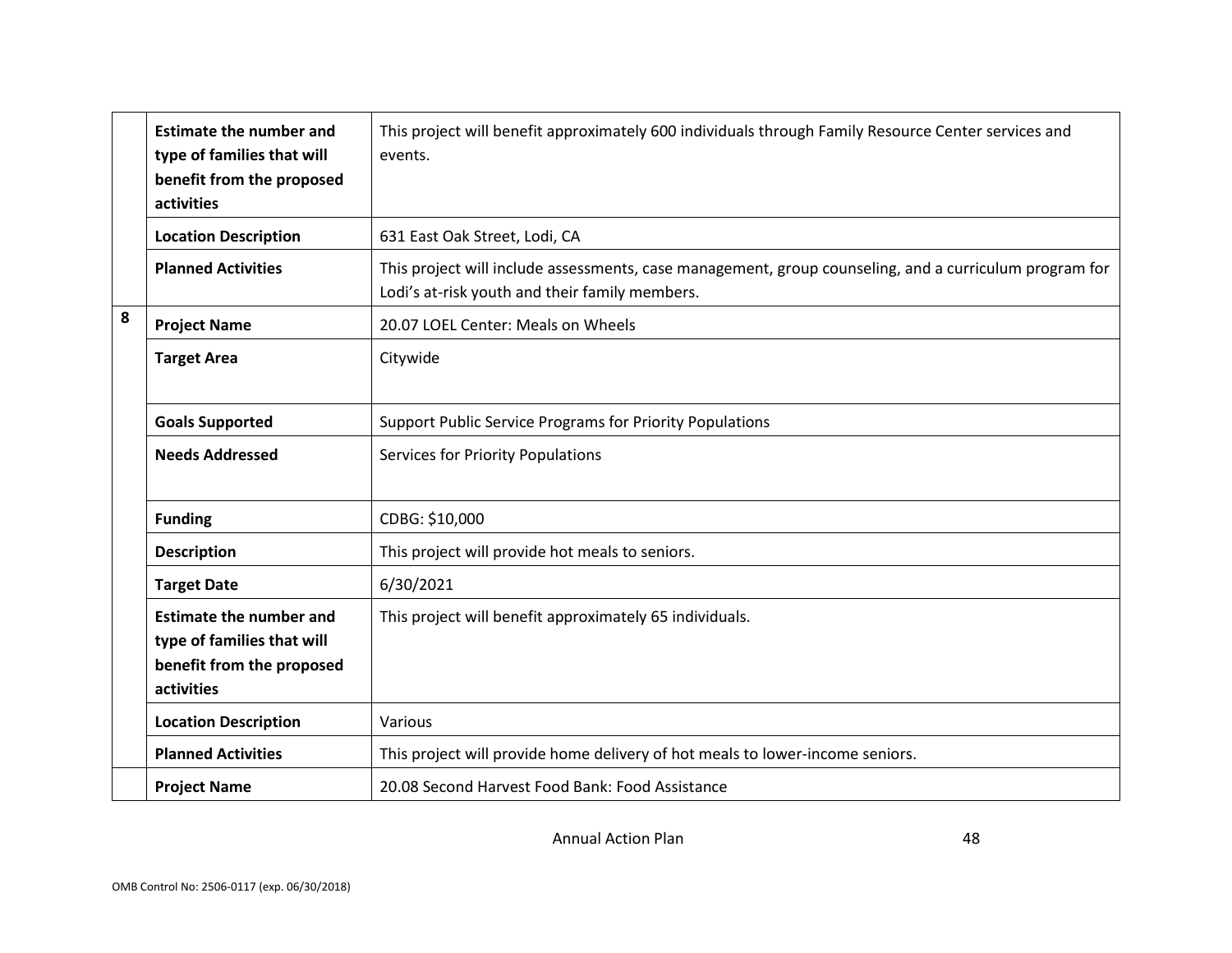| 9  | <b>Target Area</b>                                                                                      | Citywide                                                                                                                                                                                         |
|----|---------------------------------------------------------------------------------------------------------|--------------------------------------------------------------------------------------------------------------------------------------------------------------------------------------------------|
|    | <b>Goals Supported</b>                                                                                  | Support Public Service Programs for Priority Populations                                                                                                                                         |
|    | <b>Needs Addressed</b>                                                                                  | Services for Children/Youth                                                                                                                                                                      |
|    |                                                                                                         | <b>Services for Priority Populations</b>                                                                                                                                                         |
|    |                                                                                                         | Services for Homeless/At-Risk Homeless Individuals                                                                                                                                               |
|    | <b>Funding</b>                                                                                          | CDBG: \$10,000                                                                                                                                                                                   |
|    | <b>Description</b>                                                                                      | This project will provide healthy foods to low-income families.                                                                                                                                  |
|    | <b>Target Date</b>                                                                                      | 6/30/2021                                                                                                                                                                                        |
|    | <b>Estimate the number and</b><br>type of families that will<br>benefit from the proposed<br>activities | This project will benefit approximately 2,500 individuals.                                                                                                                                       |
|    | <b>Location Description</b>                                                                             | Various                                                                                                                                                                                          |
|    | <b>Planned Activities</b>                                                                               | This project will provide food supplies for local nonprofit agencies to distribute, a senior brown bag<br>program, and a food-4-thought program that gives healthy food to school-aged children. |
| 10 | <b>Project Name</b>                                                                                     | <b>Emergency Rental Assistance</b>                                                                                                                                                               |
|    | <b>Target Area</b>                                                                                      | Citywide                                                                                                                                                                                         |
|    | <b>Goals Supported</b>                                                                                  | <b>COVID-19 Preparation, Prevention, and Response</b>                                                                                                                                            |
|    | <b>Needs Addressed</b>                                                                                  | <b>COVID-19 Preparation, Prevention, and Response</b>                                                                                                                                            |
|    | <b>Funding</b>                                                                                          | CDBG-CV: \$225,000                                                                                                                                                                               |
|    | <b>Description</b>                                                                                      | This project will provide up to three (3) months of rental assistance payments to low-/moderate-income<br>households who are unable to pay rent due to a COVID-19 related hardship.              |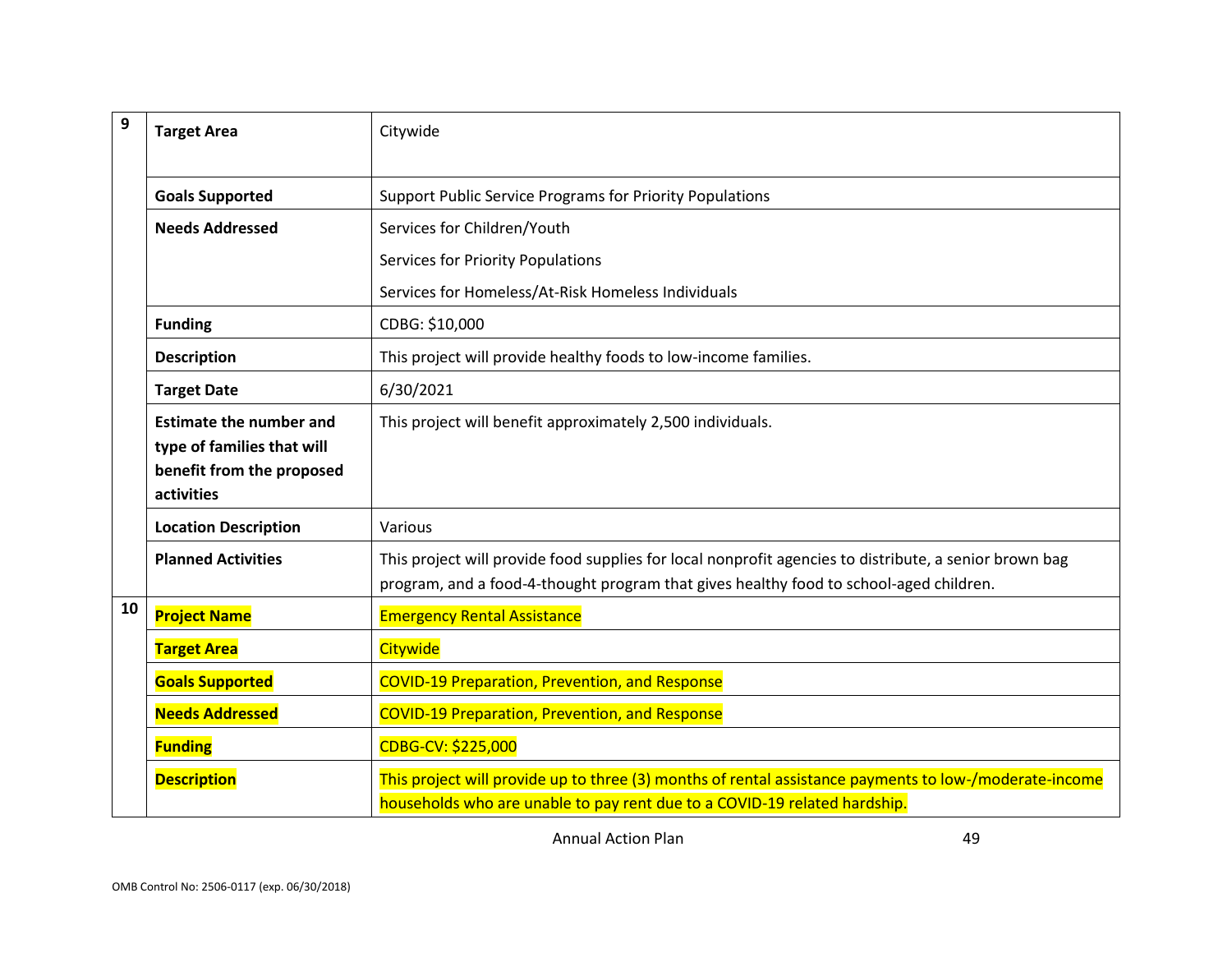|    | <b>Target Date</b>                                                                                             | 6/30/2021                                                                                                                                                                                  |
|----|----------------------------------------------------------------------------------------------------------------|--------------------------------------------------------------------------------------------------------------------------------------------------------------------------------------------|
|    | <b>Estimate the number and</b><br>type of families that will<br>benefit from the proposed<br><b>activities</b> | Up to 80 households would receive emergency rental assistance.                                                                                                                             |
|    | <b>Location Description</b>                                                                                    | <b>Various</b>                                                                                                                                                                             |
|    | <b>Planned Activities</b>                                                                                      | This project will provide up to three (3) months of rental assistance payments to low-/moderate-income<br>households who are unable to pay rent due to a COVID-19 related hardship.        |
| 11 | <b>Project Name</b>                                                                                            | <b>Landlord-Tenant Mediation Services</b>                                                                                                                                                  |
|    | <b>Target Area</b>                                                                                             | Citywide                                                                                                                                                                                   |
|    | <b>Goals Supported</b>                                                                                         | <b>COVID-19 Preparation, Prevention, and Response</b>                                                                                                                                      |
|    | <b>Needs Addressed</b>                                                                                         | <b>COVID-19 Preparation, Prevention, and Response</b>                                                                                                                                      |
|    | <b>Funding</b>                                                                                                 | CDBG-CV: \$20,000                                                                                                                                                                          |
|    | <b>Description</b>                                                                                             | This project will provide funding to fair housing service providers to increase service capacity for<br>landlord-tenant mediation services for tenants and landlords affected by COVID-19. |
|    | <b>Target Date</b>                                                                                             | 6/30/2021                                                                                                                                                                                  |
|    | <b>Estimate the number and</b><br>type of families that will<br>benefit from the proposed<br><b>activities</b> | Approximately 250 persons would be served.                                                                                                                                                 |
|    | <b>Location Description</b>                                                                                    | <b>Various</b>                                                                                                                                                                             |
|    | <b>Planned Activities</b>                                                                                      | This project will provide funding to fair housing service providers to increase service capacity for<br>landlord-tenant mediation services for tenants and landlords affected by COVID-19. |
|    | <b>Project Name</b>                                                                                            | <b>Basic Needs Assistance</b>                                                                                                                                                              |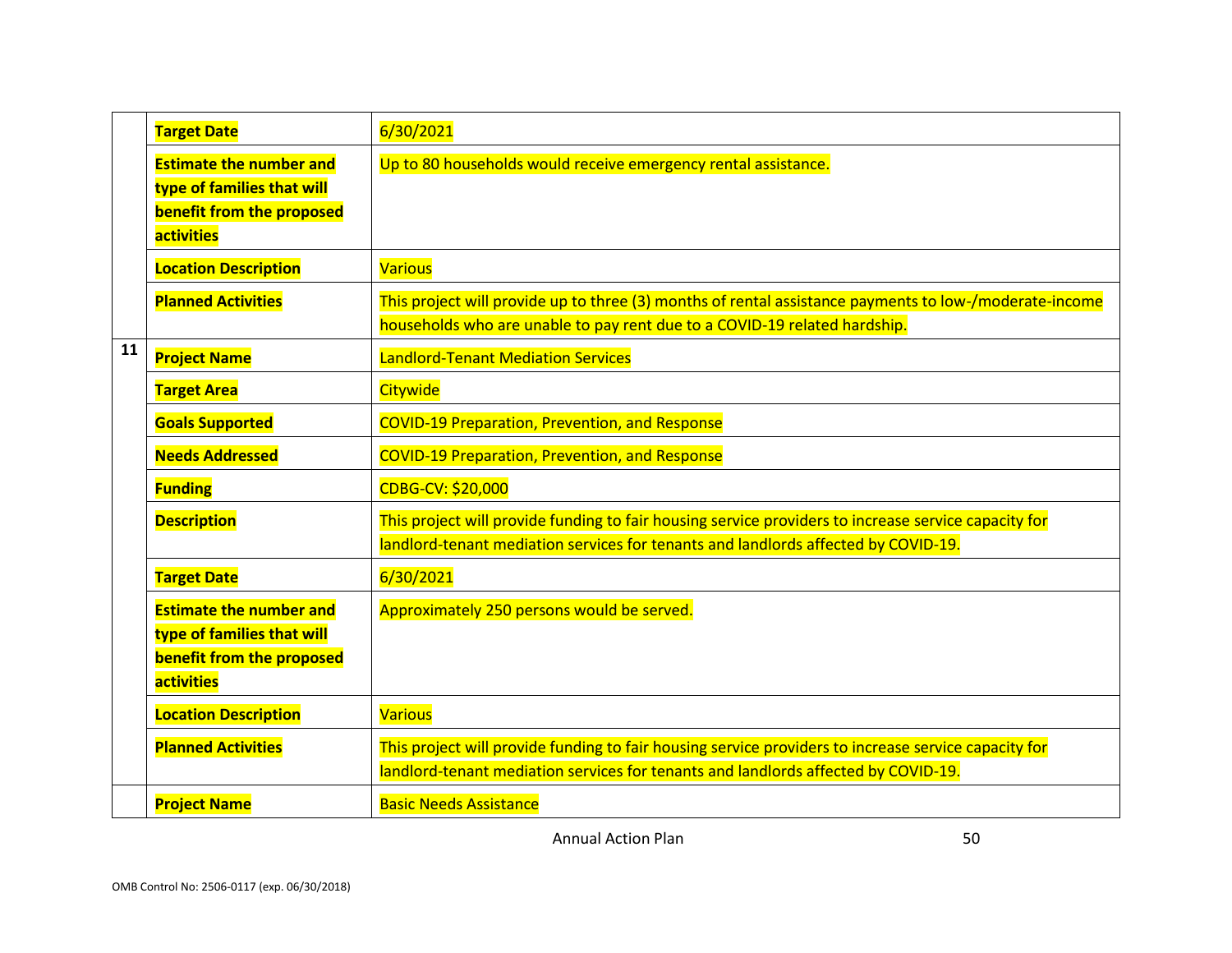| 12 | <b>Target Area</b>                                                                                             | Citywide                                                                                                                                                                                            |
|----|----------------------------------------------------------------------------------------------------------------|-----------------------------------------------------------------------------------------------------------------------------------------------------------------------------------------------------|
|    | <b>Goals Supported</b>                                                                                         | <b>COVID-19 Preparation, Prevention, and Response</b>                                                                                                                                               |
|    | <b>Needs Addressed</b>                                                                                         | <b>COVID-19 Preparation, Prevention, and Response</b>                                                                                                                                               |
|    | <b>Funding</b>                                                                                                 | CDBG-CV: \$95,000                                                                                                                                                                                   |
|    | <b>Description</b>                                                                                             | This project will fund public service providers in fulfilling the basic needs of their clients impacted by<br>COVID-19, including but not limited to the provision of food, diapers, and childcare. |
|    | <b>Target Date</b>                                                                                             | 6/30/2021                                                                                                                                                                                           |
|    | <b>Estimate the number and</b><br>type of families that will<br>benefit from the proposed<br><b>activities</b> |                                                                                                                                                                                                     |
|    | <b>Location Description</b>                                                                                    | <b>Various</b>                                                                                                                                                                                      |
|    | <b>Planned Activities</b>                                                                                      | This project will fund public service providers in fulfilling the basic needs of their clients impacted by<br>COVID-19, including but not limited to the provision of food, diapers, and childcare. |
| 13 |                                                                                                                |                                                                                                                                                                                                     |
|    | <b>Project Name</b>                                                                                            | <b>CDBG-CV Program Marketing</b>                                                                                                                                                                    |
|    | <b>Target Area</b>                                                                                             | Citywide                                                                                                                                                                                            |
|    | <b>Goals Supported</b>                                                                                         | <b>COVID-19 Preparation, Prevention, and Response</b>                                                                                                                                               |
|    | <b>Needs Addressed</b>                                                                                         | <b>COVID-19 Preparation, Prevention, and Response</b>                                                                                                                                               |
|    | <b>Funding</b>                                                                                                 | CDBG-CV: \$5,000                                                                                                                                                                                    |
|    | <b>Description</b>                                                                                             | This project will provide funding to public service providers to provide public information to potential<br>clients regarding new or expanded services funded by CDBG-CV.                           |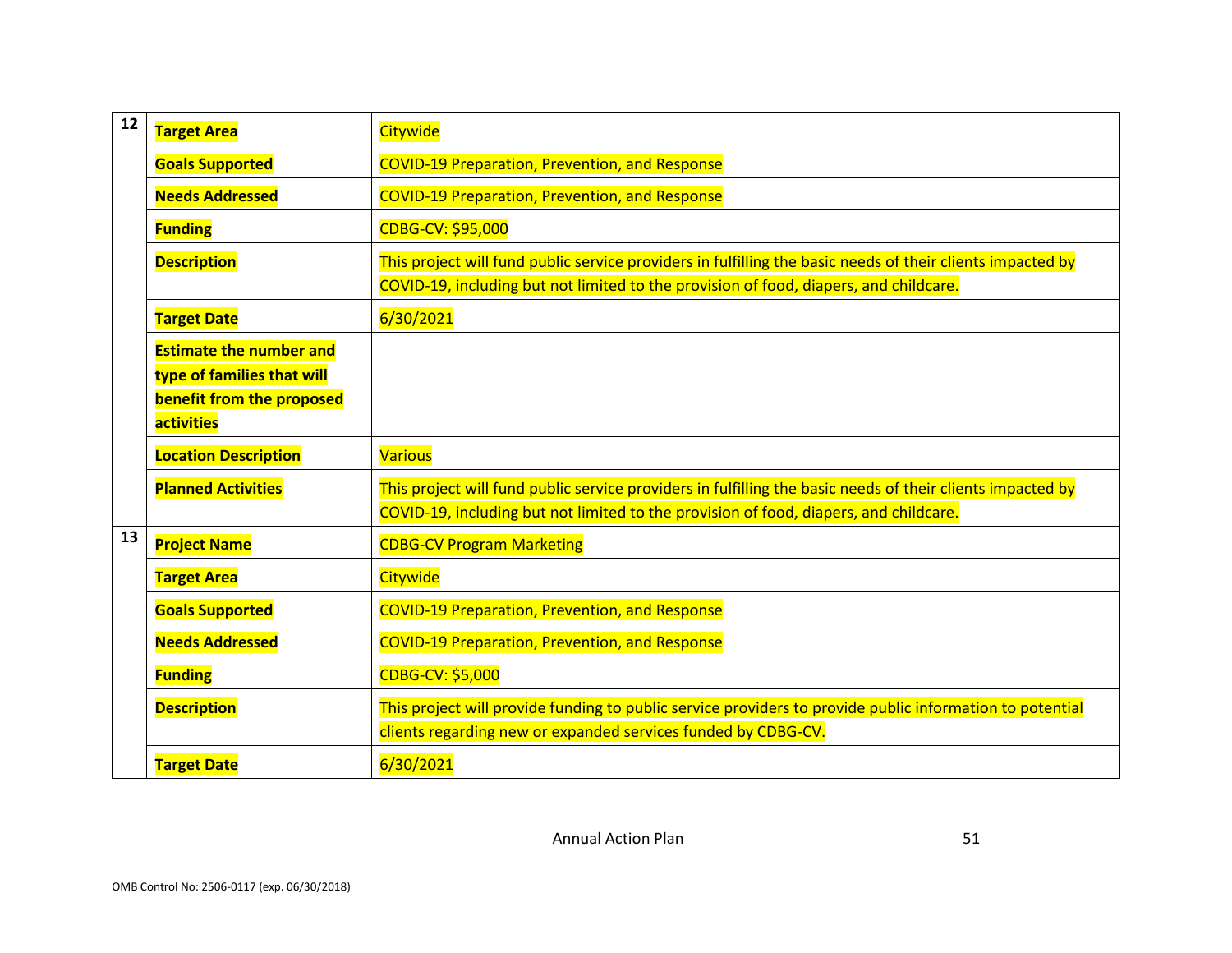|    | <b>Estimate the number and</b><br>type of families that will<br>benefit from the proposed<br>activities |                                                                                                                                                                                              |
|----|---------------------------------------------------------------------------------------------------------|----------------------------------------------------------------------------------------------------------------------------------------------------------------------------------------------|
|    | <b>Location Description</b>                                                                             | <b>Various</b>                                                                                                                                                                               |
|    | <b>Planned Activities</b>                                                                               | This project will provide funding to public service providers to provide public information to potential<br>clients regarding new or expanded services funded by CDBG-CV.                    |
| 14 | <b>Project Name</b>                                                                                     | <b>Technology Improvement Support for Non-Profits</b>                                                                                                                                        |
|    | <b>Target Area</b>                                                                                      | Citywide                                                                                                                                                                                     |
|    | <b>Goals Supported</b>                                                                                  | <b>COVID-19 Preparation, Prevention, and Response</b>                                                                                                                                        |
|    | <b>Needs Addressed</b>                                                                                  | <b>COVID-19 Preparation, Prevention, and Response</b>                                                                                                                                        |
|    | <b>Funding</b>                                                                                          | CDBG-CV: \$25,000                                                                                                                                                                            |
|    | <b>Description</b>                                                                                      | This project will provide funding to non-profit service providers to improve their office technology in<br>response to COVID-19 and the shift to online meetings as a way to build capacity. |
|    | <b>Target Date</b>                                                                                      | 6/30/2021                                                                                                                                                                                    |
|    | <b>Estimate the number and</b><br>type of families that will<br>benefit from the proposed<br>activities |                                                                                                                                                                                              |
|    | <b>Location Description</b>                                                                             | <b>Various</b>                                                                                                                                                                               |
|    | <b>Planned Activities</b>                                                                               | This project will provide funding to non-profit service providers to improve their office technology in<br>response to COVID-19 and the shift to online meetings as a way to build capacity. |
| 15 | <b>Project Name</b>                                                                                     | <b>Small Business Assistance (Urgent Need)</b>                                                                                                                                               |
|    | <b>Target Area</b>                                                                                      | Citywide                                                                                                                                                                                     |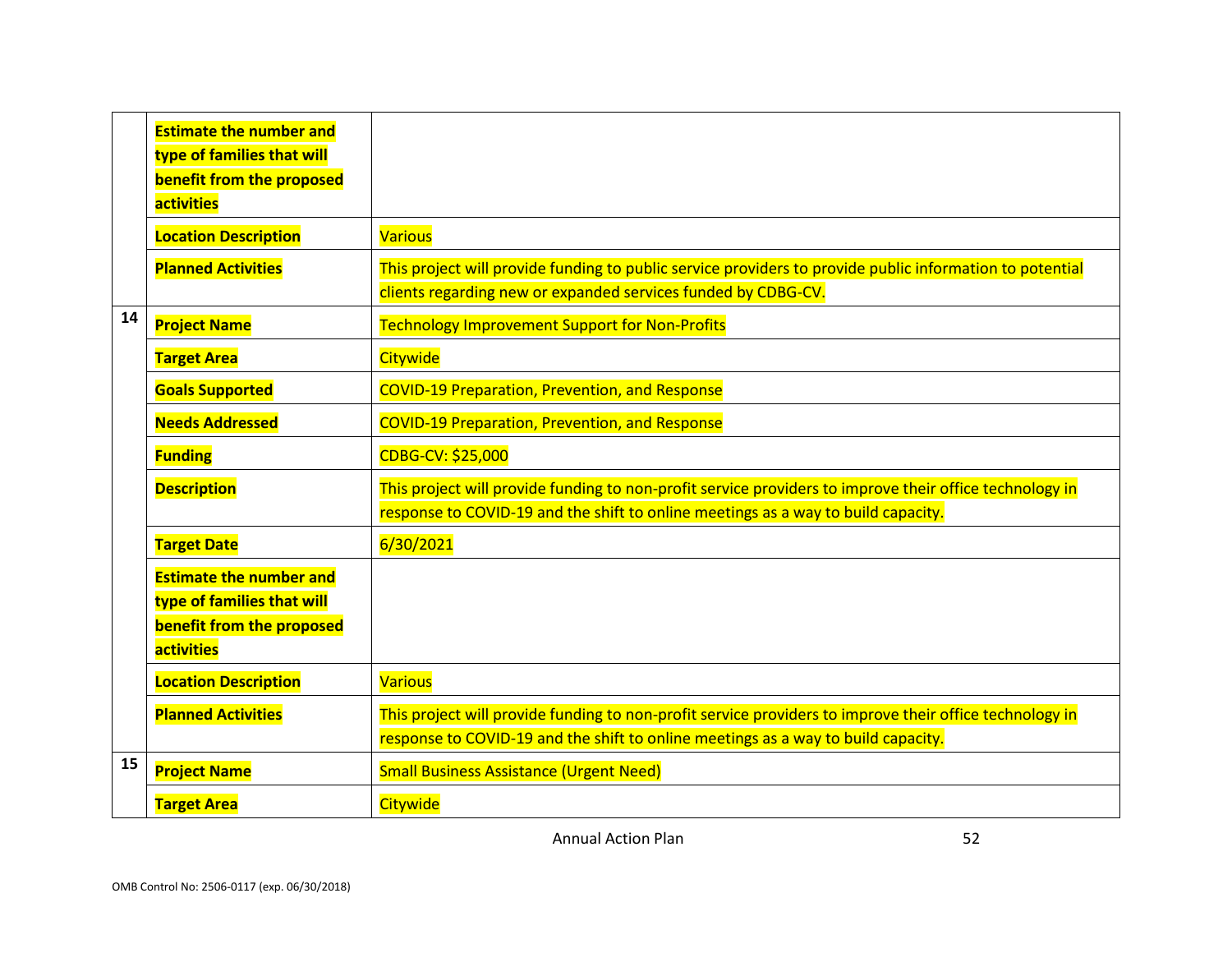|    | <b>Goals Supported</b>                                                                                   | <b>COVID-19 Preparation, Prevention, and Response</b>                                                                                                                                                                                                                                                                                                                                                                                                                                                      |  |  |  |
|----|----------------------------------------------------------------------------------------------------------|------------------------------------------------------------------------------------------------------------------------------------------------------------------------------------------------------------------------------------------------------------------------------------------------------------------------------------------------------------------------------------------------------------------------------------------------------------------------------------------------------------|--|--|--|
|    | <b>Needs Addressed</b>                                                                                   | <b>COVID-19 Preparation, Prevention, and Response</b>                                                                                                                                                                                                                                                                                                                                                                                                                                                      |  |  |  |
|    | <b>Funding</b>                                                                                           | CDBG-CV: \$191,138                                                                                                                                                                                                                                                                                                                                                                                                                                                                                         |  |  |  |
|    | <b>Description</b><br><b>Target Date</b><br><b>Estimate the number and</b><br>type of families that will | This project will provide grants to small businesses impacted by COVID-19 to provide:<br>Payment of lease/rent/mortgage or utilities<br>Payment of debt incurred since March 2020<br><b>Employee wages and associated costs</b><br>Supplies and materials to help prevent the spread of COVID-19<br>Costs associated with complying with public health orders<br>Any other CDBG-eligible expenses to prevent, prepare for, and respond to COVID-19.<br>6/30/2021<br>15 to 30 businesses would be assisted. |  |  |  |
|    | benefit from the proposed<br><b>activities</b>                                                           |                                                                                                                                                                                                                                                                                                                                                                                                                                                                                                            |  |  |  |
|    | <b>Location Description</b>                                                                              | <b>Various</b>                                                                                                                                                                                                                                                                                                                                                                                                                                                                                             |  |  |  |
|    | <b>Planned Activities</b>                                                                                | The City of Lodi staff and consultant staff will administer the Small Business Assistance program to assist<br>small businesses impacted by COVID-19.                                                                                                                                                                                                                                                                                                                                                      |  |  |  |
| 16 | <b>Project Name</b>                                                                                      | <b>Small Business Assistance (LMI)</b>                                                                                                                                                                                                                                                                                                                                                                                                                                                                     |  |  |  |
|    | <b>Target Area</b>                                                                                       | CDBG Target Area and R/ECAP 45.02                                                                                                                                                                                                                                                                                                                                                                                                                                                                          |  |  |  |
|    | <b>Goals Supported</b>                                                                                   | <b>COVID-19 Preparation, Prevention, and Response</b>                                                                                                                                                                                                                                                                                                                                                                                                                                                      |  |  |  |
|    | <b>Needs Addressed</b>                                                                                   | <b>COVID-19 Preparation, Prevention, and Response</b>                                                                                                                                                                                                                                                                                                                                                                                                                                                      |  |  |  |
|    | <b>Funding</b>                                                                                           | CDBG-CV: \$75,000                                                                                                                                                                                                                                                                                                                                                                                                                                                                                          |  |  |  |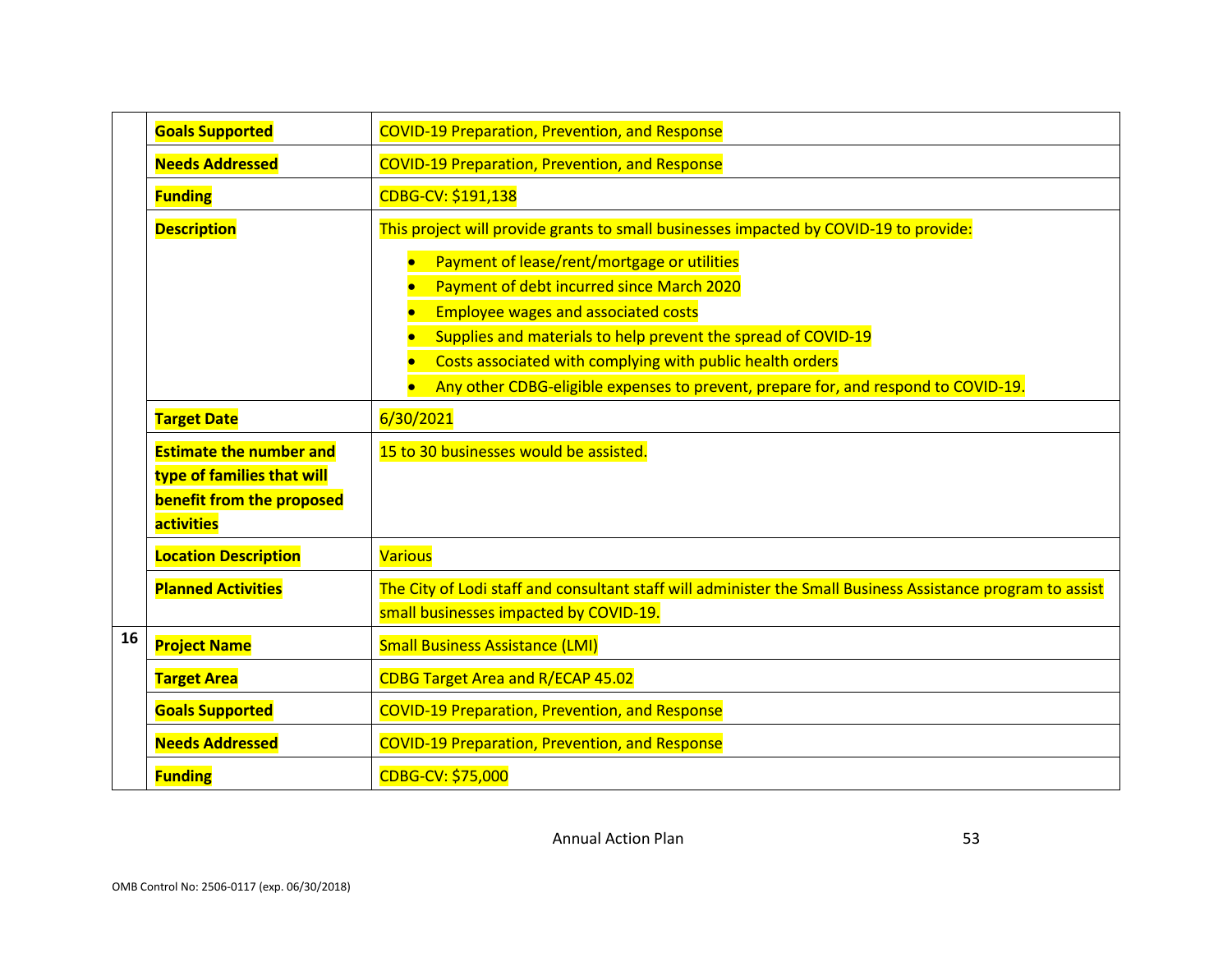| <b>Description</b>             | This project will provide grants to small businesses impacted by COVID-19 and are located in a low-         |  |
|--------------------------------|-------------------------------------------------------------------------------------------------------------|--|
|                                | /moderate income area to provide:                                                                           |  |
|                                | Payment of lease/rent/mortgage or utilities                                                                 |  |
|                                | Payment of debt incurred since March 2020                                                                   |  |
|                                | <b>Employee wages and associated costs</b>                                                                  |  |
|                                | Supplies and materials to help prevent the spread of COVID-19                                               |  |
|                                | Costs associated with complying with public health orders                                                   |  |
|                                | Any other CDBG-eligible expenses to prevent, prepare for, and respond to COVID-19.                          |  |
| <b>Target Date</b>             | 6/30/2021                                                                                                   |  |
| <b>Estimate the number and</b> | 6 to 12 businesses would be assisted.                                                                       |  |
| type of families that will     |                                                                                                             |  |
| benefit from the proposed      |                                                                                                             |  |
| <b>activities</b>              |                                                                                                             |  |
| <b>Location Description</b>    | <b>Various</b>                                                                                              |  |
| <b>Planned Activities</b>      | The City of Lodi staff and consultant staff will administer the Small Business Assistance program to assist |  |
|                                | small businesses impacted by COVID-19.                                                                      |  |

**Table 9 - Project Summaries**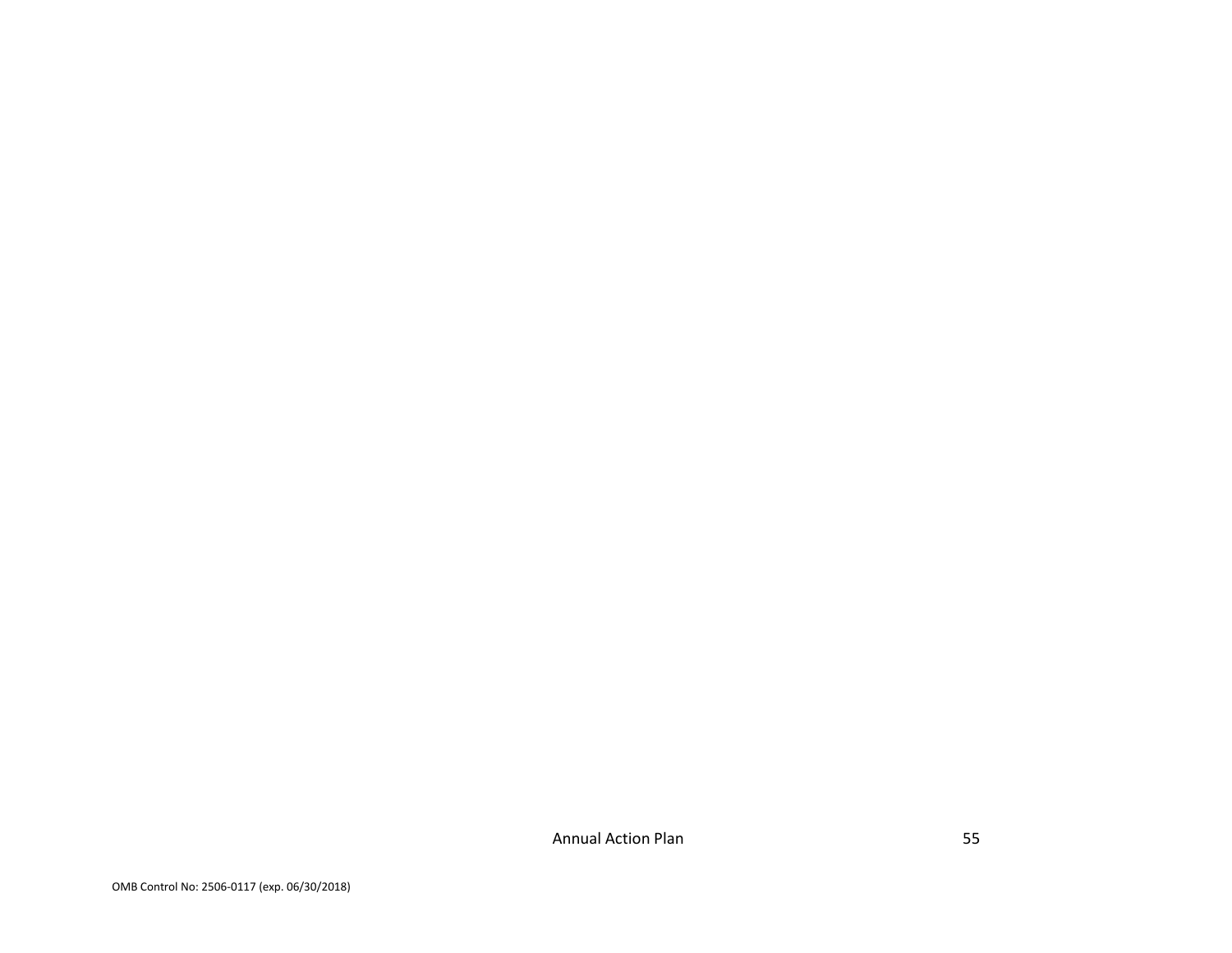# **AP-50 Geographic Distribution – 91.220(f)**

## **Description of the geographic areas of the entitlement (including areas of low-income and minority concentration) where assistance will be directed**

While Lodi has used a needs-based strategy for the selection of projects and activities in multiple areas of the City, the greatest need has historically been identified within the City's low-income CDBG target area. This area consists of census tracts in which more than 50 percent of the population is low- to moderate- income. The area primarily covers what is known as Lodi's eastside or Heritage District. To illustrate the CDBG target area to the public, the City has created a map representing this area for the 2019–23 Consolidated Plan (Attachment D).

When possible, specific attention will be focused on one census tract (45.02) within the target area, which was identified as a Racially Concentrated Area of Poverty (RCAP) and an Ethnically Concentrated Area of Poverty (ECAP). While projects have targeted this RCAP/ECAP area in previous years, none of this year's proposed projects target this specific census tract.

This year's proposed social service projects aim to serve at least 70 percent low- to moderate-income persons. Most social service organizations offer their services citywide. Due to Lodi's concentrated lowmoderate- income area, it is believed that the majority of recipients reside in the CDBG target area; however, for purposes of this calculation, the projects are considered citywide activities and are not included in the CDBG target area below.

### **Geographic Distribution**

| <b>Target Area</b>      | <b>Percentage of Funds</b> |
|-------------------------|----------------------------|
| <b>CDBG Target Area</b> | 65 %                       |
| Citywide                | <b>35 %</b>                |

**Table 5 - Geographic Distribution** 

### **Rationale for the priorities for allocating investments geographically**

Areas of concentrated poverty generally have less private investment from financial institutions and less capital investment for beautification and construction initiatives. This generally tends to call for more assistance with projects that are intended to improve capital features in low-income areas. The capital improvement project that will take place in the CDBG target area is intended to mitigate this by repairing alleyways and helping to beautify a neighborhood that otherwise might not be able to be repaired.

As mentioned earlier, the citywide activities often benefit those individuals living in the City's identified CDBG target areas. There are often fewer basic services and retail outlets in areas of concentrated poverty, such as grocery stores, shopping centers, and commonly needed resources. With less competition, businesses like convenience marts and check cashing companies are able to charge more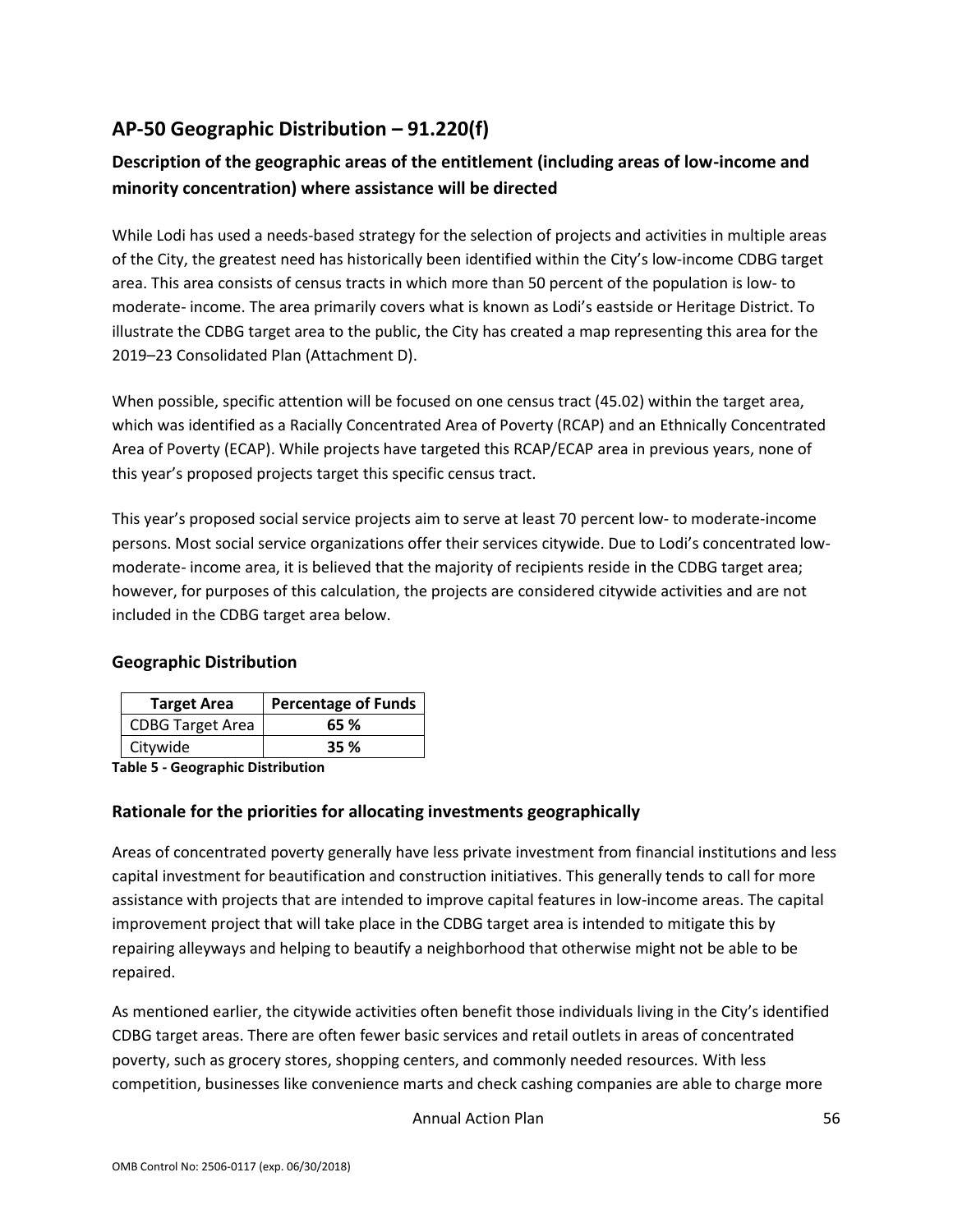for goods and services, and low-income people end up paying more for basic necessities. Funding activities that assist low-income individuals helps to offset the cost burden that many might face in these neighborhoods.

### **Discussion**

No additional discussion.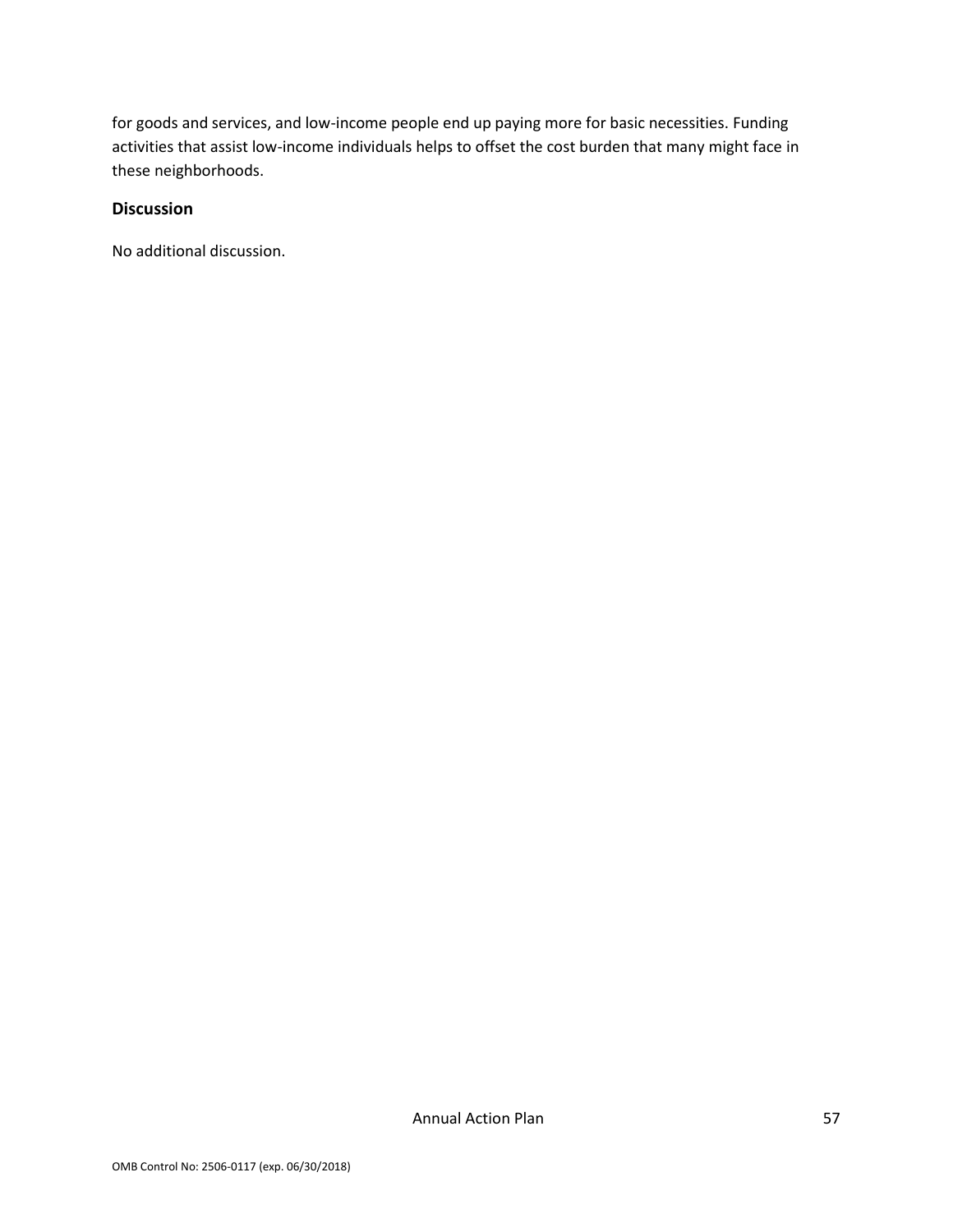# **Affordable Housing**

# **AP-55 Affordable Housing – 91.220(g)**

### **Introduction**

The City has prioritized supporting projects and programs that address affordable housing in the 2019– 23 Consolidated Plan. This prioritization is an effort to capture HUD's initiative for implementing affordable housing programs, while also providing realistic and crucial support to individuals and families who struggle to maintain housing due to various cost burdens and financial disadvantages.

In addition, the City has made multiple efforts to implement strategic actions to address the need for affordable housing in the City. Actions have included applying for alternative grants, such as HEAP, HOME or Section 108, to bring in additional funds that could cover a wider array of costs than CDBG funds alone.

Low-income Lodi residents often face overcrowding, overpayment, and dilapidated living conditions. New affordable housing choices would benefit these residents by giving them alternatives to degraded and financially draining living conditions. The City's annual CDBG allocation is an insufficient amount to facilitate long-term and effective new affordable housing development. Other programs, such as HOME, Section 108, and HEAP, are specifically targeted toward financing affordable housing projects; however, no viable projects in Lodi have been able to meet either HOME or Section 108 program requirements to date. Consequently, the City's only options for supportive housing funding come from CDBG and HEAP grant funds.

Within the parameters of the CDBG program, the City's strategy is to help maintain the affordability of housing for low-income homeowners, renters, individuals experiencing homelessness, and those at risk of homelessness through three activities in the 2020–21 program year: (1) the rehabilitation of the Salvation Army's Hope Harbor and Lodi Corps facilities, (2) the provision of funds for the Ready to Work program, which provides individuals with income opportunities and financial development, and (3) housing discrimination mediation through the San Joaquin Fair Housing Association. Additionally, meal emergency services and similar public service projects will be offered to offset housing costs. Lastly, the City plans to implement its minor home repair program that would serve approximately ten households.

Financial stability is enhanced for low-income individuals through the provision of these services, which cover the cost of food, clothing, and other necessities that would otherwise be spent on housing costs. Fair housing testing and tenant-landlord mediation offer solutions to discriminatory practices in housing that may otherwise exploit low- to moderate-income tenants, allowing representation and legal services in cases where discrimination may be present. In addition, projects such as the creation of supportive housing units help promote financial stability among homeless and at-risk of being homeless individuals by offering consistent shelter, which gives the individual a better chance of being able to focus on efforts such as employment and self-sufficiency.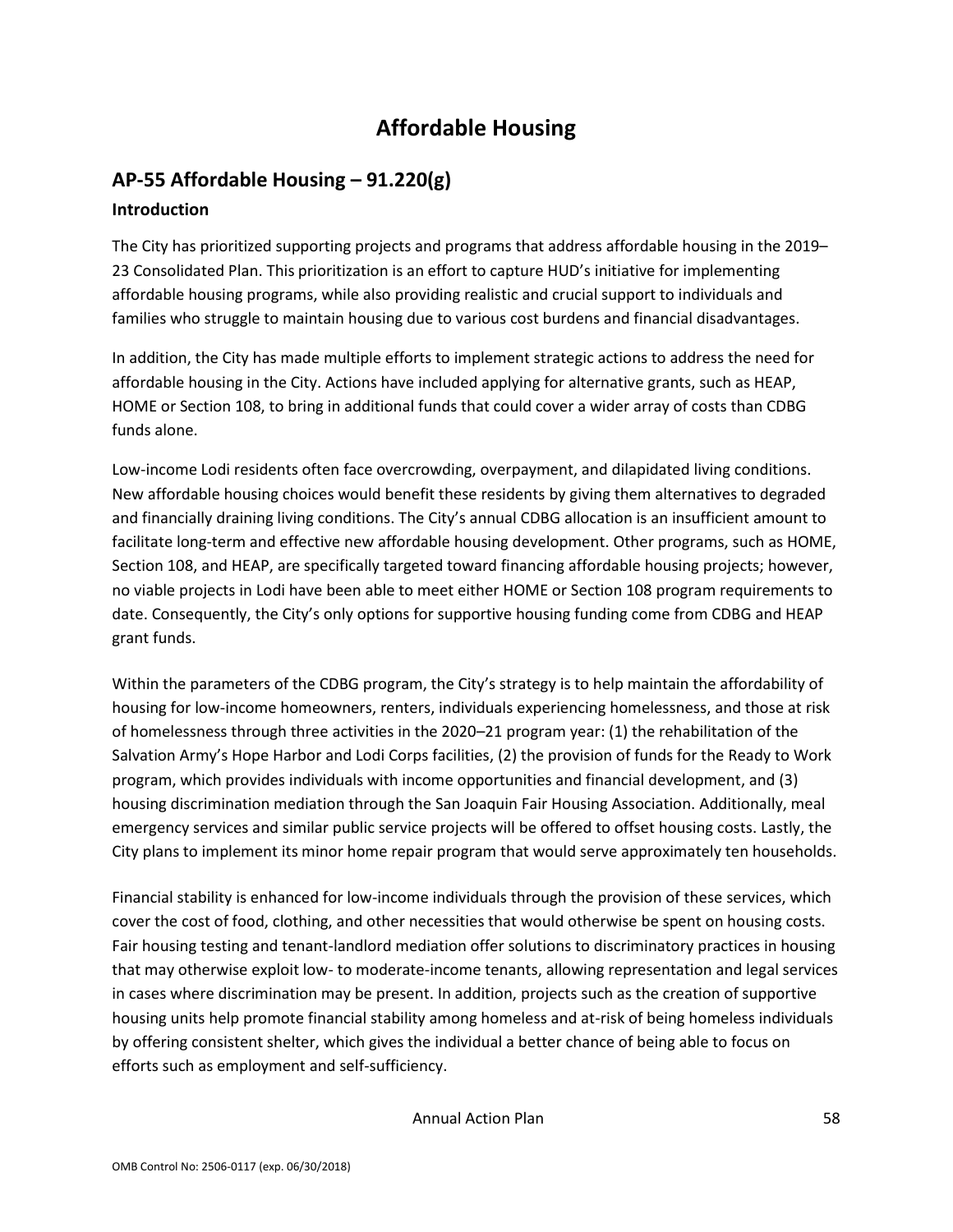| One Year Goals for the Number of Households to be Supported |    |
|-------------------------------------------------------------|----|
| Homeless                                                    |    |
| Non-Homeless                                                | h  |
| Special-Needs                                               | Д  |
| Total                                                       | 10 |

**Table 6 - One Year Goals for Affordable Housing by Support Requirement**

| One Year Goals for the Number of Households Supported Through |    |  |  |
|---------------------------------------------------------------|----|--|--|
| <b>Rental Assistance</b>                                      |    |  |  |
| The Production of New Units                                   | O  |  |  |
| <b>Rehab of Existing Units</b>                                | 10 |  |  |
| <b>Acquisition of Existing Units</b>                          | Ω  |  |  |
| Total                                                         | 10 |  |  |

| Table 7 - One Year Goals for Affordable Housing by Support Type |  |
|-----------------------------------------------------------------|--|
|-----------------------------------------------------------------|--|

#### **Discussion**

The City plans to address housing needs, but without significant additional resources, the City will continue to focus CDBG dollars where they will do the most good for low- and moderate-income households through better access to economic opportunities, services, and public infrastructure. Additionally, the City looks for alternative ways to support affordable housing, such as helping preserve existing affordable housing through rehabilitation projects and renter's assistance programs, and creating transitional housing units for individuals in emergency or transitional circumstances.

Moreover, the City will continue to support resident leadership through the ABCD: Love Your Block minigrant program, which has a ripple effect when residents become neighborhood leaders and conduct miniimprovement projects that help improve health and safety of their community.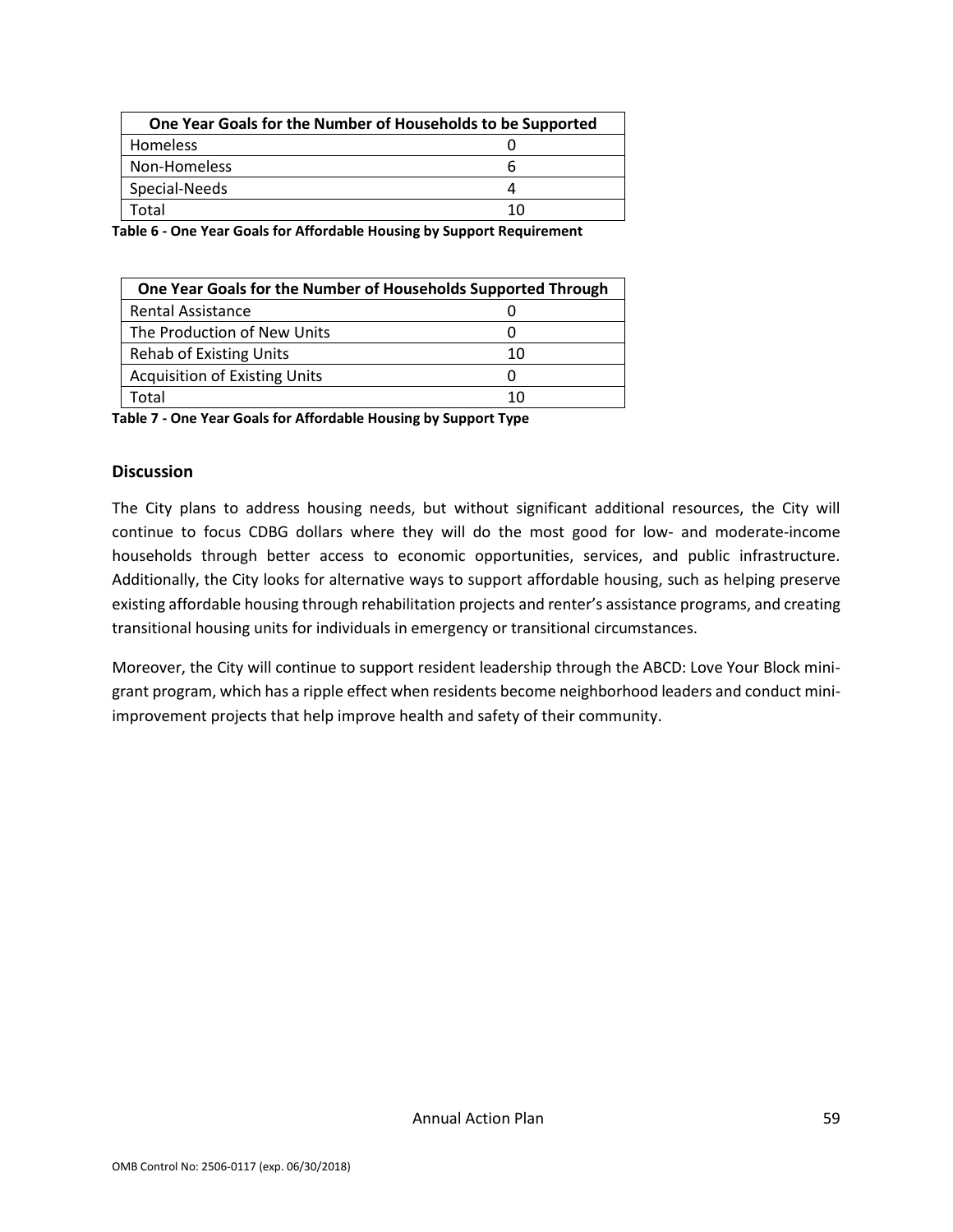# **AP-60 Public Housing** *–* **91.220(h)**

### **Introduction**

HACSJ continues to be the public housing agency serving the City of Lodi. HACSJ is independent of the City of Lodi, and the City retains no control over its funding or implementation of programs.

In addition to the programs that HACSJ provides in the City of Lodi, the City has secured approximately \$1,250,000 in HEAP funds from the San Joaquin CoC; a portion of CDBG funds will be used in addition to these funds to assist in land acquisition for a project site on which approximately five permanent supportive housing units for low-income individuals will be constructed. Once built, this project will be managed by San Joaquin Fair Housing Association.

### **Actions planned during the next year to address the needs to public housing**

Please refer to the HACSJ Public Housing Authority website [\(http://www.hacsj.org/~hacsj747/resources/agency-plans/](http://www.hacsj.org/~hacsj747/resources/agency-plans/) ) for information on how HACSJ plans to address public housing needs.

As for the HEAP grant-funded project, the project will provide supportive housing to homeless individuals and families, moving them from emergency shelters, the streets, or transitional housing programs. The project is expected to be completed in 2021.

## **Actions to encourage public housing residents to become more involved in management and participate in homeownership**

HACSJ encourages public housing residents to participate in policy, procedure, and program implementation and development through its Resident Advisory Board. HACSJ also distributes a newsletter to all residents, which contains relevant news, information on training and employment opportunities, and other community resources available to public housing residents. Public housing residents also participate in the development of HACSJ's five-year and annual plans. The Resident Services Division distributes a survey to prioritize resident needs and schedule short- and long-term improvements.

Additionally, individuals living in the permanent supportive housing that is being created with HEAP grant funds will have the opportunity to continue their progress toward stable and independent living. The project also assists those facing a housing crisis and those who are at risk of becoming homeless, such as people experiencing job loss or domestic violence.

## **If the PHA is designated as troubled, describe the manner in which financial assistance will be provided or other assistance**

HACSJ is designated as a "High Performer."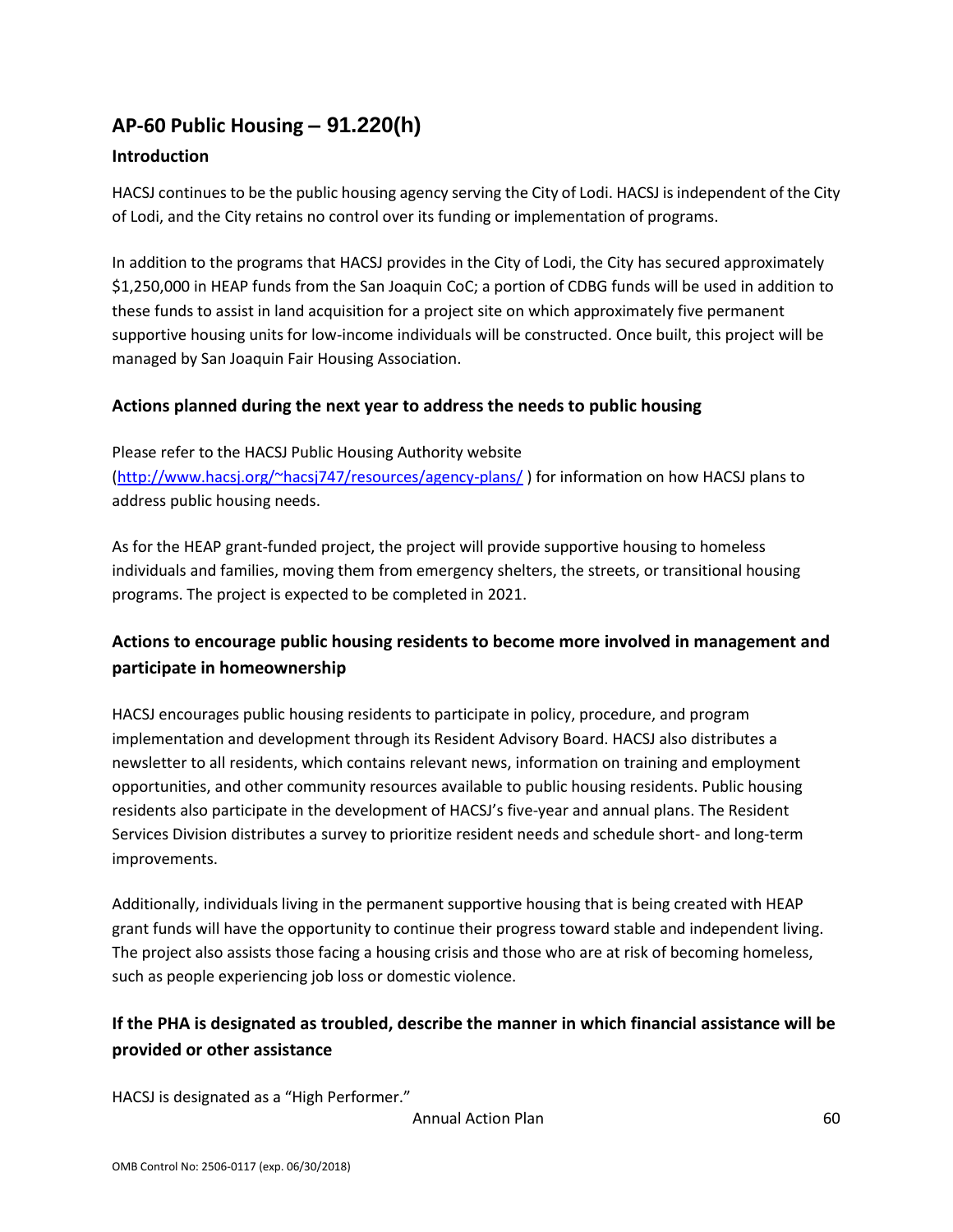#### **Discussion**

A wealth of information on HACSJ and its programs, housing resources, budgets, and financial planning and reporting is available a[t www.HACSJ.org.](http://www.hacsj.org/)

For more information on the Supportive Housing Project and the HEAP grant, please visit <https://www.hud.gov/hudprograms/supportive-housing> and [https://www.bcsh.ca.gov/hcfc/aid\\_program.html](https://www.bcsh.ca.gov/hcfc/aid_program.html)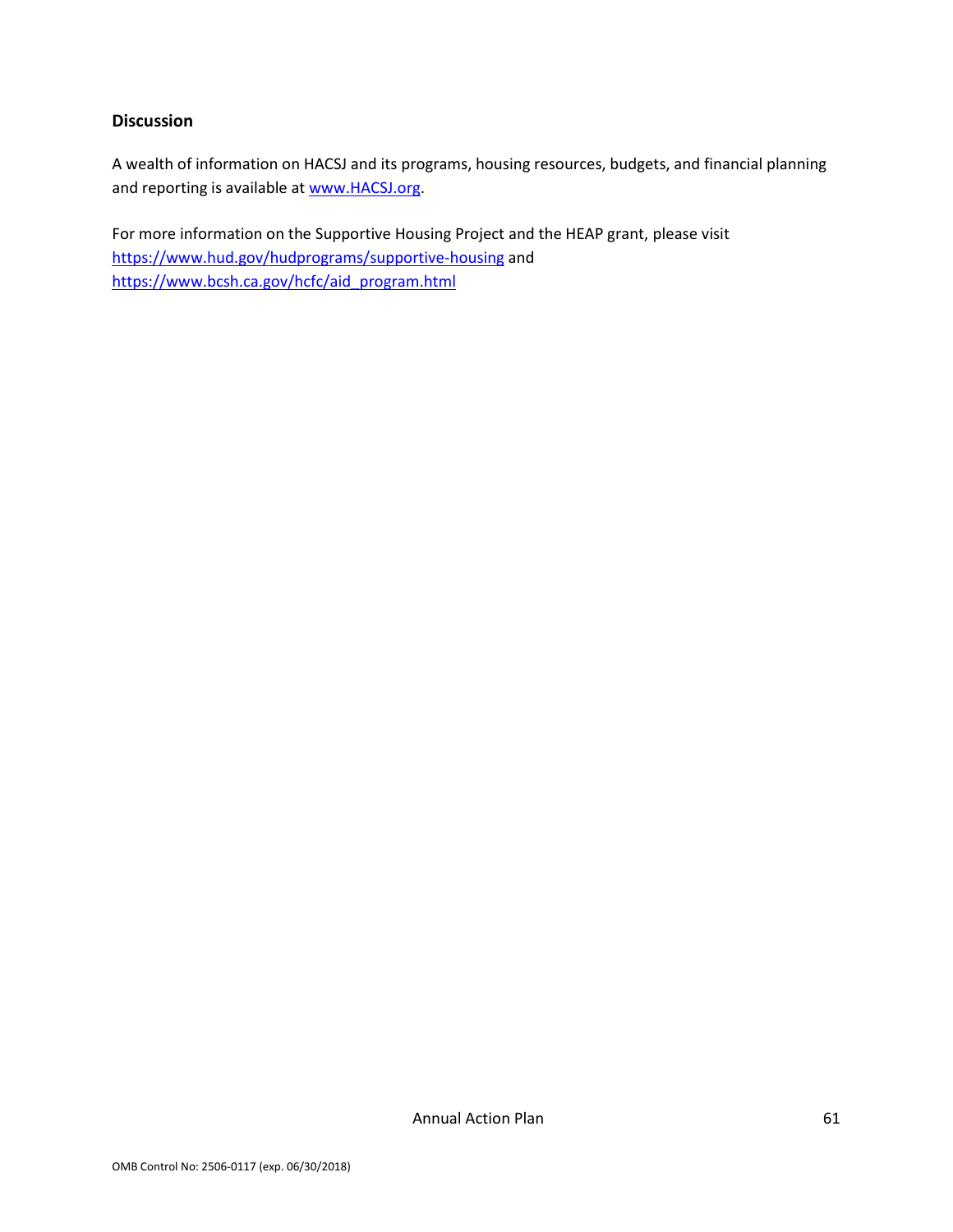# **AP-65 Homeless and Other Special Needs Activities – 91.220(i)**

### **Introduction**

According to the most recent Point-in-Time Count and survey of homeless persons performed by San Joaquin County in 2019, Lodi has approximately 139 unsheltered homeless persons, which makes up approximately 9 percent of the countywide total of 1,558 unsheltered individuals. In the 2017 Point-in-Time Count, it was reported that approximately 88 unsheltered homeless individuals resided in Lodi. Thus, it is clear that Lodi's unsheltered homeless population has increased and is in need of immediate attention.

Projects and programs that address the issue of homelessness in the City were identified as top priorities by the community during the outreach conducted for this Annual Action Plan, as well as for the 2019-23 Consolidated Plan. Specifically, outreach indicated that the biggest need for homeless individuals is in the areas of creating new transitional, supportive, and permanent housing units, supporting mental health service programs, and supporting programs that prevent people from becoming homeless.

# **Describe the jurisdictions one-year goals and actions for reducing and ending homelessness including reaching out to homeless persons (especially unsheltered persons) and assessing their individual needs**

In the 2020–21 program year, the City plans to support multiple projects and programs that work toward assisting homeless populations. Those projects include Second Harvest Food Bank's food program, Ready to Work's Employment and Support Effort program, Salvation Army's Facility Repairs, and SJFH's Fair Housing services. All of the community-based organization projects and programs in the 2020–21 program year are intended to reduce financial burdens placed on low-income individuals to help prevent various cost burdens that are faced by these populations.

Additionally, the City has begun researching other grant sources to help bring in more funds that would assist in addressing the needs of persons experiencing homelessness in the City.

- The City will remain involved in the County Emergency Food and Shelter Program Board, as well as the Lodi Committee on Homelessness, which is coordinated through the Lodi Community Foundation and includes key City staff as well as representatives from local faith-based and community-based organizations and the general public.
- The City created a Homeless Liaison Officer position in the Lodi Police Department. The Homeless Liaison Officer works directly with the local unsheltered homeless population to offer assistance, connect them with available services, and find placement in shelters and more permanent housing. In 2019, the liaison officer position assisted over 96 individuals with various services and resources.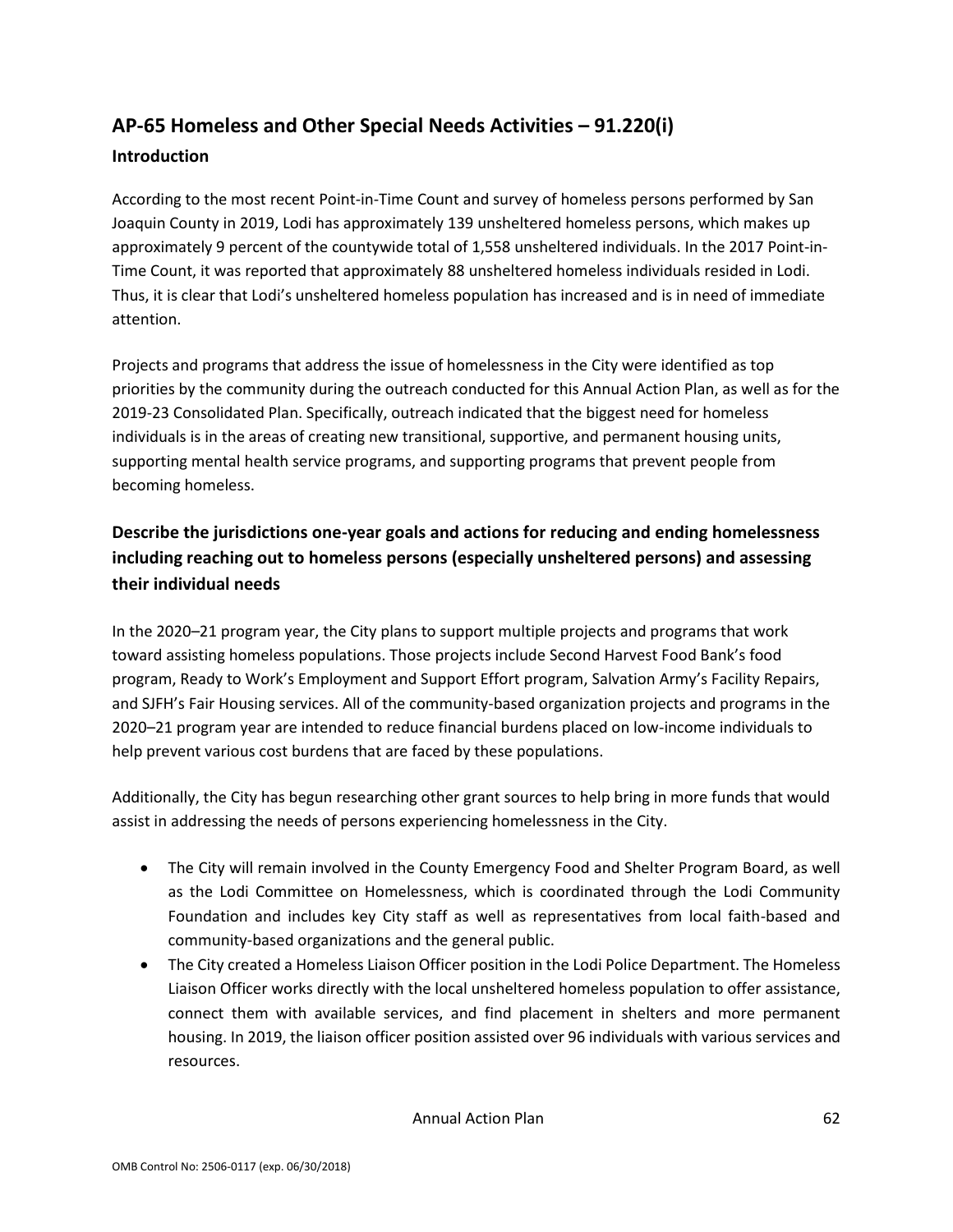- The City supported the Board of Supervisors in its creation of a lead position at the County level and the County now has a Program Administrator for homeless services. This position is intended to bring new homeless and affordable housing resources to the County, increase coordination among local jurisdictions, and help coordinate the Point-in-Time counts for the County.
- Through the Lodi Committee on Homelessness, the City continues to work with local service providers to help expand the reach and resources that they offer. This committee serves as a community resource for local stakeholders and community members to come together once a month with the primary purpose of discussing homeless characteristics and plan for future initiatives to combat homelessness.
- The City will work with local hotel/motel owners to create additional housing and space to accommodate supportive service delivery.

The City worked with the CoC in the planning, execution, and reporting of the 2019 countywide Point-in-Time Count. The information in this report helps shape the future development of County programs that are directed toward new and viable homeless social services and housing priorities.

The City values its relationships with homeless service providers and reaches out to those providers for input on needs surrounding homeless services and priorities, as well as community efforts to address homelessness. Many of the homeless service providers also attend City Council meetings to offer their feedback on the homeless population.

Additionally, the City is collaborating with local service providers and faith-based organizations to better coordinate the variety of activities and services that are targeted to the homeless community. This coordinated effort required some groups to relinquish or modify current programs to make Lodi's overall approach more effective. For example, several churches have organized their daily breakfast and lunch programs for the homeless so that they rotate and use the Salvation Army's facility instead of using various parks and sites.

### **Addressing the emergency shelter and transitional housing needs of homeless persons**

In the 2019–20 program year, the City provided CDBG funds to support the Salvation Army's Hope Harbor Shelter facility's program operations. The City also funded the Salvation Army's HVAC and Refrigerator Repair project in the 2019–20 program year; however, due to minor setbacks, this project will now be completed during the 2020–21 program year. This project will focus on repairing the Hope Harbor Shelter's HVAC systems to allow for a more suitable environment for beneficiaries and replacing the shelter's refrigerator, which supplies large quantities of food to those in need of emergency food services.

As of December 2019, the Homeless Liaison Officer position, created to serve as a coordinator between homeless populations and the social services, has helped 96 homeless persons reconnect with family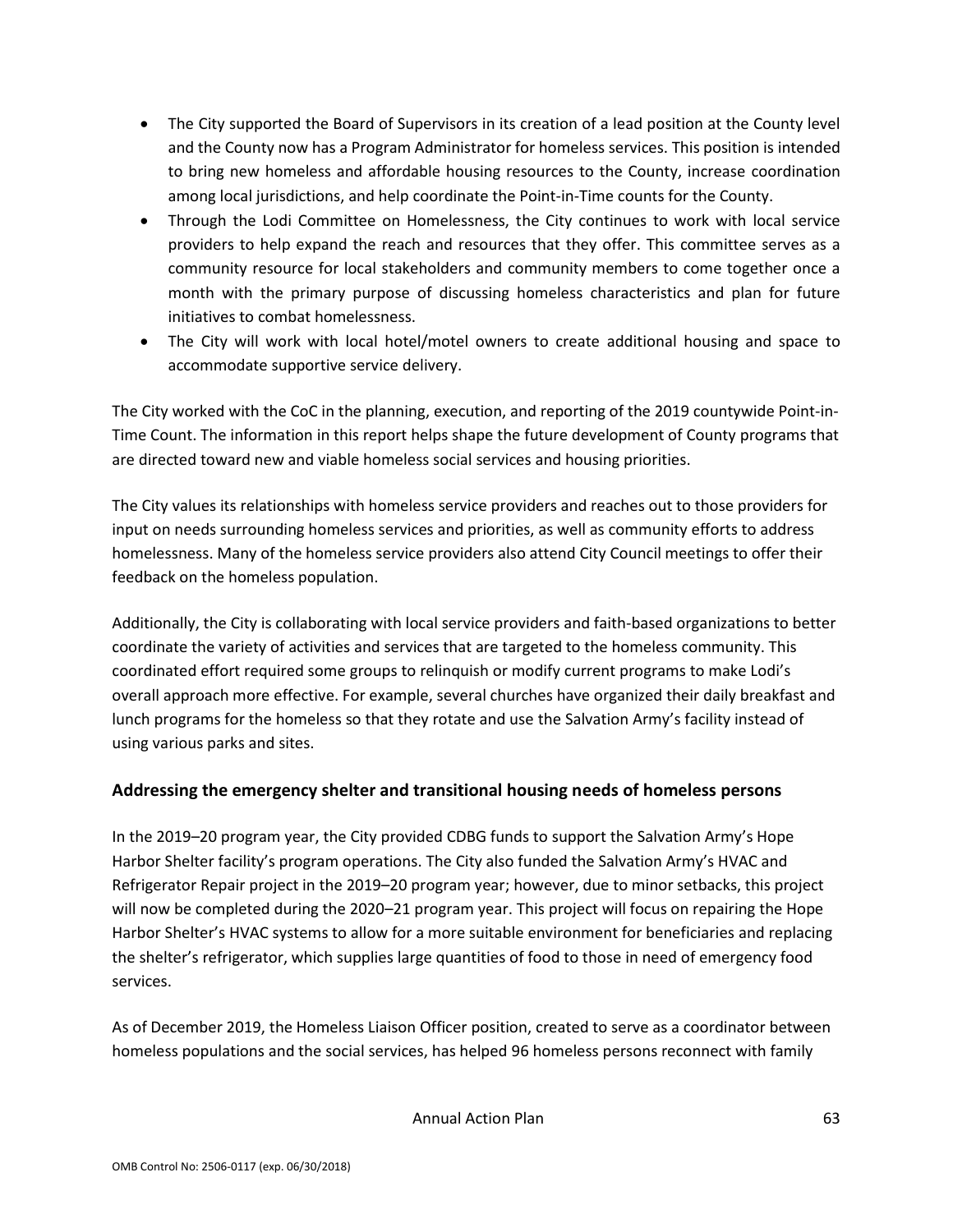and friends, obtain shelter and health services, and align with housing programs that set them up for future permanent housing.

**Helping homeless persons (especially chronically homeless individuals and families, families with children, veterans and their families, and unaccompanied youth) make the transition to permanent housing and independent living, including shortening the period of time that individuals and families experience homelessness, facilitating access for homeless individuals and families to affordable housing units, and preventing individuals and families who were recently homeless from becoming homeless again**

The City will use a number of strategies to assist chronically homeless. The following actions are planned:

- As mentioned in the previous section, HEAP grants have been obtained by the City to begin a project focused on supplying permanent supportive housing to chronically sheltered and unsheltered individuals. This project, the construction of tiny homes for homeless individuals who qualify, will provide a supportive environment to end the cycle of chronic homelessness and need for transitional housing. The City will be researching additional funding sources to cover the total costs of the projects and to look for funding opportunities to replicate the project in other locations.
- The City supports the Salvation Army in its provision of services. With the use of CDBG funds, the Salvation Army Hope Harbor Shelter will be able to fix its eight air conditioning units, replace its refrigerator, and fund administrative purposes to allow for a smooth operation of the shelter.
- The City and the Committee on Homelessness support Ready to Work in providing its services to individuals who may be chronically homeless because they are unable to receive general assistance (welfare) due to a record of criminal conduct. This program provides employment and an income when these individuals would otherwise not qualify for assistance or pass a background check for a job.
- The City will continue to support Second Harvest Food Bank, which provides food to many local Lodi service providers that then pass this food along to individuals and families who are homeless or at risk of homelessness. Healthy food contributes to better health and can reduce financial stress due to medical costs, which can be a factor in homelessness.
- Similarly, the City supports the LOEL Center and Salvation Army, which provide food to extremely low- and very low-income residents across the City. Food provision can help some residents save funds to use on other necessities such as health and housing.
- The City will continue to support the CoC's efforts to push for unified policies and strategies to address homelessness in San Joaquin County. Recent actions undertaken by the CoC have revolved around the allocation of funding sources for the following: (1) Permanent supportive housing, such as rental assistance or funds for construction of new units; (2) Rapid rehousing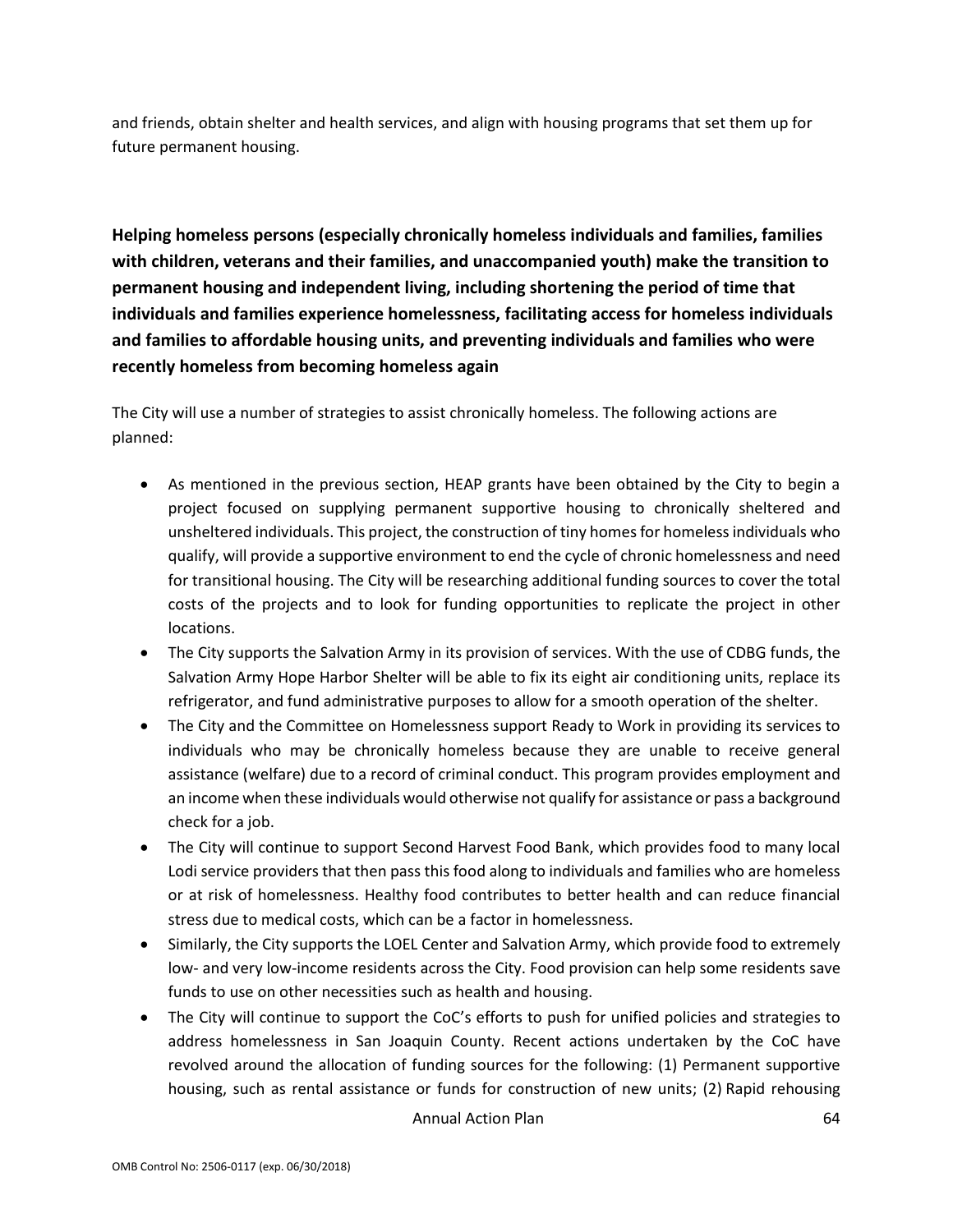rental assistance for families with children; (3) Low-barrier shelters that accept individuals regardless of sobriety, age, gender, etc.; (4) Homelessness prevention such as rental and utility assistance to supply financial support for other needed activities; (5) and the propagation of outreach and the provision of resources. Additionally, the CoC continues to promote strategies and policies that local jurisdictions will adopt as part of a unified local effort to address homelessness.

- The City is working with the Committee on Homelessness on a newly established construction trades training program that would serve a portion of Lodi's homeless population—those with a desire to obtain the skills necessary to seek gainful employment.
- The City, Police Department, and Committee on Homelessness created the Homeless Liaison Officer position based on research that one-on-one assistance to homeless individuals where they live would be helpful to getting them the resources they need. This position was created in 2017; since that time, several volunteer police officers have joined efforts to assist the liaison officer with his outreach and duties.
- Cranes Landing (previously Tienda Drive Senior Housing), an 80-unit affordable senior housing project, was completed in the summer of 2017. It provides permanent housing to homeless seniors and seniors at risk of homelessness.

**Helping low-income individuals and families avoid becoming homeless, especially extremely low-income individuals and families and those who are: being discharged from publicly funded institutions and systems of care (such as health care facilities, mental health facilities, foster care and other youth facilities, and corrections programs and institutions); or, receiving assistance from public or private agencies that address housing, health, social services, employment, education, or youth needs.**

The City supports the Community Partnership for Families of San Joaquin youth programs, which promote the mental, emotional, social, and educational well-being of Lodi's youth. In turn, these programs help young people make positive choices about their future, including efforts at school and with career opportunities. Some of the program's participants come from families that have experienced multigenerational poverty, and this program contributes to ending that cycle by introducing resources that create more opportunity for the participant.

The City is supporting the Ready to Work program, which employs, houses, trains, and provides additional case management support to homeless and parolees so that they can have an income for themselves and their families, develop job skills, learn how to adequately apply for and obtain a job, transition back into society, and attempt independence from the system.

The City's LodiGRIP program assists youth who are at risk of or are associated with local gangs. Every other month, LodiGRIP's youth attend an event at a nearby correctional facility where current inmate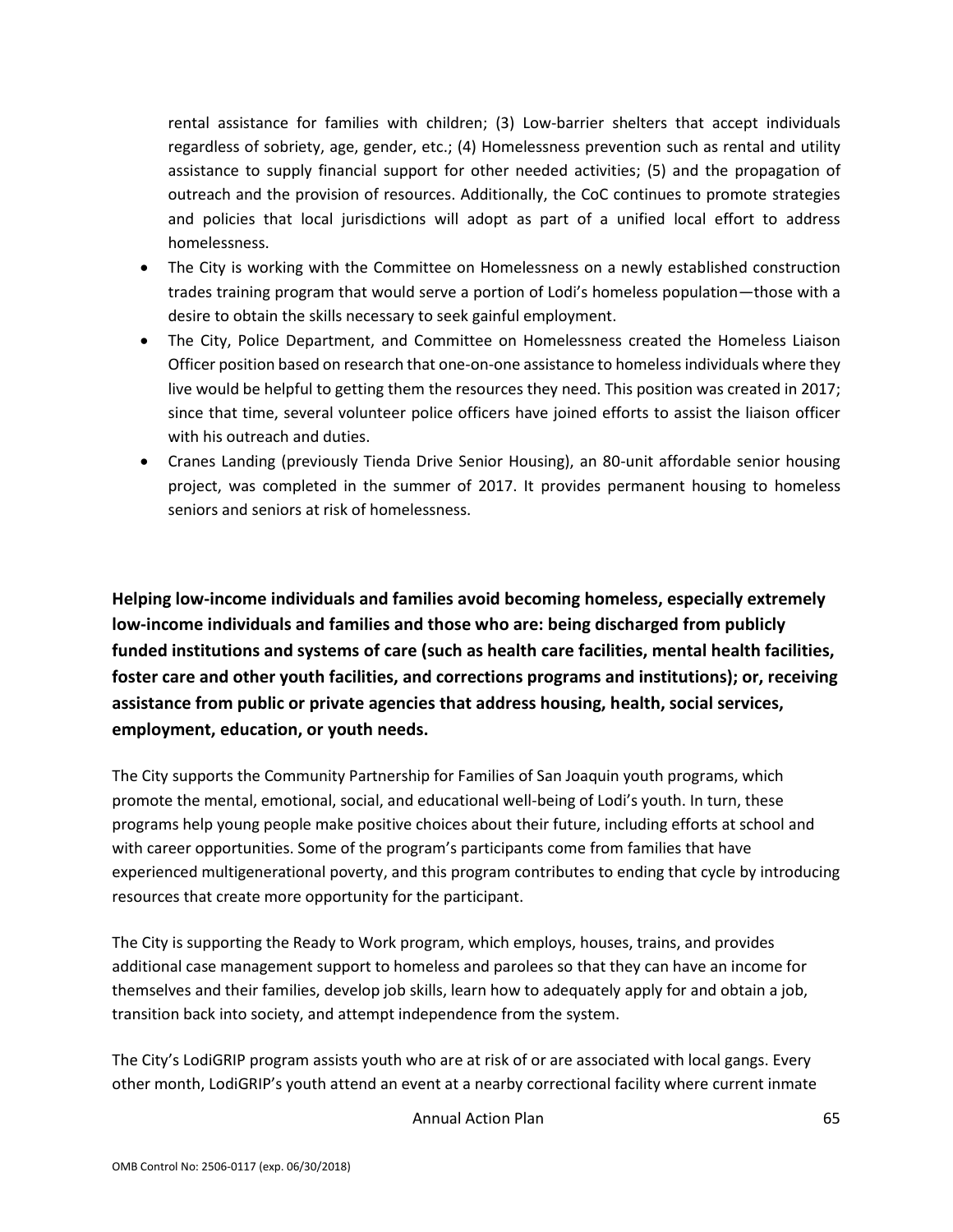mentors tell the youth about their own experiences with gangs and warn the youths about the negative consequences of gang activity. Many participants in this program have chosen either not to enter gangs or to separate themselves from gang involvement as a result of this program. The inmates benefit from the program as well by feeling like they have made a difference for the participants and are able to contribute to the community in a positive way.

The City supports Second Harvest Food Bank, which gives food to families teetering on the edge of homelessness. Additionally, some of Lodi's seniors are on limited incomes and face medical care expenses. To assist these residents in avoiding becoming homeless from cost burdens associated with aging, the City provides CDBG funding to the LOEL Center to support the center's Meals on Wheels Program. The program delivers hot and cold meals that are also tailored to the particular nutritional and dietary needs of elderly residents. Meals are delivered directly to seniors, who are also screened for various other needs.

The City's Committee on Homelessness is collaborating with partner organizations to establish a construction trades training program that would be targeted to assist the homeless, at-risk youth, the unemployed, those working in low-paying jobs, and any person seeking to obtain the skills necessary to seek gainful employment.

Lastly, foster care programs in San Joaquin County are overseen by the Human Services Agency. In California, state law requires public foster care programs to provide an independent living program and formulate transition plans for all youth preparing for emancipation. The City will continue to work with the Human Services Agency and the CoC members to assist youth exiting the foster care system.

#### **Discussion**

The City does not administer the Housing Opportunities for Persons with AIDS (HOPWA) Program, but there is coordination and contact with the San Joaquin AIDS Foundation and the CoC; these entities administer those funds for the County in coordination with one another.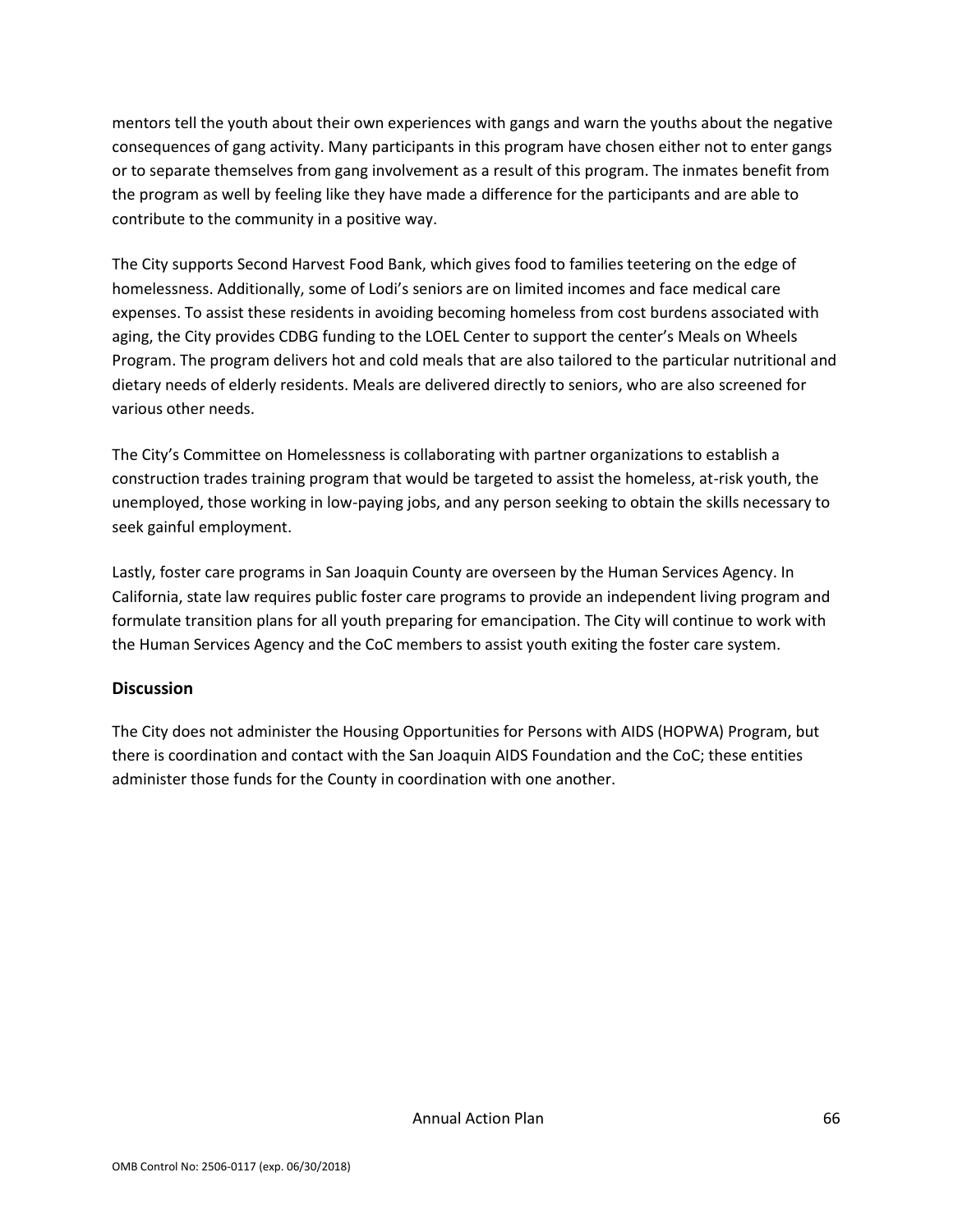# **AP-75 Barriers to affordable housing – 91.220(j)**

#### **Introduction:**

Lodi's updated Housing Element (2015–23) and its Analysis of Impediments to Fair Housing both thoroughly explore barriers to affordable housing, which are further discussed below.

# **Actions it planned to remove or ameliorate the negative effects of public policies that serve as barriers to affordable housing such as land use controls, tax policies affecting land, zoning ordinances, building codes, fees and charges, growth limitations, and policies affecting the return on residential investment.**

Every city has its own policies to promote a desirable community. Often, as part of these, additional review committees or reviews or special codes are applied to areas and projects of certain sizes to ensure quality. The City of Lodi's review process is dependent on the entitlement being requested. A typical housing development can require tentative and final map approval, environmental review, Planning Commission (public hearings), and possibly City Council review. This process can often take between six and twelve months. If they are single family or multifamily developments, they can be required to go through a Site Plan and Architecture Approval Committee process before approval. It can be less strict for single-site, smaller developments of multifamily or single-family development, which may only require building permits and planning check for consistency.

The City's 2015–23 Housing Element analyzes barriers to affordable housing. Relevant summaries are below; please see the Housing Element for a full analysis.

#### *General Plan Designations and Permitted Densities*

The Land Use Element was updated as part of the comprehensive General Plan update in 2010. The element sets forth the City's development policies. Medium- and high-density residential and mixed-use designations all allow multifamily housing by right. The range of districts that permit residential development and the densities they offer (2–35 units per acre) allow for a variety of housing types and therefore do not serve as a constraint to housing development.

#### *Smart Growth and Transit-Oriented Development*

Both the General Plan, adopted in April 2010, and the Transit-Oriented Design Guidelines for Downtown prioritize locations for high-density development.

### *Zoning Standards and Permitted Housing Types*

The existing Development Code regulates the type, location, density, and scale of residential development and exists to protect and promote the health, safety, and general welfare of residents. The development standards in the City's Development Code are consistent with other cities of Lodi's size and character, and present no barriers.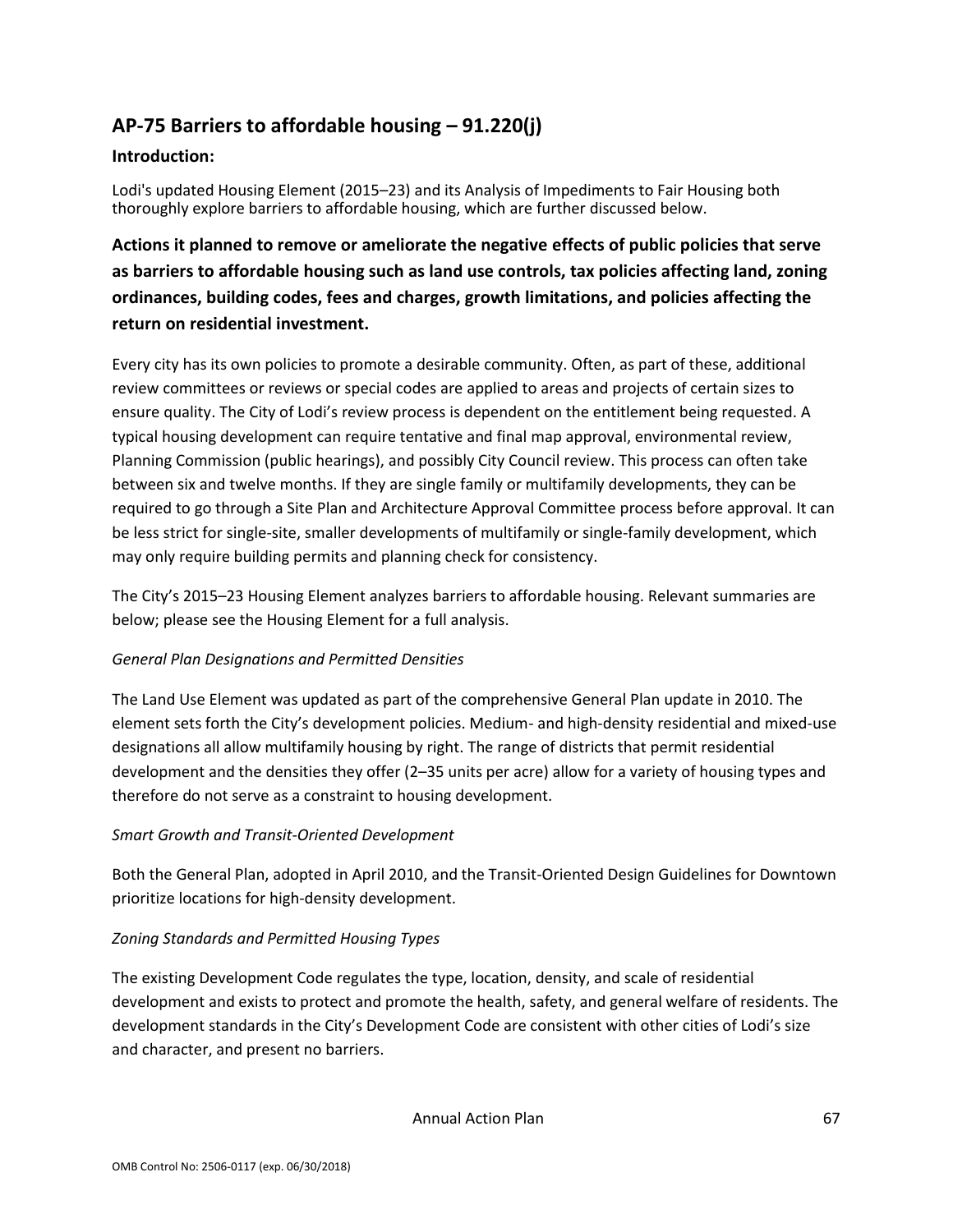#### *Development Standards*

The City's development standards do not impose a constraint to achieving maximum residential densities and are reasonably related to neighborhood quality goals and protecting the health and safety of residents. Development standards include yards and setbacks, building coverage, lot size and lot area per dwelling unit, building height, parking standards, and design guidelines.

#### *Growth Management Allocation*

Overall, the Growth Management Allocation Ordinance does not present a substantial constraint to development during the 2015–23 planning period. There are more than enough available allocations to meet housing demand.

The City's 2016 Analysis of Impediments to Fair Housing Choice discusses barriers to access adequate and affordable housing. Relevant summaries are below; please see the Analysis of Impediments for a full analysis.

- 1. Impediment: Lack of sufficient subsidized and unsubsidized affordable housing supply, particularly for low-income special needs households and persons with disabilities.
- 2. Impediment: Lack of affordable units suitable for large families, resulting in a concentration of Hispanic households in adjoining low-income census tracts, and disproportionately impacting Hispanic households and households with large families.
- 3. Impediment: Lack of available rental housing subsidy for lower-income households.
- 4. Impediment: Lack of new or recently built multifamily units, resulting in insufficient suitable housing stock for large families, single-parent households with additional need for housing support, and persons with disabilities with accessibility needs, and disproportionately impacting Hispanic family households, single-parent families, and persons with disabilities.
- 5. Impediment: Different origination and denial rates based on neighborhood.
- 6. Impediment: Lack of knowledge about the requirements of mortgage lenders and the mortgage lending/home purchase process, particularly among lower-income and minority households.
- 7. Impediment: Lack of information on the nature and basis of housing discrimination and the resources available to seek assistance.
- 8. Impediment: Concentration of lower-income households and minority households in less desirable neighborhoods.
- 9. Impediment: Growth Management Allocation Ordinance.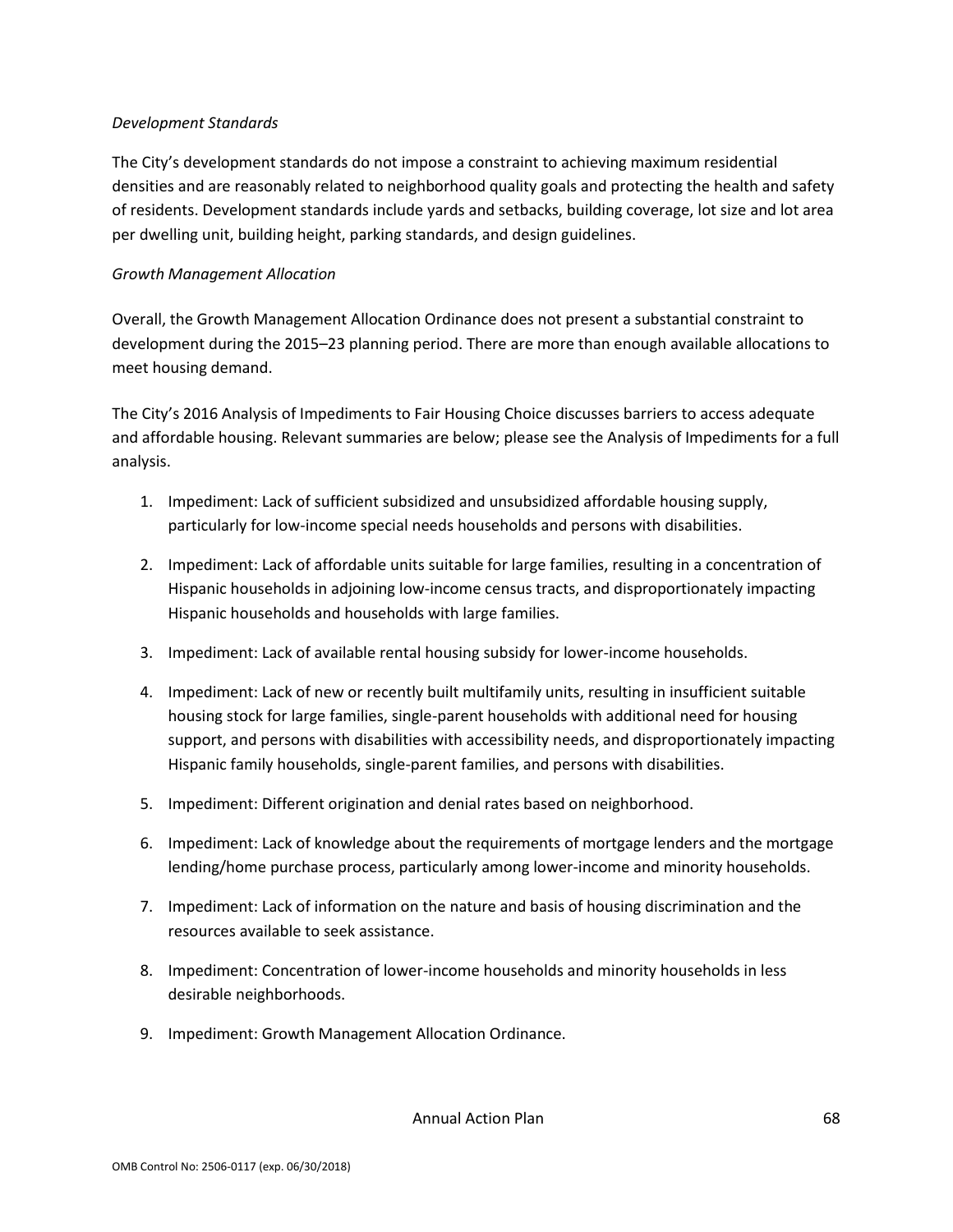### **Discussion:**

As outlined in the City's updated Housing Element (2015–23), the City intends to implement the following programs to promote adequate housing in Lodi:

- Provide a range of housing types and densities for all economic segments of the community while emphasizing high quality development, homeownership opportunities, and the efficient use of land.
- Encourage the maintenance, improvement, and rehabilitation of existing housing stock and residential neighborhoods, particularly in the Eastside area.
- Ensure the provision of adequate public facilities and services to support existing and future residential development.
- Promote equal opportunity to secure safe, sanitary, and affordable housing for all members of the community regardless of race, sex, or other discriminatory factors.
- Encourage residential energy efficiency and reduce residential energy use.

The following actions to address barriers are included in the Analysis of Impediments:

- 1.1 Action: The City of Lodi will continue to pursue available and appropriate state and federal funding sources to support efforts to construct housing meeting the needs of lower-income households. Timeline: ongoing
- 1.2 Action: The City of Lodi will continue to offer regulatory relief and incentives, such as expediting the development review process and reducing development impact fees for the development of affordable housing. Timeline: ongoing
- 1.3 Action: The City of Lodi will continue to ensure the availability of adequate sites for the development of affordable housing. Timeline: ongoing
- 1.4 Action: The City of Lodi will continue to allow by right secondary residential units and residential group homes with less than six occupants in residentially zoned areas. Timeline: ongoing
- 1.5 Action: The City will review each development application and assess the feasibility to partner with nonprofit developers to preserve and increase total rental housing units. Timeline: as development applications are received
- 1.6 Action: The City will partner with the Housing Authority to ensure that special needs populations, including single-parent female-headed households with children, persons with disabilities, large families, and seniors, have access to affordable housing options wherever and whenever available. Timeline: ongoing
- 1.7 Action: The City will track progress made in providing additional access to affordable housing by both the Housing Authority and through any new or rehabilitated affordable housing projects to ensure that special needs populations have the opportunity for improved housing choice. Timeline: annually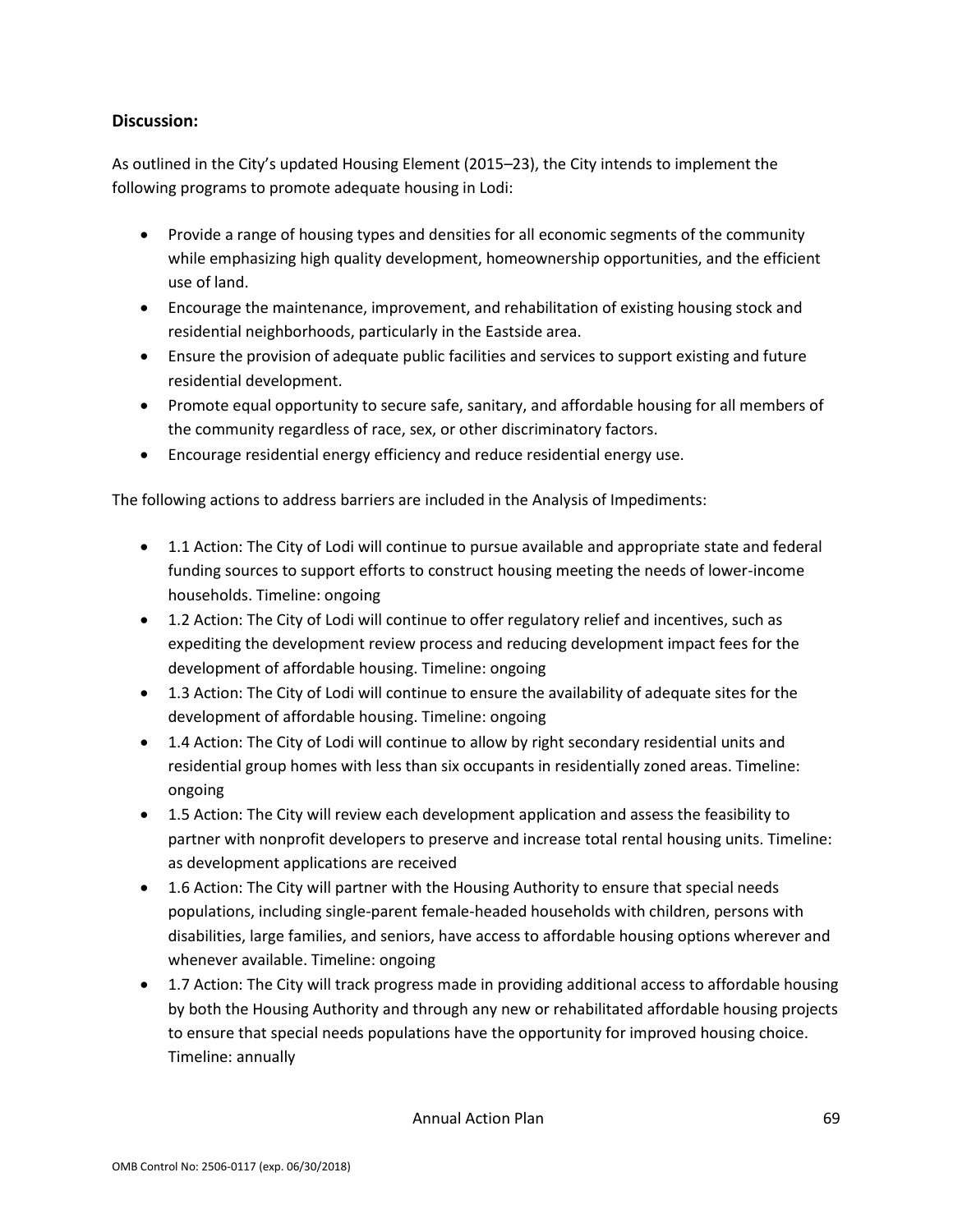- 1.8 Action: The City will continue to work with landlords and property managers to improve conditions of existing affordable (subsidized and unsubsidized) housing stock through enforcement of the Building Code and the Health and Safety Code, and through timely response to complaints of poor housing quality or significant deferred maintenance. Timeline: ongoing
- 1.9 Action: The City will study the feasibility of a residential rehabilitation and improvement grant program for low-income, which will allow low-income homeowners with disabilities and landlords to make accessibility improvement to their homes. Timeline: Study program feasibility within one year of adoption. If financial resources are available, develop grant program within three years of adoption.
- 2.1 Action: The City will review all submittals for new affordable housing projects, both multifamily and affordable for-sale projects, to identify whether the projects are proposed for neighborhoods that have a high concentration of Hispanic population, and will suggest alternative sites for any affordable projects located in those areas. Timeline: as development applications are received
- 2.2 Action: The City will encourage developers, nonprofits, and the Housing Authority to pursue new and rehabilitated affordable housing options, including housing for large families in nonminority concentrated areas. This encouragement may include predevelopment financial assistance, streamlined development processes, property acquisition assistance, or other regulatory relief. Timeline: ongoing
- 2.3 Action: The City will require that any affordable housing options located in non-minority concentrated areas of the city be marketed to Hispanic households as well as to other special needs households. This marketing will include materials printed in both Spanish and English, public outreach efforts targeted at both Spanish and English speakers including targeted outreach in minority concentrated neighborhoods, and an evaluation of rental practices to ensure that no discriminatory marketing or application processes are inhibiting qualifying Hispanic households from alternative housing options. Timeline: ongoing
- 3.1 Action: The City will continue to support the San Joaquin County Housing Authority in its administration of the Housing Choice Voucher rental assistance program, which will include distribution of program information at the Community Development public counter, distribution of program information to rental property owners as part of the City's code enforcement activities, annual meetings with representatives of the Housing Authority to discuss actions the City can take to encourage greater participation in the Voucher Program by rental property owners, and creation and maintenance of a link to the Housing Authority's website on the City's website. Timeline: ongoing
- 3.2 Action: The City will look into other ways to support the Housing Authority in preserving and maintaining affordable units, including potentially providing some funding to help the Housing Authority maintain and add subsidized units in Lodi. For instance, such maintenance could include weatherproofing or providing health and safety upgrades to units owned and subsidized by the Housing Authority. Timeline: currently under way and to be continued annually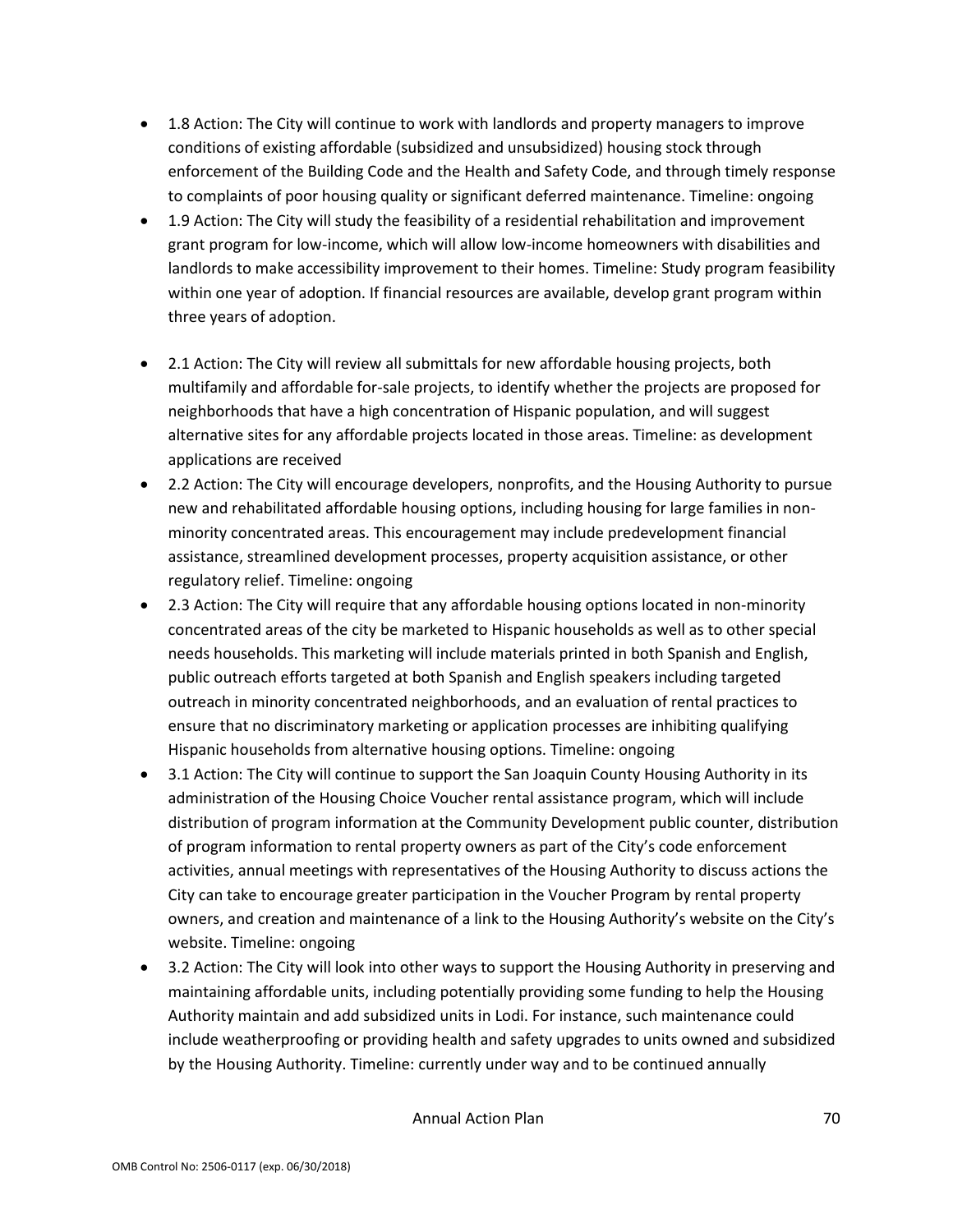- 3.3 Action: The City will evaluate the possibility for pursuing HOME Housing Partnerships funding or other state and federal funding, either individually or in partnership with the Housing Authority, to increase the availability and quality of affordable housing units. Timeline: Annually
- 3.4 Action: The City will consider partnering with nonprofit developers, where possible, to pursue grants and other housing subsidies to construct new or rehabilitate existing units that will be made affordable to low- and moderate-income households. Timeline: ongoing
- 3.5 Action: The City will consider programs, incentives, and enforcement options in addressing privately owned substandard rental housing units to encourage reinvestment in the existing rental housing stock so that more existing units may meet HUD's standards and be eligible for Housing Choice Vouchers. Timeline: annually
- 4.1 Action: The City will review the available underutilized and vacant land inventory and consider the viability of rezoning underutilized and vacant properties to make them eligible for multifamily development projects. Timeline: ongoing
- 4.2 Action: The City will consider programs, incentives, and partnering with for-profit and nonprofit developers to facilitate the planning and predevelopment of new market-rate and affordable multifamily housing wherever possible, including underutilized and vacant infill sites. Timeline: ongoing
- 5.1 Action: The City of Lodi will periodically monitor Home Mortgage Disclosure Act (HMDA) data and report significant trends in mortgage lending by race, ethnicity, and neighborhood. Timeline: Monitor HMDA on an annual basis and report significant trends to the Planning Commission and City Council.
- 5.2 Action: The City of Lodi will track fair housing complaints and cases lodged in the city to ensure that lenders are not violating fair housing law with discriminatory lending practices. Timeline: ongoing
- 5.3 Action: The City of Lodi will support home purchase programs targeted to low/mod households, such as down payment assistance and homeownership mortgage counseling, as long as funding is available. The City may elect to pursue additional funding for down-payment assistance at a future time if funding becomes available. Timeline: beginning July 2016 and reviewed annually
- 6.1 Action: The City will offer and support pre-purchase counseling and homebuyer education programs. Timeline: ongoing
- 6.2 Action: The City will offer fair housing information to residents, free of charge, to help ensure that both homebuyers and sellers are aware of fair housing law and antidiscrimination requirements. Timeline: ongoing
- 6.3 Action: The City will study the potential benefit to offer and to support home purchase programs targeted to lower-income (low and very low), large family, and minority households. Timeline: Study program feasibility within one-year of adoption. If financial resources are available develop home purchase program within three years of adoption.
- 7.1 Action: The City of Lodi will monitor the incidence of housing discrimination complaints and report trends annually in conjunction with the CAPER. Timeline: Monitoring will be ongoing with annual reports in conjunction with the CAPER.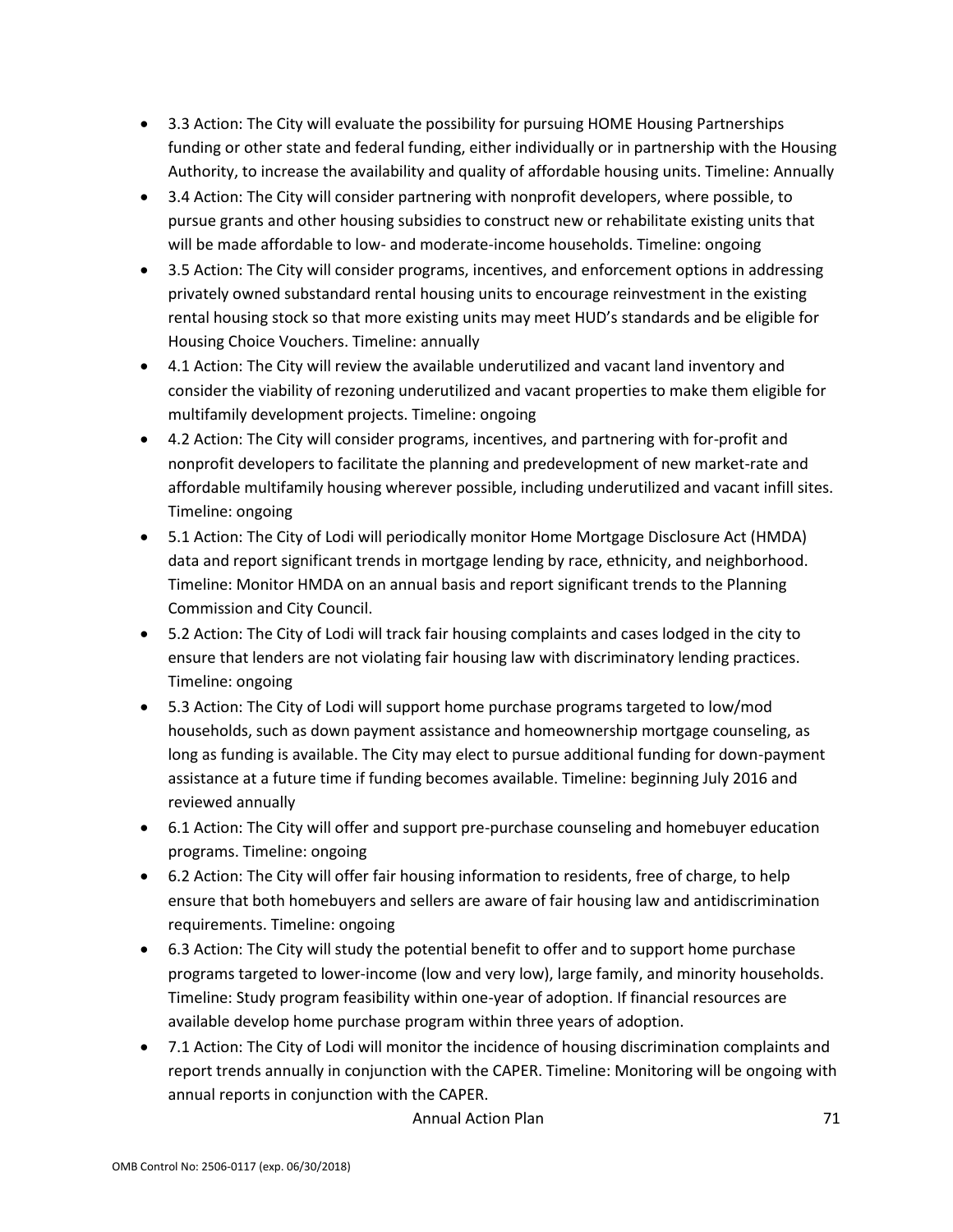- 7.2 Action: The City of Lodi will include a review of prior year performance regarding affirmatively furthering fair housing in the annual planning for the use of CDBG funds. The City will identify funding support that addresses the removal of impediments or advancing specific fair housing goals. Timeline: annually
- 7.3 Action: The City will work with local agencies to improve the collection and reporting of information on discrimination, particularly based on religion, race and ethnicity, age, gender, marital status, presence/absence of children, and household size. These agencies include the apartment associations as well as the San Joaquin Fair Housing Association and other nonprofit groups that regularly come in contact with groups at risk of housing discrimination. Timeline: ongoing
- 7.4 Action: The City will conduct fair housing testing at least once every two years to identify the presence of discrimination. Testing will include at least five properties each time. In a five-year period, at least two types of discrimination (e.g., race, disability) will be tested. The City will consider partnering with neighboring jurisdictions to conduct regional testing and will submit a joint Request for Proposals to agencies that have the capacity and experience to complete testing. If a joint effort is infeasible, the City will consider other ways to ensure that discrimination testing is occurring, either by contracting individually or by participating in capacity building with the San Joaquin Fair Housing Association to ensure that there are no discriminatory marketing practices in the city. Timeline: Conduct fair housing testing at least once every two years following adoption.
- 7.5 Action: The City will continue to work with the San Joaquin Fair Housing Association to improve outreach to residents at risk of discrimination, including marketing, educational efforts, and partnerships with other agencies (schools, utilities, etc.) in the dispersal of fair housing informational materials. Timeline: ongoing
- 8.1 Action: The City encourages a mixture of household incomes in new developments. As part of the Annual Action Plan, the City will track changes in geographic concentrations for lowerincome and minority households. Timeline: annually
- 9.1 Action: The City will update the Growth Management Allocation Ordinance to exempt housing units affordable to very low- or low-income households with long-term affordability restrictions from the allocation. Timeline: Revise Growth Management Allocation Ordinance within a year of adoption of the Draft Housing Element.
- Additional Action: The City will use mailings to educate people about fair housing and work with the Housing Authority to encourage a diverse applicant pool and good marketing in preparation for when units/vouchers are available.
- Additional Action: The City will publish online the availability of housing services and programs in the city. Once a year, the City will publish information in Spanish to inform all persons with limited English language proficiency about the availability of housing services and programs in the city. The City also has bilingual staff available daily during business hours to assist. Timeline: Updates to online and bilingual information will be conduction once a year. Bilingual staff available daily during business hours on an ongoing basis.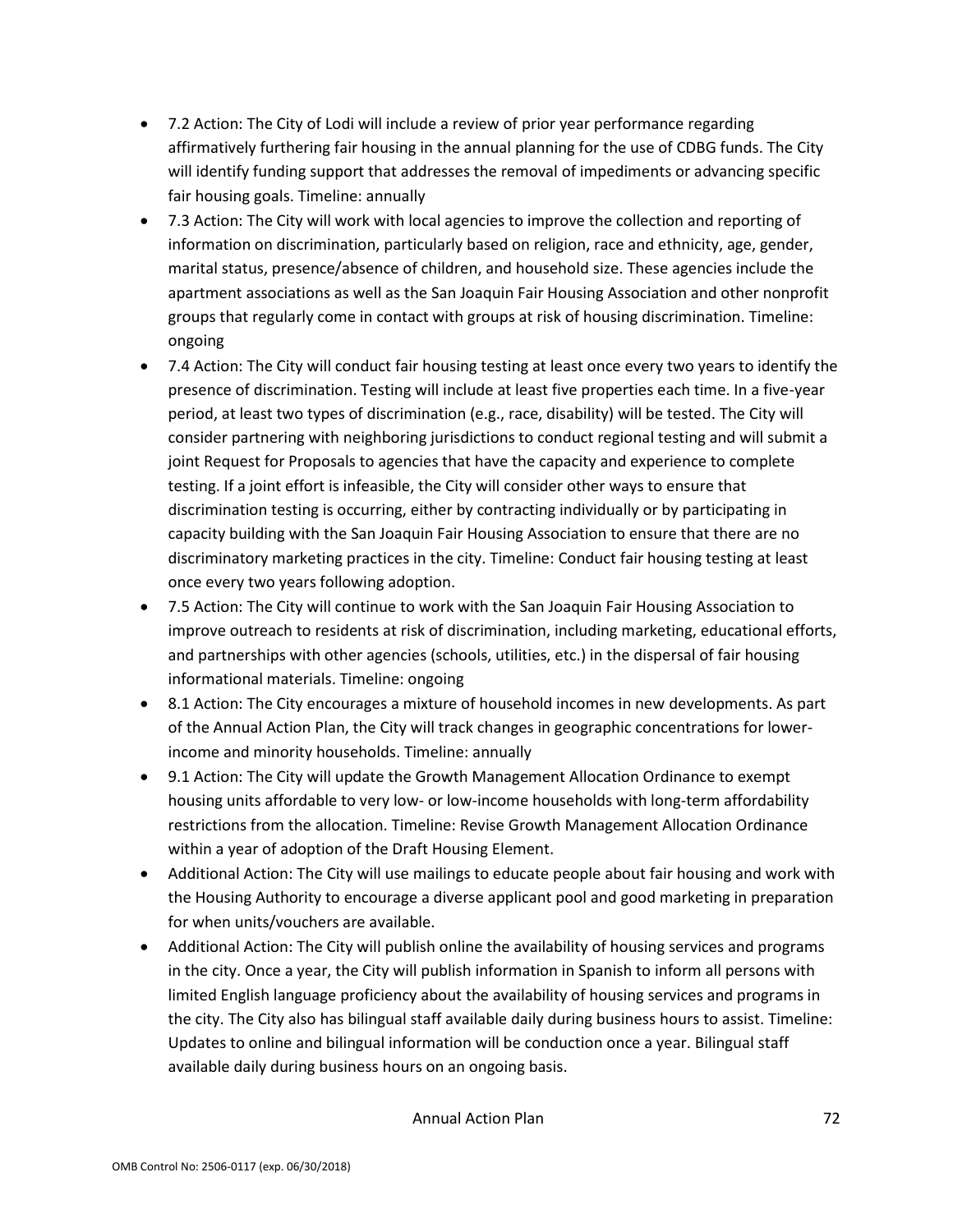The City is currently working on its annual performance review for its Housing Element. A new report will be completed in 2020.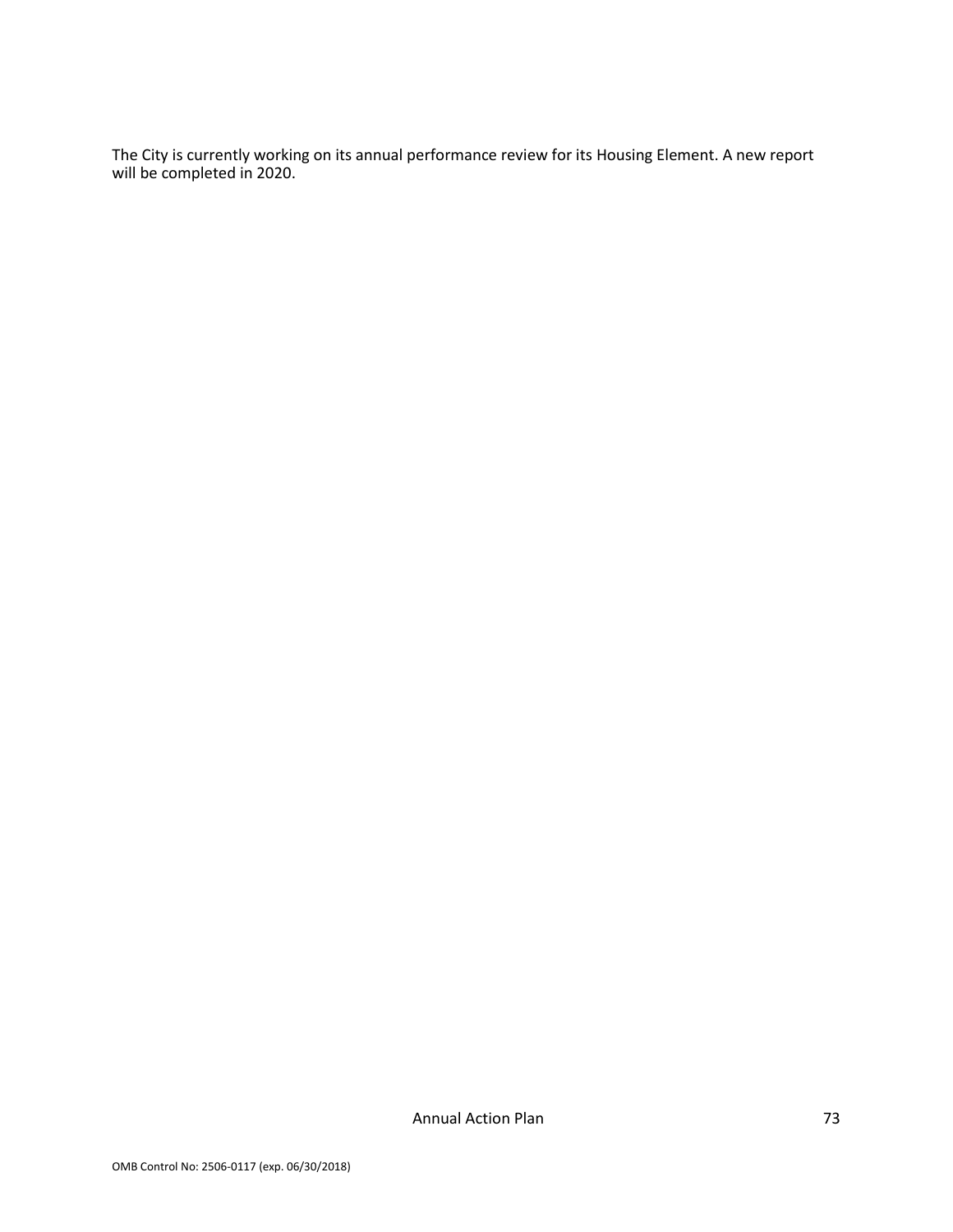# **AP-85 Other Actions – 91.220(k)**

# **Introduction:**

While there are several constraints to meeting the needs of low-income residents, the primary obstacle is a lack of funding to fully address all needs. Another obstacle to meeting underserved needs is that many available services are not immediately accessible, but rather located in Stockton, 15 miles away. The City of Lodi works closely with the regional transit agencies to improve access, and there are several daily public transportation linkages between Lodi and downtown Stockton. The City has also encouraged nonprofit agencies to operate satellite offices in Lodi. For example, Community Partnership for Families of San Joaquin, a CDBG award recipient and family resources nonprofit, recently opened a Lodi branch.

# **Actions planned to address obstacles to meeting underserved needs**

In 2020–21, the City will support the following programs to address underserved needs:

- San Joaquin Fair Housing's housing counseling services, outreach, and seminars.
- Second Harvest Food Bank's services to needy seniors, youth, and families.
- Community Partnership for Families, which serves predominantly Hispanic youth at risk of gang influence and activities, and their families.
- California Human Development's Immigration Expansion program.
- LOEL Center's Meals on Wheels Programs for seniors.
- Ready to Work's Lodi Employment and Support Effort.
- Salvation Army's Facility repairs.

## **Actions planned to foster and maintain affordable housing**

The City is offering one program to foster and maintain affordable housing for the 2020–21 program year: the allocation of CDBG funds to assist in repairs and administration of the Salvation Army Hope Harbor Shelter and Lodi Corp facilities. The Salvation Army project was scheduled to be completed in the 2019–20 program year; however, due to changes in staff capacity, the project will be completed in the 2020–21 program year.

Along with the project mentioned above, the City will continue to fund San Joaquin Fair Housing's tenant/landlord law hotline, housing complaint investigations, tenant surveys, and fair housing outreach and education through public forums.

## **Actions planned to reduce lead-based paint hazards**

The City will offer the following programs to reduce lead-based paint hazards:

Annual Action Plan 74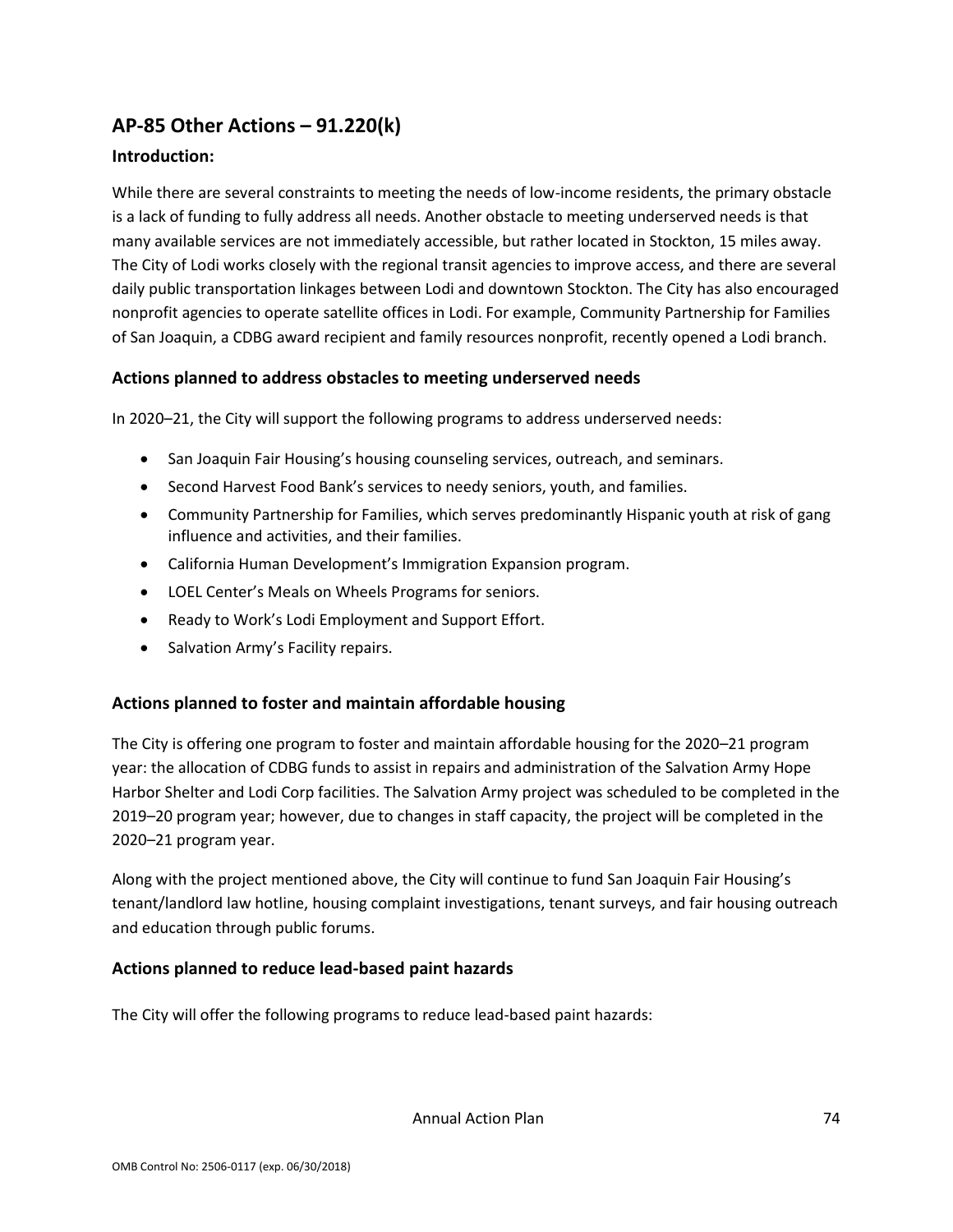- The City will continue to provide lead-based paint testing as a component of its housing repair and rehabilitation programs when required by HUD regulations. Given the age and condition of Lodi's housing stock, lead-based paint testing is needed in a significant number of homes.
- Lodi has lead-based paint hazards flyers and information at City Hall for those seeking more information or for those who might be affected.

# **Actions planned to reduce the number of poverty-level families**

Several of the City of Lodi's goals align with the goal of reducing poverty, including creating new affordable housing, expanding housing and services for the homeless, creating new local jobs, and providing social services. The City plans to fund specific activities that address each of these goals during the Consolidated Plan time frame.

In 2020–21, the City will implement the following programs to reduce the number of families at the poverty level:

- The City will coordinate public service outreach with the Community Partnership for Families of San Joaquin to assist low-income families as well as minority families with youth who have either been affected by gang violence or are at high risk of gang violence.
- LOEL's Meals on Wheels program will assist low-income elderly persons in receiving meals and proper nutrition, while also performing daily check-ins to ensure that all of their needs are being met.
- Second Harvest Food Bank provides food to many nonprofits in Lodi that serve low-income families. Through the Second Harvest program, poverty-level families receive free food, which allows for their finances to be spent on other items, such as transportation to and from employment, day care services for their children, and any other potential and/or regular financial hurdles.
- California Human Development's Immigration Expansion Program helps to connect immigrant populations with needed legal services that help individuals and families to attain citizenship. These services help mitigate the costly nature of legal services that individuals seeking citizenship must often face. Obtaining citizenship allows immigrant populations to have better access to employment and helps families to move out of poverty and obtain more lucrative financial opportunities.
- Ready to Work's LEASE program helps align individuals that are exiting the criminal justice system and other similar institutions to obtain gainful employment and start a new path to financial stability. This program allows individuals to work and learn while they become more readily adjusted in society.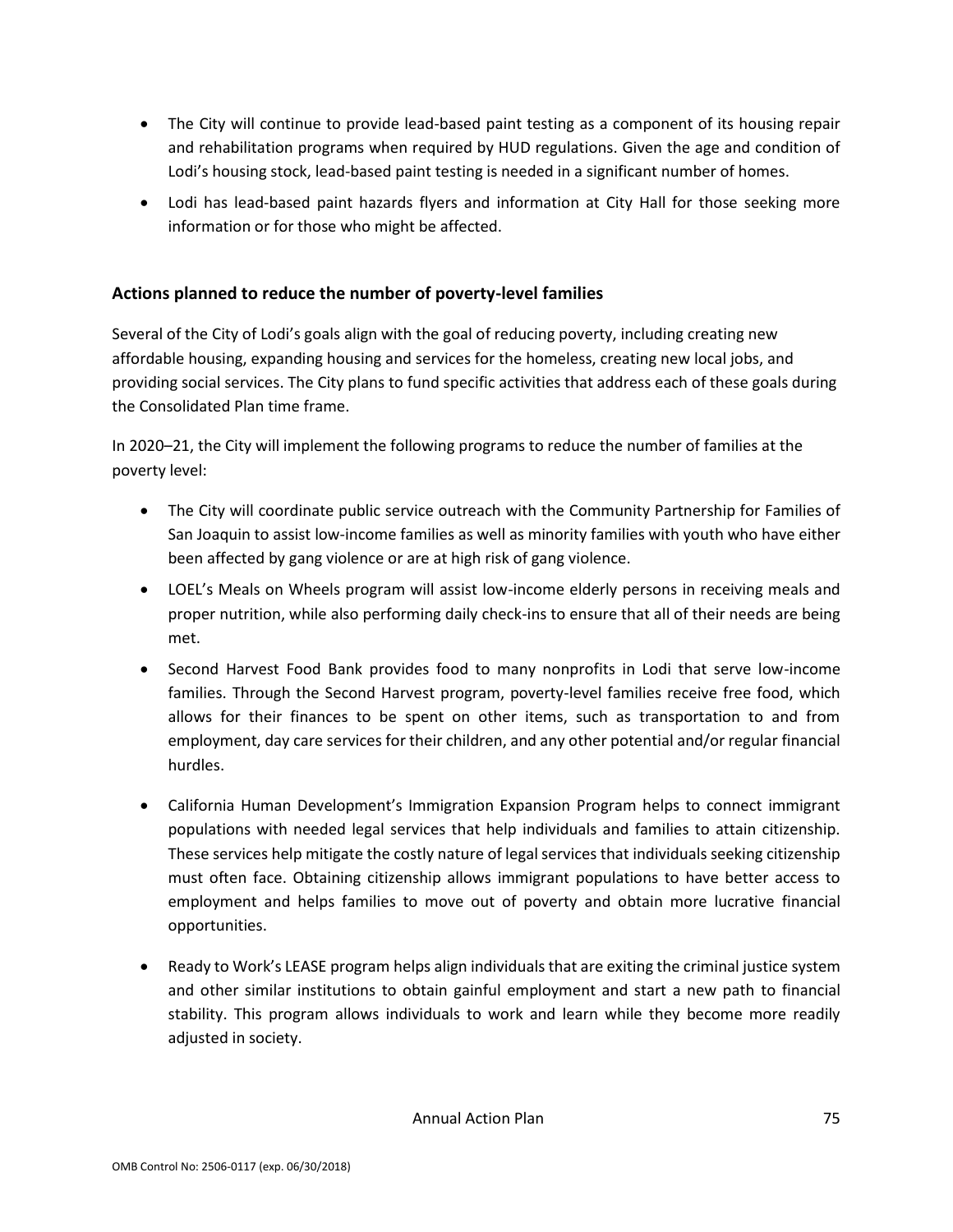### **Actions planned to develop institutional structure**

In 2020–21, the City will continue to support and assist the service providers within its jurisdiction and to assess changes in needs on an ongoing annual basis.

# **Actions planned to enhance coordination between public and private housing and social service agencies**

The City will continue to participate in regional coordination of services through the Emergency Food and Shelter Program Board and other networking opportunities.

#### **Discussion:**

No additional narrative.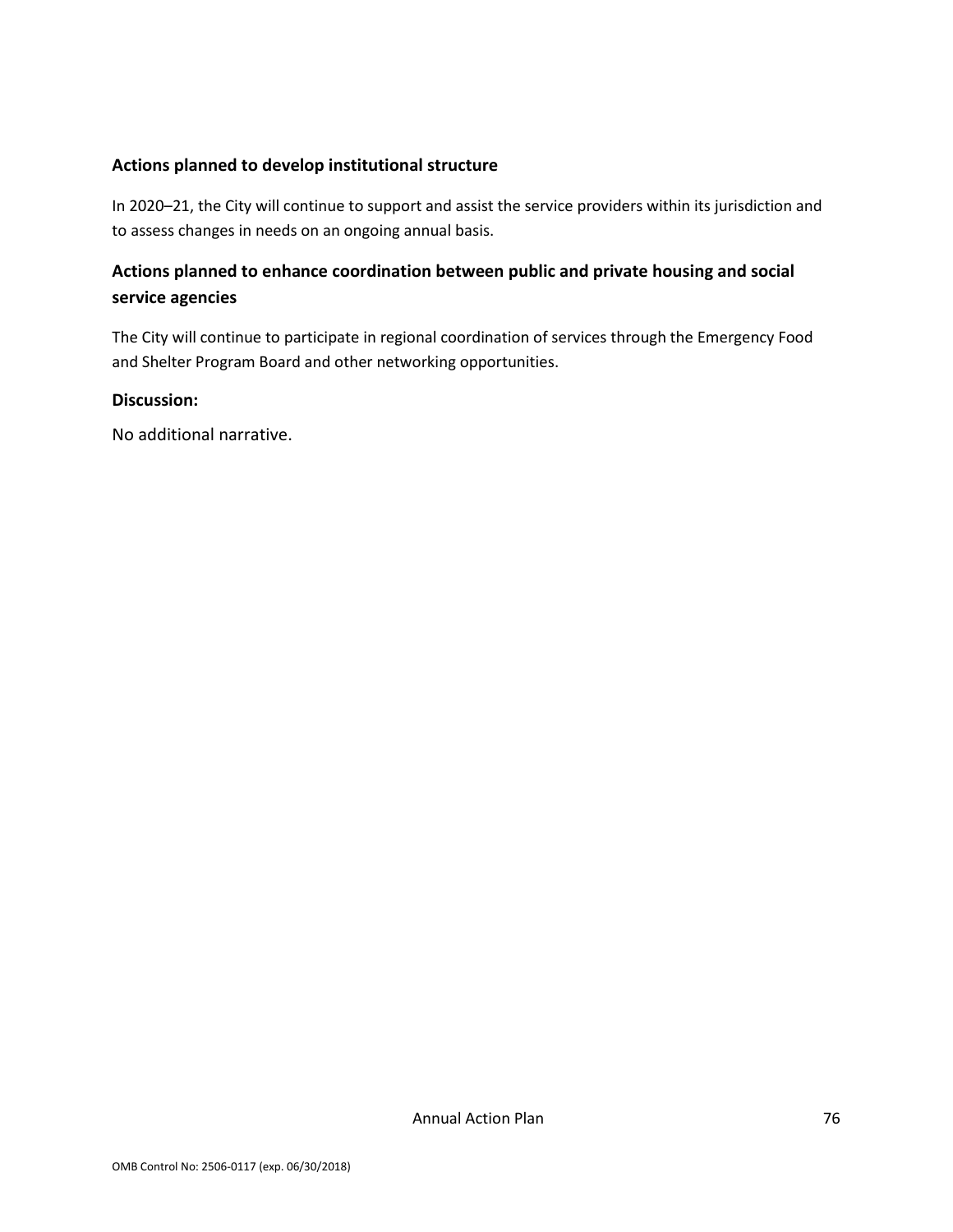# **Program Specific Requirements**

# **AP-90 Program Specific Requirements – 91.220(l)(1,2,4)**

# **Introduction:**

The City anticipates receiving no program income, surplus funds, returned funds, or float-funded income in the next program year. While the City has worked to find projects that meet Section 108 funding, no projects or funds are anticipated this year.

# **Community Development Block Grant Program (CDBG) Reference 24 CFR 91.220(l)(1)**

Projects planned with all CDBG funds expected to be available during the year are identified in the Projects Table. The following identifies program income that is available for use that is included in projects to be carried out.

| 1. The total amount of program income that will have been received before     | 0 |
|-------------------------------------------------------------------------------|---|
| the start of the next program year and that has not yet been reprogrammed     |   |
| 2. The amount of proceeds from section 108 loan guarantees that will be       | 0 |
| used during the year to address the priority needs and specific objectives    |   |
| identified in the grantee's strategic plan                                    |   |
| 3. The amount of surplus funds from urban renewal settlements                 | 0 |
| 4. The amount of any grant funds returned to the line of credit for which the | 0 |
| planned use has not been included in a prior statement or plan.               |   |
| 5. The amount of income from float-funded activities                          | 0 |
| <b>Total Program Income</b>                                                   | 0 |

## **Other CDBG Requirements**

1. The amount of urgent need activities 0 2. The estimated percentage of CDBG funds that will be used for activities that benefit persons of low and moderate income. Overall Benefit – A consecutive period of one, two or three years may be used to determine that a minimum overall benefit of 70% of CDBG funds is used to benefit persons of low and moderate income. Specify the years covered that include this Annual Action Plan. 2008 2014 2014 2015 2020 2021 2021 2022 2032 2040 2051 2052 2053 2054 2055 2056 2057 2010 2057 2010 205

## **Discussion:**

The City calculates its benefit to low- and moderate-income persons on an annual, one-year basis.

Annual Action Plan **77**